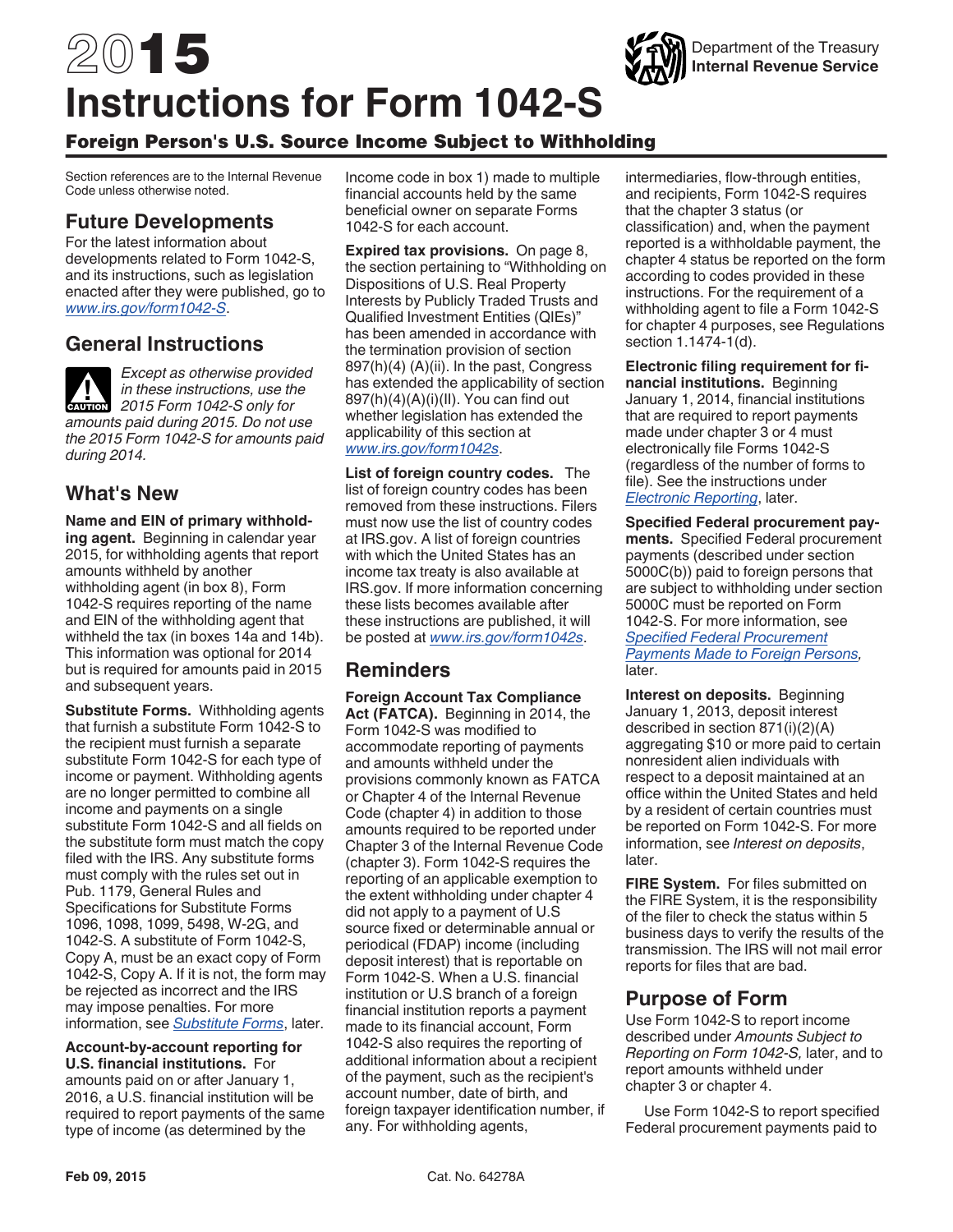<span id="page-1-0"></span>foreign persons that are subject to withholding under section 5000C.

Also use Form 1042-S to report distributions of effectively connected income by a publicly traded partnership or nominee. See *[Publicly Traded](#page-8-0) [Partnerships \(Section 1446 Withholding](#page-8-0)  [Tax\)](#page-8-0)*, later.

*Every person required to deduct and withhold any tax*  **deduct and withhold any tax**<br> **CAUTION** Under chapter 3 or chapter 4 is *liable for such tax. Every person required to deduct and withhold any tax on payments made to expatriates is liable for such tax.*

Do not use Form 1042-S to report an item required to be reported on any of the following forms.

• Form W-2 (wages and other compensation made to employees (other than compensation for dependent personal services for which the beneficial owner is claiming treaty benefits), including wages in the form of group-term life insurance).

Form 1099.

Form 8288-A, Statement of Withholding on Dispositions by Foreign Persons of U.S. Real Property Interests, or Form 8805, Foreign Partner's Information Statement of Section 1446 Withholding Tax. Withholding agents otherwise required to report a distribution partly on a Form 8288-A or Form 8805 and partly on a Form 1042-S may instead report the entire amount on Form 8288-A or Form 8805.

• Form 8966, FATCA Report. Foreign financial institutions (FFIs), sponsoring entities of certain FFIs and other foreign entities, and withholding agents are required to report on Form 8966 certain account holders and payees. An FFI or withholding agent may also be required to file Form 1042-S to report payments of U.S. source FDAP income made to such persons and to report tax deducted and withheld, if any.

# **Who Must File**

Every withholding agent (defined in *Definitions*, later) must file an information return on Form 1042-S to report amounts paid during the preceding calendar year that are described under *[Amounts Subject to](#page-6-0) [Reporting on Form 1042-S](#page-6-0)*, later. However, withholding agents who are individuals are not required to report a payment on Form 1042-S if they are not making the payment as part of their trade or business and no withholding is required to be made on the payment. For example, an individual making a

payment of interest that qualifies for the portfolio interest exception from withholding is not required to report the payment if the portfolio interest is paid on a loan that is not connected to the individual's trade or business. However, an individual who is a withholding agent paying an amount that actually has been subject to withholding is required to report the payment. Also, an individual paying an amount on which withholding is required must report the payment, whether or not the individual actually withholds. See *[Multiple Withholding](#page-15-0)  [Agent Rule](#page-15-0)*, later, for exceptions to reporting when another person has reported the same payment to the recipient. Also see *[Publicly Traded](#page-8-0) [Partnerships \(Section 1446 Withholding](#page-8-0)  [Tax\)](#page-8-0)*, later.

Every payor of a specified Federal procurement payment must file a Form 1042-S for payments withheld upon under section 5000C.

You must otherwise file a Form 1042-S even if you did not withhold tax under chapter 3 because the income was exempt from tax under a U.S. tax treaty or the Code, including the exemption for income that is effectively connected with the conduct of a trade or business in the United States, or you released the tax withheld to the recipient. For exceptions, see *[Amounts](#page-7-0)  [That Are Not Subject to Reporting on](#page-7-0)  [Form 1042-S](#page-7-0)*, later.

Amounts paid to an individual that is a bona fide resident of a U.S. possession or territory are not subject to reporting on Form 1042-S if the beneficial owner of the income is a U.S. citizen, national, or resident alien (such amounts may be subject to Form 1099 reporting).

*If you file Form 1042-S, you also must file Form 1042,*  **Annual Withholding Tax Return 1042,** *for U.S. Source Income of Foreign Persons. See Form 1042, and the instructions to the form, for more information.*

## **Where, When, and How To File**

Forms 1042-S, whether filed on paper or electronically, must be filed with the Internal Revenue Service by March 15, 2016. You also are required to furnish Form 1042-S to the recipient of the income by March 15, 2016.

Copy A is filed with the Internal Revenue Service. Send all paper Forms 1042-S with Form 1042-T, Annual Summary and Transmittal of Forms

1042-S, to the address in the Form 1042-T instructions. You must use Form 1042-T to transmit paper Forms 1042-S. Use a separate Form 1042-T to transmit each type of Form 1042-S. See *[Payments by U.S. Withholding Agents](#page-8-0)*, later, and the Form 1042-T instructions for more information. If you are a financial institution or you have 250 or more Forms 1042-S to file (irrespective of whether you are a financial institution or not), follow the instructions under *Electronic Reporting*, later.



*Attach only Copy A to Form 1042-T. Copies B, C, and D should be provided to the recipient of the income. Copy E should be retained by the withholding agent.*

With respect to a withholdable payment, the recipient copy should be provided to the intermediary or flow-through entity named as a recipient with respect to a chapter 4 reporting pool, if applicable.

**Extension of time to file.** To request an extension of time to file Forms 1042-S, file Form 8809, Application for Extension of Time To File Information Returns. See the Form 8809 instructions for where to file that form. You should request an extension as soon as you are aware that an extension is necessary, but no later than the due date for filing Form 1042-S. By filing Form 8809, you will get an automatic 30-day extension to file Form 1042-S. If you need more time, a second Form 8809 may be submitted before the end of the initial extended due date. See Form 8809 for more information.

*Recipient copies.* You may request an extension of time to provide the statements to recipients by sending a letter to:

> Internal Revenue Service Information Returns Branch **Attn: Extension of Time Coordinator** 240 Murall Drive Mail Stop 4360 Kearneysville, WV 25430

See *Extension to provide statements to recipients* in Pub. 515, Withholding of Tax on Nonresident Aliens and Foreign Entities.

*See Pub. 1187, Specifications for Filing Form 1042-S, Foreign*  **Person's U.S. Source Income Person's U.S. Source Income** *Subject to Withholding, Electronically, for more information about filing extension requests electronically instead of on Form 8809.*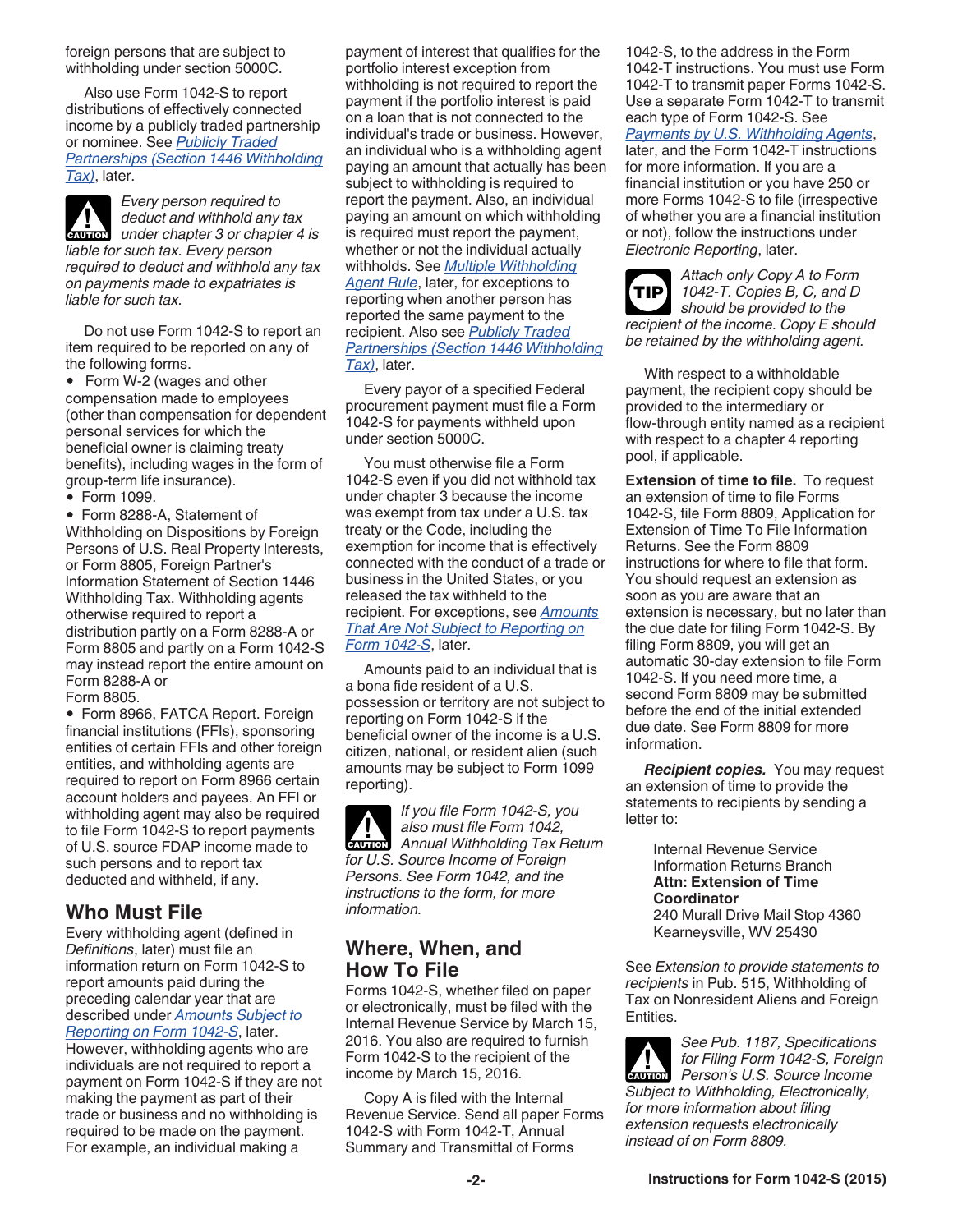## <span id="page-2-0"></span>**Electronic Reporting**

If you are either a person (including a corporation, partnership, individual, trust, or estate) that is required to file 250 or more Forms 1042-S, or a financial institution, whether U.S. or foreign, you are required to submit Forms 1042-S electronically.

Electronic submissions are filed using the Filing Information Returns Electronically (FIRE) System. The FIRE System operates 24 hours a day, 7 days a week, at *[fire.irs.gov](http://fire.irs.gov)*. For more information, see Pub. 1187.

The electronic filing requirement applies separately to original and amended returns. For a withholding agent other than a financial institution, the filing requirement applies individually to each reporting entity as defined by its separate taxpayer identification number (TIN). For example, if you have 300 original Forms 1042-S, they must be filed electronically. However, if 200 of those forms contained erroneous information, the amended returns may be filed on paper forms because the number of amended Forms 1042-S is less than the 250-or-more filing requirement.



*If you file electronically, do not file the same returns on paper.*  **CAUTION**<br> **EXUTION**<br> *Duplicate filing may cause penalty notices to be generated.*

**Note.** Even though as many as 249 Forms 1042-S may be submitted on paper to the IRS by a filer other than a financial institution, the IRS encourages filers to transmit forms electronically.

**Hardship waiver.** For a withholding agent other than a financial institution, QI, WP, or WT, to receive a hardship waiver from the required filing of Forms 1042-S electronically, submit Form 8508, Request for Waiver From Filing Information Returns Electronically. Waiver requests should be filed at least 45 days before the due date of the returns. See Form 8508 for more information.

**Need assistance?** For additional information and instructions on filing Forms 1042-S electronically, extensions of time to file (Form 8809), and hardship waivers (Form 8508), see Pub. 1187. You also can call the Information Reporting Program at 866-455-7438 (toll free) or 304-263-8700 (not a toll-free number). Do not call the Information Reporting Program to answer tax law questions. See *Caution*, below, for additional information. The Information Reporting Program also can be reached by fax at 877-477-0572 (toll free) and international fax at 304-579-4105 (not a toll-free number).

*This call site does not answer tax law questions concerning the requirements for withholding of tax on payments under chapter 3 or chapter 4 of the Code. If you need such assistance, you can call 267-941-1000 (not a toll-free number) from 6:00 a.m. to 11:00 p.m. Eastern time or write to:* **ALUTION** 

> *Internal Revenue Service International Section Philadelphia, PA 19255-0725*

## **Additional Information**

For more information on the withholding of tax, see Pub. 515. To order this publication and other publications and forms, call 1-800-TAX-FORM (1-800-829-3676). You also can download forms and publications from IRS.gov.

#### **Record Retention**

Withholding agents should retain a copy of the information returns filed with the IRS, or have the ability to reconstruct the data, for at least 3 years after the reporting due date.

### **Substitute Forms**

The official Form 1042-S is the standard for substitute forms. Because a substitute form is a variation from the official form, you should know the requirements of the official form for the year of use before you modify it to meet your needs. The IRS provides several means of obtaining the most frequently used tax forms. These include the Internet and DVD. For details on the requirements of substitute forms, see Pub. 1179.

**Note.** For amounts paid during calendar year 2015, a withholding agent is required to provide a recipient with a separate substitute Form 1042-S for each type of income or other payment. All of the fields on the substitute form must match the copy filed with the IRS. However, if you are reporting bank deposit interest paid to certain nonresident aliens, you may truncate the recipient's TIN on a substitute form.

*Penalty for filing incorrect substitute form.* Privately printed substitute Forms 1042-S must be exact copies of both the format and content of the official Form 1042-S. If you file a substitute for Form 1042-S, Copy A, with the IRS that is not an exact copy of

the official Form 1042-S, Copy A, you may be subject to a penalty for failure to file a correct return. See *[Penalties](#page-16-0)*, later.

### **Deposit Requirements**

For information and rules concerning federal tax deposits, see *Depositing Withheld Taxes* in Pub. 515 or *Deposit Requirements* in the Instructions for Form 1042.

# **Definitions**

**Withholding agent.** A withholding agent is any person, U.S. or foreign, that has control, receipt, or custody of an amount subject to withholding under chapter 3, who can disburse or make payments of an amount subject to withholding, or who makes a withholdable payment under chapter 4. The withholding agent may be an individual, corporation, partnership, trust, association, or any other entity. The term withholding agent also includes, but is not limited to, a qualified intermediary (QI), a nonqualified intermediary (NQI), a withholding foreign partnership (WP), a withholding foreign trust (WT), a flow-through entity, a U.S. branch that is treated as a U.S. person under Regulations section 1.1441-1(b)(2)(iv)(A), a territory FI, a nominee under section 1446, and an authorized agent. A person may be a withholding agent even if there is no requirement to withhold from a payment or if another person has already withheld the required amount from a payment.

In most cases, the U.S. person who pays (or causes to be paid) the item of U.S. source income to a foreign person (or to its agent) must withhold. However, other persons may be required to withhold. For example, if a payment is made by a QI (whether or not it assumes primary withholding responsibility) and the QI knows that withholding was not done by the person from which it received the payment, then that QI is required to do the appropriate withholding. In addition, withholding must be done by any QI that assumes primary withholding responsibility under chapters 3 and 4, a WP, a WT, a U.S. branch that agrees to be treated as a U.S. person under Regulations section 1.1441-1(b)(2)(iv) (A), or an authorized agent. Finally, if a payment is made by an NQI or a flow-through entity that knows, or has reason to know, that withholding was not done, that NQI or flow-through entity is required to withhold since it also falls within the definition of a withholding agent.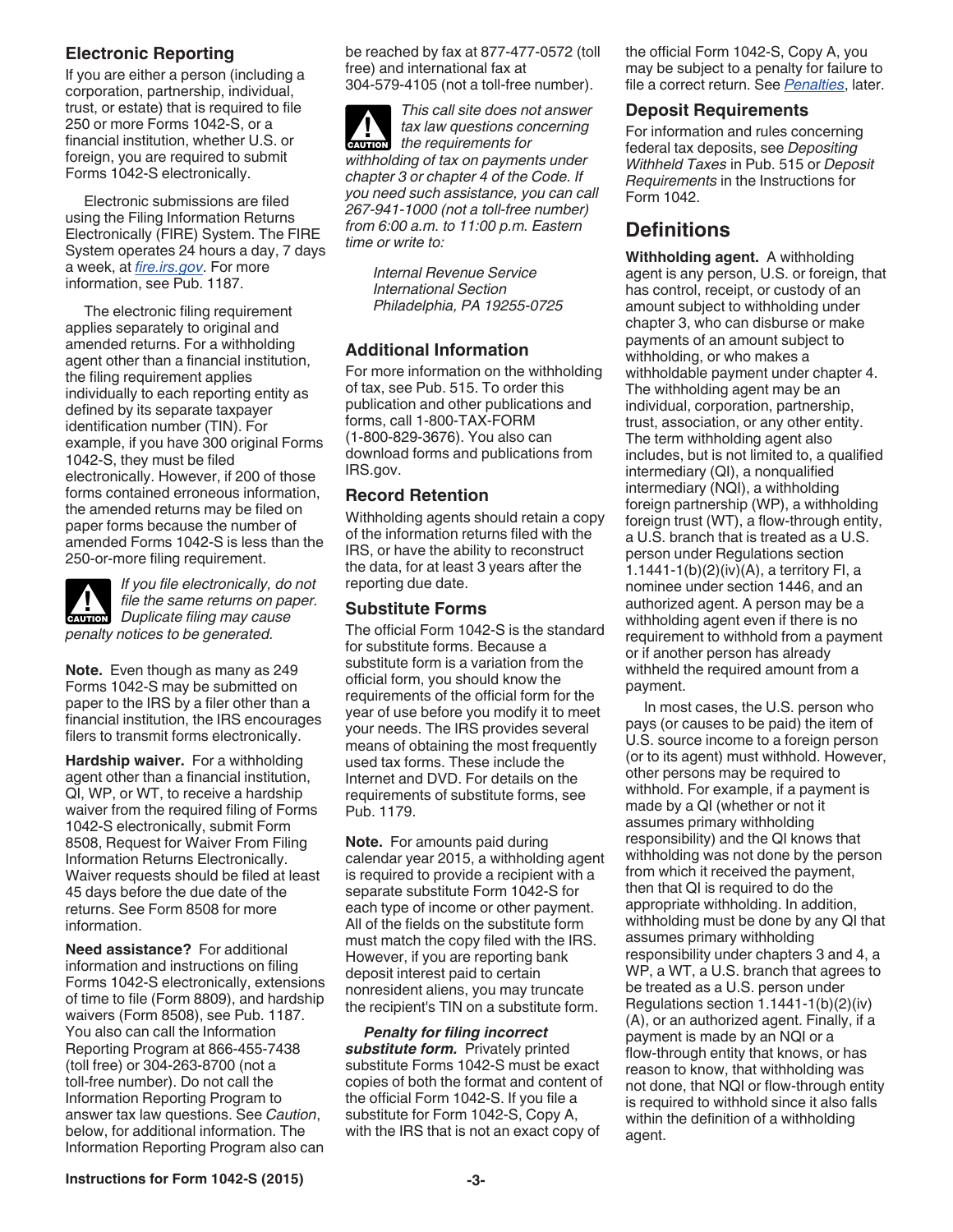**Account holder.** Generally, the account holder is the person that holds the account. See Regulations section 1.1471-5(a).

**Authorized agent.** An agent is an authorized agent for purposes of acting as a reporting agent for filing Form 1042 or making tax deposits and payments only if all five of the following conditions apply.

1. There is a written agreement between the withholding agent and the person acting as agent.

2. A Form 8655, Reporting Agent Authorization, is filed with the IRS.

3. The books and records and relevant personnel of the agent are available to the withholding agent.

4. The withholding agent remains fully liable for the acts of its agent and does not assert any of the defenses that otherwise may be available, and

5. If the agent is making deposits and tax payments or filing Forms 1042-S on behalf of its principal, the authorized agent should be reported as the withholding agent on Form 1042-S, boxes 12a through 12i.

A sponsoring entity is a reporting agent with respect to withholdable payments and must fulfill the above conditions to be an authorized agent.

For complete details on these conditions, see Regulations sections 1.1441-7(c) and 1.1474-1(a)(3)(ii).

**Beneficial owner.** For payments other than those for which a reduced rate of withholding is claimed under an income tax treaty, the beneficial owner of income in most cases is the person who is required under U.S. tax principles to include the income in gross income on a tax return. A person is not a beneficial owner of income, however, to the extent that person is receiving the income as a nominee, agent, or custodian, or to the extent the person is a conduit whose participation in a transaction is disregarded. In the case of amounts paid that do not constitute income, beneficial ownership is determined as if the payment were income.

Foreign partnerships, foreign simple trusts, and foreign grantor trusts are not the beneficial owners of income paid to the partnership or trust. The beneficial owners of income paid to a foreign partnership in most cases are the partners in the partnership, provided that the partner is not itself a partnership, foreign simple or grantor trust, nominee, or other agent. The beneficial owner of income paid to a

foreign simple trust (a foreign trust that is described in section 651(a)) in most cases is the beneficiary of the trust, if the beneficiary is not a foreign partnership, foreign simple or grantor trust, nominee, or other agent. The beneficial owner of a foreign grantor trust (a foreign trust to the extent that all or a part of the income of the trust is treated as owned by the grantor or another person under sections 671 through 679) is the person treated as the owner of the trust. The beneficial owner of income paid to a foreign complex trust (a foreign trust that is not a foreign simple trust or foreign grantor trust) is the trust itself.

The beneficial owner of income paid to a foreign estate is the estate itself.

A payment to a U.S. partnership, U.S. trust, or U.S. estate is not subject to withholding under chapter 3 or 4. A U.S. partnership, trust, or estate should provide the withholding agent with a Form W-9, Request for Taxpayer Identification Number and Certification. In most cases, these beneficial owner rules apply for purposes of section 1446; however, there are exceptions.

1. Chapter 3 withholding rate pool. A payment of a single type of income, determined in accordance with the income codes used to file Form 1042-S, that is subject to a single rate of withholding and a single chapter 4 exemption code.

2. Chapter 4 withholding rate pool. A pool of account holders or payees provided on an FFI withholding statement (or a chapter 4 withholding statement). See Regulations section 1.1471-1(b)(20).

**Disregarded entity.** A business entity that has a single owner and is not a corporation under Regulations section 301.7701-2(b) is disregarded as an entity separate from its owner.

**Dividend equivalent.** To the extent specified in section 871(m), and the regulations thereunder, a dividend equivalent is a payment that, directly or indirectly, is contingent on, or determined by reference to, the payment of a dividend from U.S. sources. Dividend equivalent payments include the following payments.

1. A substitute dividend made under a securities lending or sale-repurchase transaction involving a U.S. stock, and

2. A payment made under a specified notional principal contract. **Exempt recipient.** An exempt recipient is any payee that is exempt from the Form 1099 reporting requirements.

**Expatriate.** A person is considered an expatriate if he or she relinquishes U.S. citizenship or, in the case of a long-term resident of the United States, ceases to be a lawful permanent resident as defined in section 7701(b)(6).

**Fiscally transparent entity.** An entity is treated as fiscally transparent with respect to an item of income for which treaty benefits are claimed to the extent that the interest holders in the entity must, on a current basis, take into account separately their shares of an item of income paid to the entity, whether or not distributed, and must determine the character of the items of income as if they were realized directly from the sources from which realized by the entity. For example, partnerships, common trust funds, and simple trusts or grantor trusts in most cases are considered to be fiscally transparent with respect to items of income received by them.

**Flow-through entity.** A flow-through entity is a foreign partnership (other than a withholding foreign partnership), a foreign simple or grantor trust (other than a withholding foreign trust), or, for any payments for which a reduced rate of withholding under an income tax treaty is claimed, any entity to the extent the entity is considered to be fiscally transparent under section 894 with respect to the payment by an interest holder's jurisdiction.

**Financial Institution.** A financial institution (FI) is an entity described in Regulations section 1.1471-5(e).

**Foreign Financial Institution (FFI).** A foreign financial institution (FFI) is an entity described in Regulations section 1.1471-5(d) or as a financial institution under an Intergovernmental Agreement (IGA).

*Deemed-Compliant FFI.* A deemed-compliant FFI is a foreign financial institution that is deemed to satisfy the requirements of section 1471(b) and is either a certified deemed-compliant FFI or registered deemed-compliant FFI (including a reporting model 1 FFI). See Regulations sections 1.1471-1(b)(12), (105), and (107) for the definition of certified deemed-compliant FFI, registered deemed-compliant FFI, and reporting model 1 FFI.

*Nonparticipating FFI.* A nonparticipating FFI is a foreign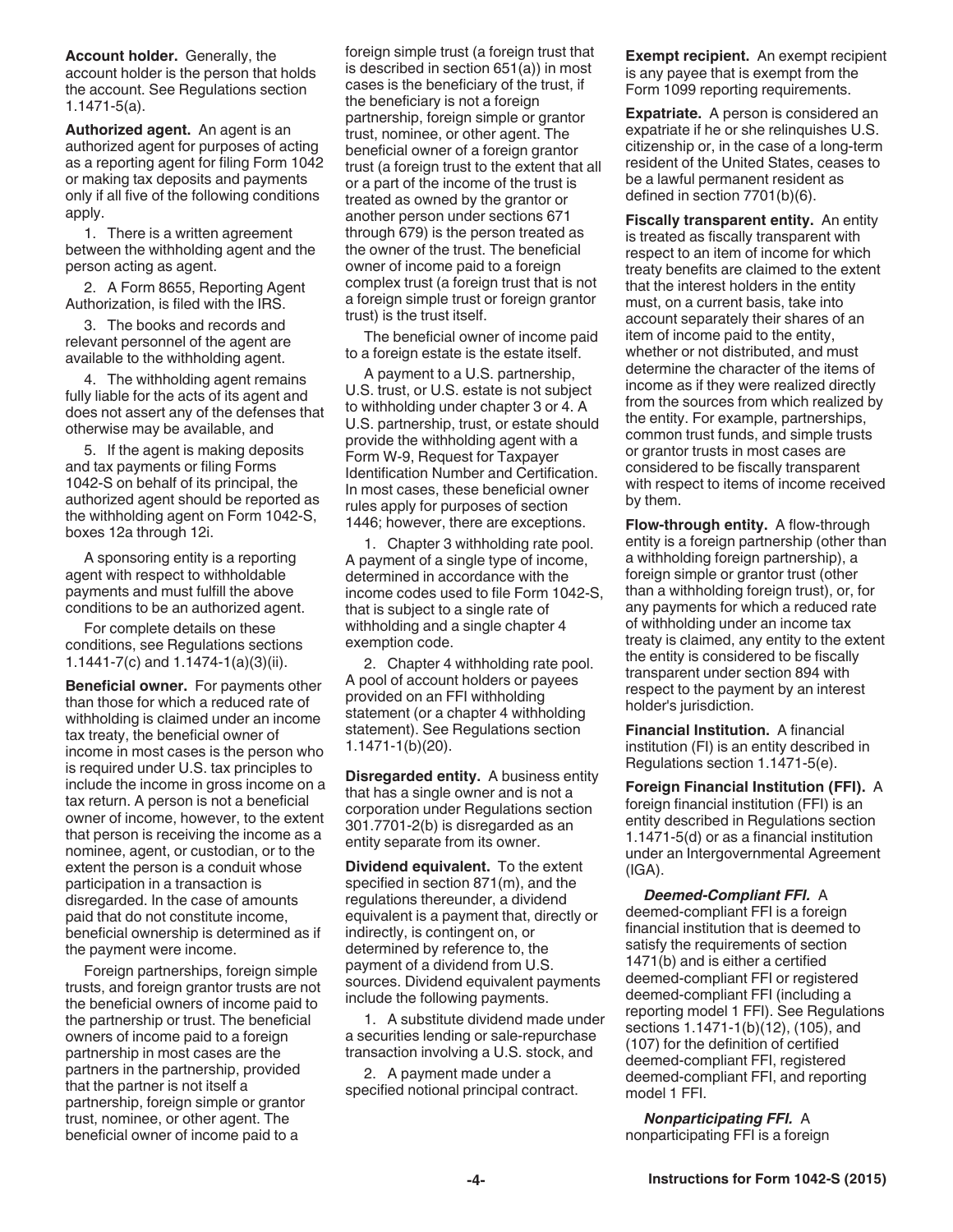<span id="page-4-0"></span>financial institution that is not a participating FFI, deemed-compliant FFI, or exempt beneficial owner.

*Participating FFI.* A participating FFI is a foreign financial institution that has agreed to satisfy the obligations of an FFI agreement under chapter 4, including an FFI described in a Model 2 IGA that has agreed to comply with the requirements of an FFI agreement (reporting model 2 FFI). See Regulations section 1.1471-1(b)(73) for the definition of a Model 2 IGA.

**Foreign person.** A foreign person includes a nonresident alien individual, a foreign corporation, a foreign partnership, a foreign trust, a foreign estate, and any other person that is not a U.S. person. The term also includes a foreign branch or office of a U.S. financial institution or U.S. clearing organization if the foreign branch is a QI. A payment to a U.S. branch of a foreign person is treated as a payment to a foreign person for purposes of Form 1042-S.

**Global intermediary identification number.** The global intermediary identification number (GIIN) is the identification number that is assigned to a participating FFI (including a reporting model 2 FFI), registered deemed-compliant FFI (including a reporting model 1 FFI), or other entity for chapter 4 reporting purposes.

**Intermediary.** An intermediary is a person that acts as a custodian, broker, nominee, or otherwise as an agent for another person, regardless of whether that other person is the beneficial owner of the amount paid, a flow-through entity, or another intermediary.

*Qualified intermediary (QI).* A QI is an intermediary that is a party to a withholding agreement with the IRS. A QI (other than a limited FFI) that is a financial institution must have a chapter 4 status described in Regulations section 1.1441-1(e)(5)(ii). An entity must indicate its status as a QI on a Form W-8IMY submitted to a withholding agent. For information on a QI withholding agreement, see Revenue Procedure 2014-39 (or any superseding revenue procedure) and *[www.irs.gov/](http://www.irs.gov/Businesses/Corporations/Qualified-Intermediaries-(QI)) [Businesses/Corporations/Qualified-](http://www.irs.gov/Businesses/Corporations/Qualified-Intermediaries-(QI))[Intermediaries-\(QI\)](http://www.irs.gov/Businesses/Corporations/Qualified-Intermediaries-(QI))*.

A branch of a financial institution may not act as a QI in a country that does not have approved know-your-customer (KYC) rules. Countries having approved KYC rules are listed on IRS.gov. Branches that operate in non-KYC approved jurisdictions as intermediaries

are required to act as nonqualified intermediaries.

*Nonqualified intermediary (NQI).*  An NQI is any intermediary that is not a U.S. person and that is not a QI.

*Private arrangement intermediary (PAI).* A QI that is an FFI may enter into a contractual agreement with another intermediary under which the other intermediary generally agrees to perform all of the obligations of the QI with respect to the accounts maintained directly by the other intermediary. See the QI Agreement for the requirements of a PAI and a QI's agreement with a PAI.

**Nonfinancial foreign entity.** A nonfinancial foreign entity (NFFE) is a foreign entity or an entity incorporated or organized under the laws of any U.S. territory that is not a financial institution.

*Excepted nonfinancial foreign entity.* The term excepted NFFE means an NFFE that is described in Regulations section 1.1472-1(c)(1) and generally includes a publicly traded corporation, certain affiliated entities related to a publicly traded corporation, certain territory entities, active NFFEs, and entities excluded from the definition of foreign financial institution (excluded FFIs) described in Regulations section 1.1471-5(e)(5).

**Non-exempt recipient.** A non-exempt recipient is any person who is not an exempt recipient under chapter 61 of the Code.

**Nonresident alien individual.** Any individual who is not a citizen or resident of the United States is a nonresident alien individual. An alien individual meeting either the green card test or the substantial presence test for the calendar year is a resident alien. Any person not meeting either test is a nonresident alien individual. Additionally, an alien individual not otherwise a citizen of the U.S. who is a resident of a foreign country under the residence article of an income tax treaty, or an alien individual who is a bona fide resident of Puerto Rico, Guam, the Commonwealth of the Northern Mariana Islands, the U.S. Virgin Islands, or American Samoa, is a nonresident alien individual. See Pub. 519, U.S. Tax Guide for Aliens, for more information on resident and nonresident alien status.

*Even though a nonresident alien individual married to a U.S. citizen or resident alien may choose to be treated as a resident* 

*alien for certain purposes (for example, filing a joint income tax return), such individual is still treated as a nonresident alien for withholding tax purposes.*

**Payer.** A payer is the person for whom the withholding agent acts as an authorized agent pursuant to an agreement whereby the withholding agent agrees to withhold and report a payment.

**Payee.** Except as otherwise provided, the payee is the person to whom a payment is made, regardless of whether such person is the beneficial owner of the amount or treated as the recipient of the payment for purposes of reporting on Form 1042-S. See Regulations section 1.1471-3(a).

**Presumption rules.** For withholdable payments and for amounts subject to withholding under chapter 3, the presumption rules are those rules that a withholding agent must follow to determine the status of a beneficial owner or payee (for example, as a U.S. person or a foreign person) when it cannot reliably associate a payment with valid documentation. See, for example, Regulations sections 1.1441-1(b)(3), 1.1441-4(a), 1.1441-5(d) and (e), 1.1441-9(b)(3), 1.1446-1(c)(3), and 1.6049-5(d). Also see Pub. 515. For a withholdable payment (defined in Regulations section 1.1473-1(a)), the withholding agent must also follow the presumption rules under Regulations sections 1.1471-3(f) and, for an FFI, 1.1471-4(c)(4)(i) to determine the chapter 4 status of the payee when it cannot reliably associate a payment with valid documentation.

#### **Publicly traded partnership (PTP).** A

PTP is any partnership in which interests are regularly traded on an established securities market or are readily tradable on a secondary market (regardless of the number of its partners). However, it does not include a PTP treated as a corporation under section 7704.

**Qualified securities lender (QSL).** A QSL is a foreign financial institution that satisfies **all** of the following.

• It is a bank, custodian, broker-dealer, or clearing organization that is regulated by the government in its home jurisdiction and that regularly borrows and lends the securities of U.S. corporations to unrelated customers.

• It is subject to audit by the IRS under section 7602 or by an external auditor if it is a QI.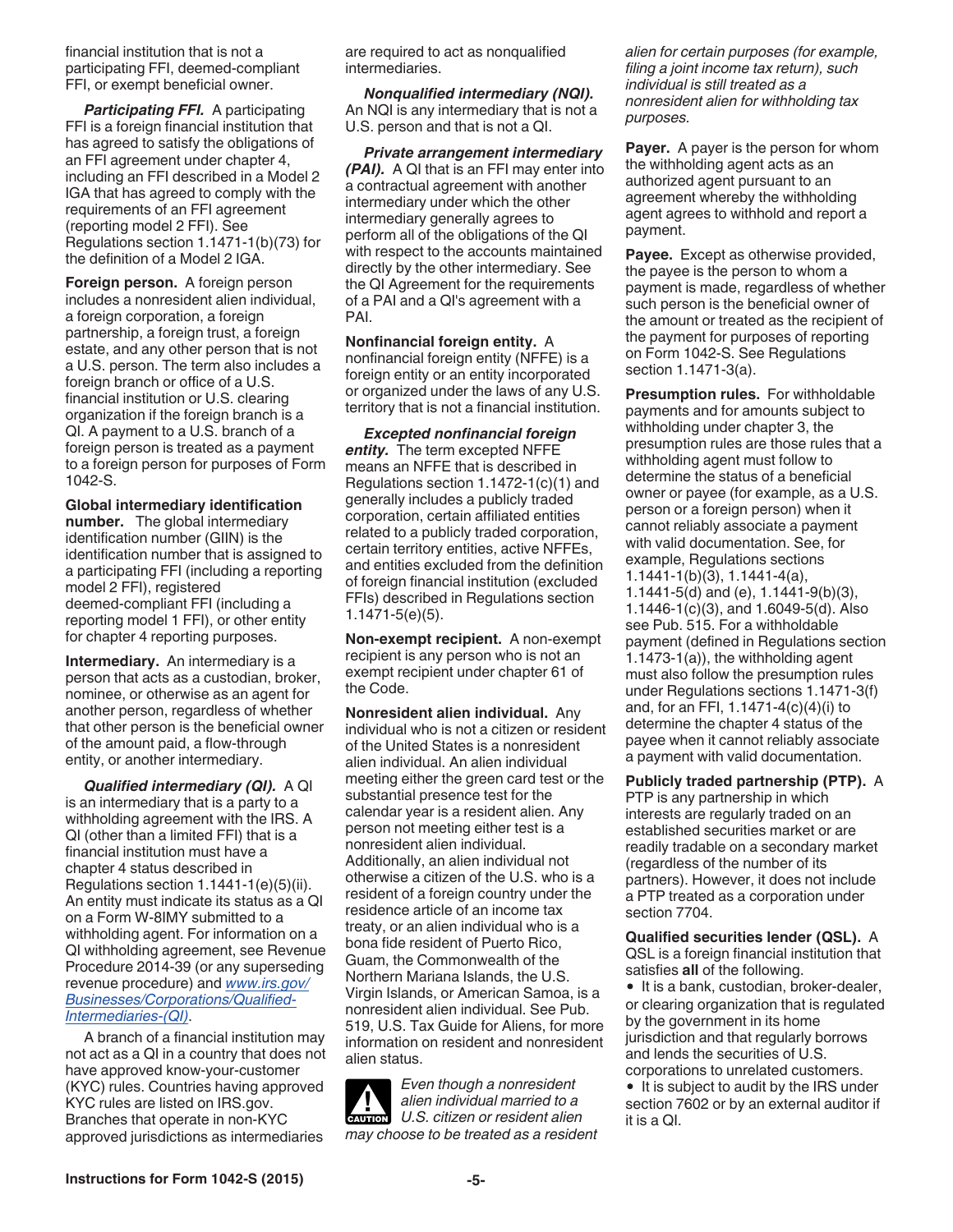<span id="page-5-0"></span>• It provides to the withholding agent

an annual certification of its QSL status. • It meets the requirements to qualify as a QSL provided in Notice 2010-46 for the transition period and until additional published guidance is issued. See Notice 2010-46, 2010-24 I.R.B. 757, available at

#### *[www.irs.gov/irb/2010-24\\_IRB/ar09.html](http://www.irs.gov/irb/2010-24_IRB/ar09.html)*.

#### **Recalcitrant account holder.**

Generally, a recalcitrant account holder is an account holder of a participating or deemed-compliant FFI that failed to provide the documentation required under chapter 4 to determine the account holder's status or to report the account as a U.S. account. See Regulations section 1.1471-5(g).

**Recipient.** For chapter 3 purposes, a recipient includes any of the following.

- A beneficial owner of income.
- $\bullet$  A QI.
- A WP or WT.

A U.S. branch that is treated as a

U.S. person under Regulations section 1.1441-1(b)(2)(iv)(A).

A foreign partnership or a foreign trust (other than a WP or WT), but only to the extent the income is effectively connected with its conduct of a trade or business in the United States.

• A payee who is not known to be the beneficial owner, but who is presumed to be a foreign person under the presumption rules.

 $\bullet$  A PAI.

A partner receiving a distribution of effectively connected income from a PTP or nominee.

• A QSL.

For chapter 3 purposes, a recipient does not include any of the following.

An NQI.

A nonwithholding foreign partnership, if the income is not effectively connected with its conduct of a trade or business in the United States.

• A disregarded entity, other than a hybrid entity claiming treaty benefits.

A foreign trust that is described in section 651(a) (a foreign simple trust) if the income is not effectively connected with the conduct of a trade or business in the United States.

A foreign trust to the extent that all or a part of the trust is treated as owned by the grantor or other person under sections 671 through 679 (a foreign grantor trust).

A U.S. branch that is not treated as a U.S. person unless the income is, or is treated as, effectively connected with the conduct of a trade or business in the United States.

For chapter 4 purposes, a recipient also includes any of the following.

A recalcitrant account holder not

included in a chapter 4 reporting pool.  $\bullet$  A QI.

- A WP or WT.
- $\bullet$  A PAI.

A participating FFI or

deemed-compliant FFI that is an NQI, NWP, or NWT and provides chapter 4 withholding rate pool information to the extent permissible.

A participating FFI or deemed-compliant FFI that is the beneficial owner, including a nonreporting FFI under a model 1 or 2 IGA.

• A U.S. branch or territory FI treated as a U.S. person under Regulations section 1.1441-1(b)(2)(iv)(A).

• An NFFE that is not a flow-through

entity or acting as an intermediary.

A foreign partnership or a foreign trust (other than a WP or WT), but only to the extent the income is effectively connected with its conduct of a trade or business in the United States.

• A partner or beneficiary of a flow-through entity that is an NFFE (other than a WP or WT).

• A nonparticipating FFI that is a beneficial owner.

An exempt beneficial owner that is not a flow-through entity or acting as an intermediary.

For chapter 4 purposes, a recipient is generally the same person that is a recipient for chapter 3 purposes but does not include any of the following.

• An account holder, partner, beneficiary, owner, or payee of a nonparticipating FFI unless it is an exempt beneficial owner.

A participating FFI or deemed-compliant FFI if the withholding agent issues a Form 1042-S to the FFI's account holder, partner, owner, or payee.

An account holder, partner, owner, or payee of a participating FFI or registered deemed-compliant FFI that is included in a chapter 4 reporting pool.

#### **Specified notional principal contract (SNPC).** An SNPC is any notional principal contract that satisfies **one** or

more of the following. • In connection with entering into the contract, any long party to the contract transfers the underlying security to any short party to the contract.

• In connection with the termination of the contract, any short party to the contract transfers the underlying security to any long party to the contract.

• The underlying security is not readily tradable on an established securities market.

• In connection with entering into the contract, the underlying security is posted as collateral by any short party to the contract with any long party to the contract.

The IRS identifies the contract as an SNPC.

**Territory FI.** A territory FI is a financial institution that is incorporated or organized under the laws of any U.S. territory and is not an investment entity. See Regulations section 1.1471-5(e)(1) (iii) for the definition of investment entity.

**U.S. branch treated as a U.S. person.** 

A U.S. branch may agree to be treated as a U.S. person if it meets the requirements described in the regulations under chapter 3. See Regulations section 1.1441-1(b)(2)(iv) (A). Additionally, a territory FI may agree to be treated as a U.S. person.

The U.S. branch or territory FI must provide a Form W-8IMY evidencing that it is agreeing to be treated as a U.S. person.

*A U.S. branch that is treated as a U.S. person is treated as such solely for purposes of determining whether a payment is subject to withholding. The branch is, for purposes of information reporting, a foreign person, and payments to such a branch must be reported on Form 1042-S.* **ALUTION** 

#### **Withholdable payment.** A

withholdable payment is a payment described in Regulations section 1.1473-1(a).

**Withholding certificate.** The term "withholding certificate" refers to Form W-8 or Form W-9 in most cases.

**Note.** Throughout these instructions, a reference to or mention of "Form W-8" is a reference to Forms W-8BEN, W-8BEN-E, W-8ECI, W-8EXP, and/or W-8IMY.

#### **Withholding foreign partnership (WP) or withholding foreign trust**

**(WT).** A WP or WT is a foreign partnership or trust that has entered into a withholding agreement with the IRS in which it agrees to assume primary withholding responsibility for all payments that are made to it for its partners, beneficiaries, or owners under chapter 3 (except for sections 1445 and 1446) and under chapter 4. For information on these withholding agreements, see Revenue Procedure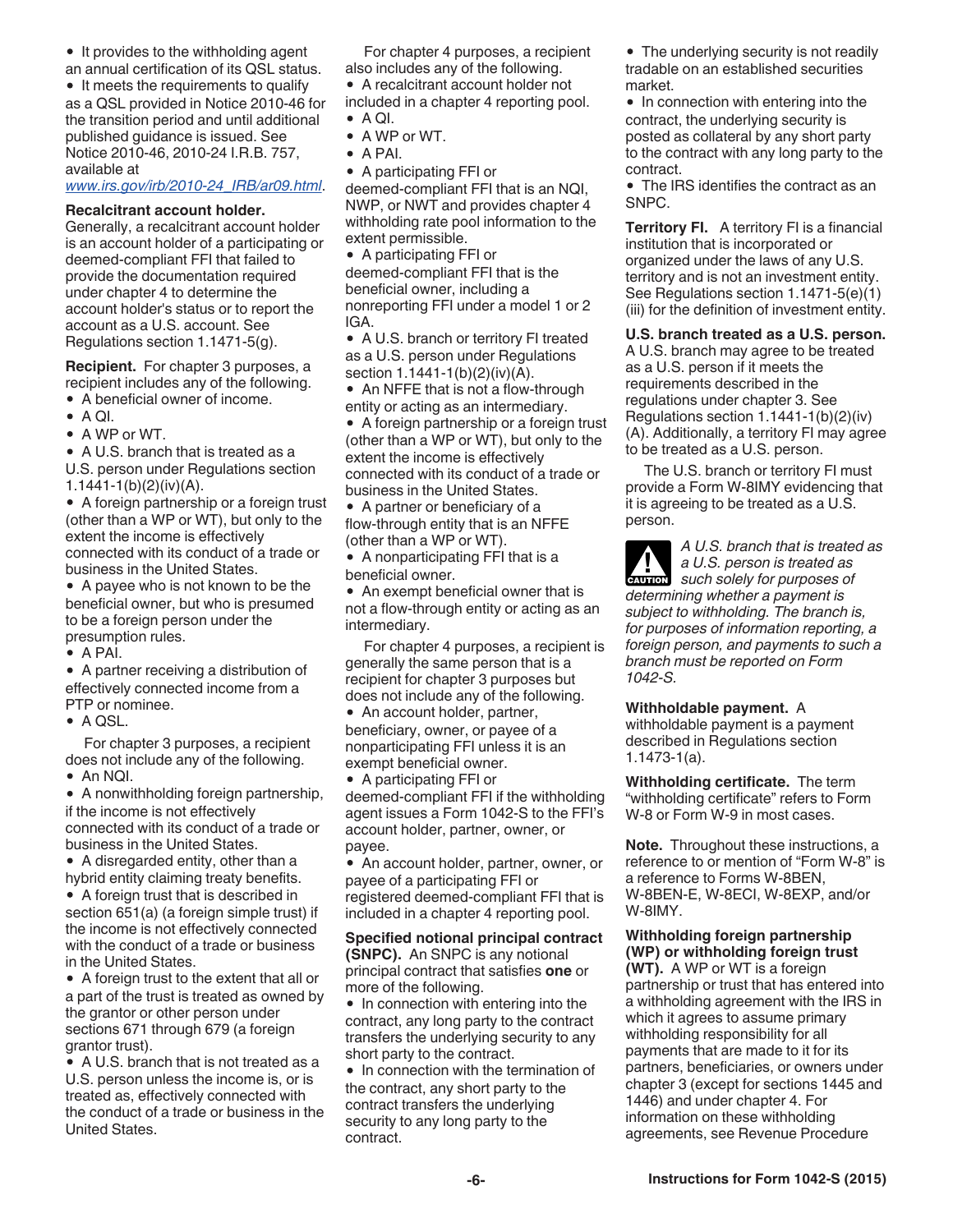<span id="page-6-0"></span>2014-47 (and any superseding revenue procedure) and Regulations section 1.1441-5.

### *Nonwithholding foreign partnership (NWP) or*

*nonwithholding foreign trust (NWT).*  An NWP or NWT is any partnership or trust (other than a complex trust) that is not a U.S. person and that is not a WP or WT.

# **Amounts Subject to Reporting on Form 1042-S**

Amounts subject to reporting on Form 1042-S are amounts from U.S. sources paid to foreign persons (including persons presumed to be foreign) or included in a U.S. payee pool that are reportable under chapters 3 and 4, even if no amount is deducted and withheld from the payment because of a treaty or Code exception to taxation or if any amount withheld was repaid to the payee. Amounts subject to reporting are amounts from sources within the United States that constitute (a) fixed or determinable annual or periodical (FDAP) income (including deposit interest); (b) certain gains from the disposal of timber, coal, or domestic iron ore with a retained economic interest; and (c) gains relating to contingent payments received from the sale or exchange of patents, copyrights, and similar intangible property. A payment is also subject to reporting if withholding under chapter 4 is applied (or required to be applied) to the payment. Amounts subject to reporting on Form 1042-S include, but are not limited to, the following amounts to the extent from U.S. sources.

**Interest on deposits paid to certain nonresident aliens.** Interest described in section 871(i)(2)(A) aggregating \$10 or more paid with respect to a deposit maintained at an office within the United States if such interest is paid to a nonresident alien individual who is a resident of a country identified in Revenue Procedure 2014-64 (or a superseding Revenue Procedure) as of December 31 of the year prior to the calendar year in which the interest is paid. A payor may elect to report interest described above paid to any nonresident alien individual by reporting all such interest. See Revenue Procedure 2014-64 (or a superseding Revenue Procedure) for the current list of countries with which the United States has in effect an income tax or other convention or bilateral agreement relating to exchange of information within the meaning of section 6103(k) (4).

When completing Form 1042-S, use income code 29 in box 1 and exemption code 02 in box 3a for chapter 3 purposes and the applicable chapter 4 exemption code in box 4a, (see the instructions for boxes 3a and 4a, later).

If you issue a substitute Form 1042-S to the recipient, the substitute form must include a statement that the information on the form is being furnished to the United States Internal Revenue Service.

**Interest on deposits subject to chapter 4 withholding.** Interest on deposits from U.S. sources are withholdable payments and, therefore, may be subject to withholding under chapter 4 and, if withheld upon, reporting is required.

**Corporate distributions.** The entire amount of a corporate distribution (whether actual or deemed) must be reported, regardless of any estimate of the part of the distribution that represents a taxable dividend. Any distribution, however, that is treated as gain from the redemption of stock is not an amount subject to withholding. For information on dividends paid by a qualified investment entity (QIE), see Pub. 515.

**Interest.** This includes the part of a notional principal contract payment that is characterized as interest.

- **Rents.**
- **Royalties.**

**Compensation for independent personal services performed in the United States.**

**Compensation for dependent personal services performed in the United States (but only if the beneficial owner is claiming treaty benefits).**

**Annuities.**

**Pension distributions and other deferred income.**

**Most gambling winnings.** However, proceeds from a wager placed in blackjack, baccarat, craps, roulette, or big-6 wheel are not amounts subject to reporting.

**Cancellation of indebtedness.**  Income from the cancellation of indebtedness must be reported unless the withholding agent is unrelated to the debtor and does not have knowledge of the facts that give rise to the payment.

**Effectively connected income (ECI).** ECI includes amounts that are (or are presumed to be) effectively connected with the conduct of a trade or business in the United States even if no withholding certificate is required. Note that bank deposit interest is subject to Form 1042-S reporting if it is ECI or otherwise reportable on Form 1042-S

(see interest on deposits, earlier). ECI of a PTP distributed to a foreign partner must be reported on Form 1042-S.

**Notional principal contract income.** Income from notional principal contracts that the payer knows, or must presume, is effectively connected with the conduct of a U.S. trade or business is subject to reporting using income code 32. The amount to be reported is the amount of cash paid on the contract during the calendar year. Any amount of interest determined under the provisions of Regulations section 1.446-3(g)(4) (dealing with interest in the case of a significant non-periodic payment) is reportable as interest and not as notional principal contract income. See, however, the separate reporting for U.S.-source dividend equivalent payments.

**• Insurance premiums.** Insurance premiums from U.S. sources (regardless of whether or not the premium payments are subject to the section 4371 excise tax) are withholdable payments under chapter 4 and, if the payment is actually withheld upon or should have been withheld upon (but the withholding agent failed to withhold), such amount must be reported on Form 1042-S. Insurance premiums from U.S. sources are amounts subject to chapter 3 withholding (excluding amounts subject to the section 4371 excise tax) that must be reported on Form 1042-S.

**REMIC excess inclusions.** Excess inclusions from REMICs (income code 02) and withheld tax must be reported on Form 1042-S. A domestic partnership must separately state a partner's allocable share of REMIC taxable income or net loss and the excess inclusion amount on Schedule K-1 (Form 1065). If the partnership allocates all or some part of its allocable share of REMIC taxable income to a foreign partner, the partner must include the partner's allocated amount in income as if that amount was received on the earliest to occur of (1) the date of distribution by the partnership; (2) the date the foreign partner disposes of its indirect interest in the REMIC residual interest; or (3) the last day of the partnership's tax year.

The partnership must withhold tax on the part of the REMIC amount that is an excess inclusion.

An excess inclusion allocated to the following foreign persons must be included in that person's income at the same time as other income from the entity is included in income.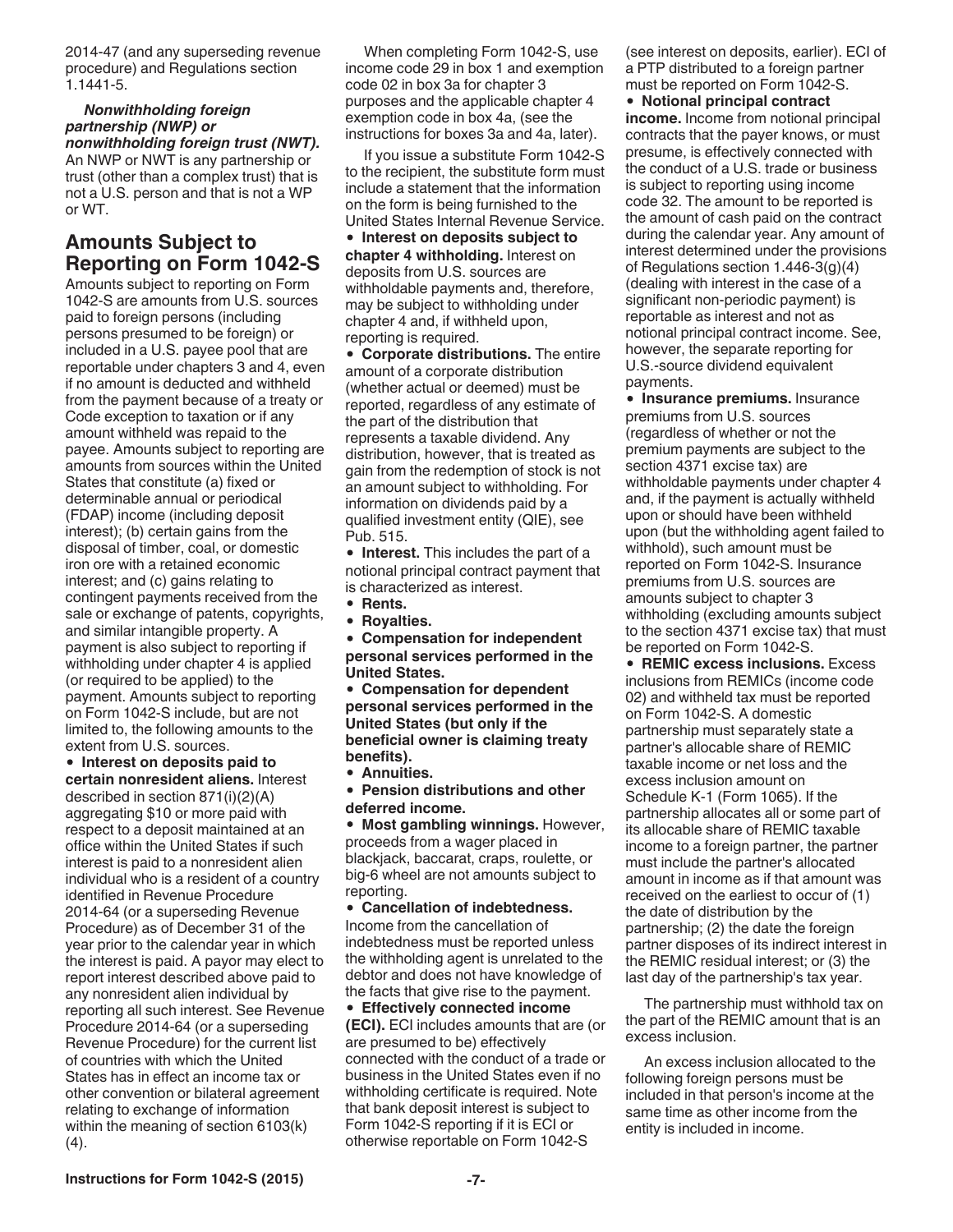- <span id="page-7-0"></span>• Shareholder of a real estate investment trust.
- Shareholder of a regulated
- investment company.
- Participant in a common trust fund.
- Patron of a subchapter T cooperative organization.

#### **Students, teachers, and**

**researchers.** Amounts paid to foreign students, trainees, teachers, or researchers as scholarship or fellowship income, and compensation for personal services (whether or not exempt from tax under an income tax treaty), must be reported. However, amounts that are exempt from tax under section 117 are not subject to reporting.

**Amounts paid to foreign governments, foreign central banks of issue, and international** 

**organizations.** These amounts are subject to reporting even if they are exempt from chapter 3 withholding under section 892 or 895.

**Foreign targeted registered obligations.** Interest paid on registered obligations targeted to foreign markets paid by a U.S. person to a foreign person other than a financial institution or a member of a clearing organization is an amount subject to reporting.

**Original Issue Discount (OID) from the redemption of an OID obligation.**  The amount subject to reporting is the amount of OID actually includible in the gross income of the foreign beneficial owner of the income, if known. Otherwise, the withholding agent should report the entire amount of OID as if the recipient held the instrument from the date of original issuance. See Pub. 1212, Guide to Original Issue Discount (OID) Instruments.

**Certain dispositions of U.S. real property interests.** See *Withholding on Dispositions of U.S. Real Property Interests by Publicly Traded Trusts and Qualified Investment Entities (QIEs)*, later.

**Other U.S.-source dividend equivalent payments.** Other U.S.-source dividend equivalent

payments are payments other than substitute dividends that qualify as U.S.-source dividends under section 871(m) and the regulations thereunder. Report these amounts using income code 40 or 53.

**Guarantee of indebtedness.**This includes amounts paid, directly or indirectly, for the provision of a guarantee of indebtedness issued after September 27, 2010. They must be paid by a non-corporate resident or U.S. corporation or by any foreign person if the amounts are effectively connected

with the conduct of a U.S. trade or business. Report these amounts using income code 41.

**Specified Federal procurement payments.** Specified Federal procurement payments subject to withholding under section 5000C.

# **Amounts That Are Not Subject to Reporting on Form 1042-S**

**Interest and OID from short-term obligations.** Interest and OID from any obligation payable 183 days or less from the date of original issue is generally not required to be reported on Form 1042-S. See, however, the reporting requirements for deposit interest described earlier in *Interest on deposits paid to certain nonresident aliens* under [Amounts Subject to Reporting on Form](#page-6-0) [1042-S.](#page-6-0)

**Registered obligations targeted to foreign markets.** Interest on a registered obligation that is targeted to foreign markets and that qualifies as portfolio interest is not subject to reporting if it is paid to a registered owner that is a financial institution or member of a clearing organization and you have received the required certifications.

*Reporting will be required on interest paid on any registered*  **caution** *interest paid on any regis*<br> *obligation* (regardless of *whether targeted to foreign markets) if the registered obligation is issued after December 31, 2015.*

**Bearer obligations targeted to foreign markets.** Do not file Form 1042-S to report interest not subject to withholding on bearer obligations if a Form W-8 is not required.

*Withholding is required on interest paid on any bearer*  **c** *obligations targeted to foreign markets if the obligation is issued after March 18, 2012. You must file Form 1042-S to report this interest paid on an obligation issued after that date.*

**Notional principal contract payments that are not ECI.** Amounts paid on a notional principal contract other than a specified notional principal contract (SNPC) other than income that is not effectively connected with the conduct of a trade or business in the United States should not be reported on Form 1042-S. All amounts paid on an SNPC that are treated as dividend equivalent payments should be reported as such on Form 1042-S.

**Accrued interest and OID.** Interest paid on obligations sold between interest payment dates and the part of the purchase price of an OID obligation that is sold or exchanged in a transaction other than a redemption is not subject to reporting unless the sale or exchange is part of a plan, the principal purpose of which is to avoid tax, and the withholding agent has actual knowledge or reason to know of such plan.

**Certain withholdable payments.** 

Withholdable payments not subject to reporting for chapter 3 purposes (other than bank deposit interest paid to certain nonresident aliens) are not required to be reported if withholding is not applied (or required to be applied) under chapter 4.

# **Withholding on Dispositions of U.S. Real Property Interests by Publicly Traded Trusts and Qualified Investment Entities (QIEs)**

In general, when a publicly traded trust makes a distribution to a foreign person attributable to the disposition of a U.S. real property interest, it must withhold tax under section 1445. However, this withholding liability is shifted to the person who pays the distribution to a foreign person (or to the account of the foreign person) if the special notice requirement of Regulations section 1.1445-8(f) and other requirements of Regulations section 1.1445-8(b)(1) are satisfied.

The amount subject to withholding for a distribution by a publicly traded trust is determined under the large trust rules of Regulations section 1.1445-5(c) (3).

The rate of withholding is as follows:

1. Distribution by a publicly traded trust that makes recurring sales of growing crops and timber – 10%.

2. Distribution by a publicly traded trust not described in (1) above – 35%.

Special rules apply to qualified investment entities (QIEs). A QIE is one of the following.

• A real estate investment trust (REIT).

• A regulated investment company (RIC) that is treated as a U.S. real property holding corporation (after applying certain rules in section 897(h)  $(4)(A)(i)(II)$ . The special rule for a RIC applies only for distributions by the RIC that are directly or indirectly attributable to distributions that the RIC received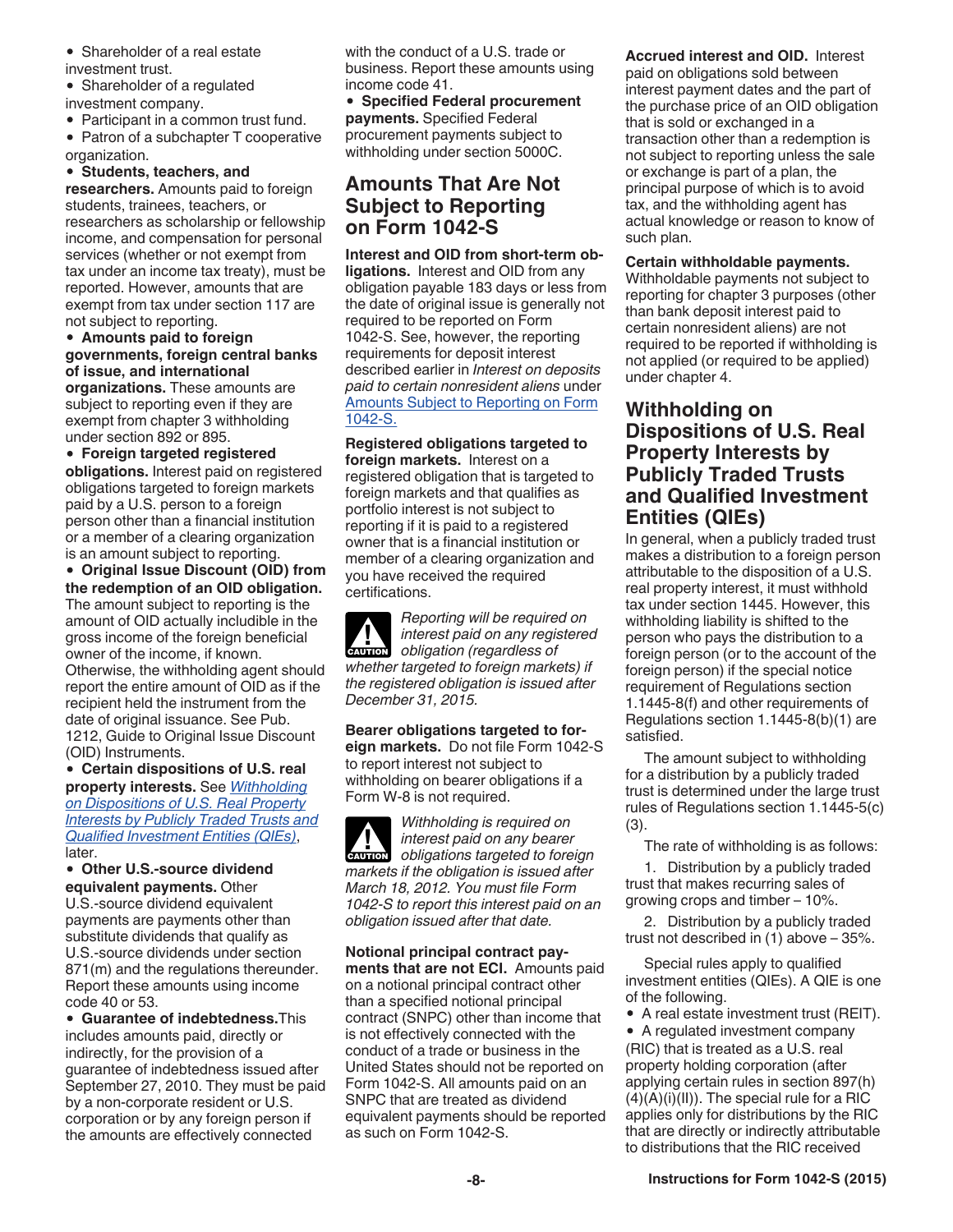<span id="page-8-0"></span>from a REIT, or for purposes of applying the wash sale rules under section 897(h)(5).

In most cases, any distribution from a QIE attributable to gain from the sale or exchange of a U.S. real property interest is treated as such gain by the nonresident alien, foreign corporation, or other QIE receiving the distribution.

A distribution by a QIE to a nonresident alien or foreign corporation that is treated as gain from the sale or exchange of a U.S. real property interest by the shareholder is subject to withholding at 35%.

Any distribution by a QIE on stock regularly traded on a securities market in the United States is not treated as gain from the sale or exchange of a U.S. real property interest if the shareholder did not own more than 5% of that stock at any time during the 1-year period ending on the date of the distribution. These distributions are included in the shareholder's gross income as a dividend (income code 06) from the QIE, not as long-term capital gain. Use Forms 1042-S and 1042 to report and pay over the withheld amounts.

All other withholding required under section 1445 is reported and paid over using Form 8288, U.S. Withholding Tax Return for Dispositions by Foreign Persons of U.S. Real Property Interests, and Form 8288-A, Statement of Withholding on Dispositions by Foreign Persons of U.S. Real Property Interests.

For more information on reporting income from real property interests, see *U.S. Real Property Interest* in Pub. 515.

# **Publicly Traded Partnerships (Section 1446 Withholding Tax)**

A publicly traded partnership (PTP) (defined earlier in *Definitions*) that has effectively connected income, gain, or loss must pay a withholding tax under section 1446 on distributions of that income made to its foreign partners and file Form 1042-S using income code 27 and chapter 4 exemption code 14. A nominee that receives a distribution of effectively connected income from a PTP is treated as the withholding agent to the extent of the amount specified in the qualified notice received by the nominee. For this purpose, a nominee is a domestic person that holds an interest in a PTP on behalf of a foreign person. See Regulations section 1.1446-4 and Pub. 515 for details.



Partnerships (other than publicly traded partnerships) that have effectively connected gross income allocable to foreign partners must file Form 8804, Annual Return for Partnership Withholding Tax (Section 1446). If these partnerships have effectively connected taxable income allocable to foreign partners, they must also pay a withholding tax under section 1446 and report these amounts on Form 8804 and the partners' allocable shares of these amounts on Form 8805, Foreign Partner's Information Statement of Section 1446 Withholding Tax.

# **Payments by U.S. Withholding Agents**

**In general.** U.S. withholding agents making payments described under *Amounts Subject to Reporting on Form 1042-S,* earlier, must file a separate Form 1042-S for each recipient who receives the income. Furthermore, withholding agents filing paper Forms 1042-S are not permitted to report multiple types of income on a Form 1042-S (or substitute form 1042-S) furnished to a recipient or on Copy A filed with the IRS. These filers must use a separate Form 1042-S (or substitute form) for information reportable on a single type of income.

See *[Payments Made to Persons](#page-10-0) [Who Are Not Recipients](#page-10-0)*, later, if the payment is made to a foreign person that is not a recipient.

#### **Payments to Recipients**

**Payments directly to beneficial owners.** A U.S. withholding agent making a payment directly to a beneficial owner must complete Form 1042-S and treat the beneficial owner as the recipient. Boxes 15a through 15i should be left blank. The Form 1042-S must also include the appropriate chapter 3 and chapter 4 exemption codes, if applicable, in boxes 3a and 4a, as well as the appropriate recipient codes for the chapter 3 and chapter 4 status codes for a payment that is a withholdable payment and an amount subject to chapter 3 withholding. A U.S. withholding agent should complete boxes 18 through 20 only if it is completing Form 1042-S as a paying agent acting pursuant to an agreement to act as an authorized agent for filing and reporting Form 1042 and 1042-S.

In the case of foreign joint owners, you may provide a single Form 1042-S made out to the owner whose status you relied upon to determine the applicable rate of withholding (the owner subject to the highest rate of withholding). If, however, any one of the owners requests its own Form 1042-S, you must furnish a Form 1042-S to the person who requests it, and you should amend the originally filed Form 1042-S. If more than one Form 1042-S is issued for a single payment, the aggregate amount paid and tax withheld that is reported on all Forms 1042-S cannot exceed the total amounts paid to joint owners and the tax withheld on those payments.

*Example.* WA, a U.S. withholding agent, makes a withholdable payment of U.S. source dividends to A, a foreign individual from whom it has received a Form W-8BEN and who is not eligible for a reduced rate of chapter 3 withholding under a treaty. WA must file a Form 1042-S for A with "06" in box 1 (income code), "00" in box 3a (chapter 3 exemption code), "30.00" in box 3b (chapter 3 tax rate), "15" in box 4a (payee not subject to chapter 4 withholding), "00.00" in box 4b (chapter 4 tax rate), "16" in box 13b (individual), and "23" in box 13c (individual).

**Payments to a qualified intermediary, withholding foreign partnership, or withholding foreign trust.** A U.S. withholding agent that makes payments to a QI (whether or not the QI assumes primary withholding responsibility), a withholding foreign partnership (WP), or a withholding foreign trust (WT) should complete Form 1042-S in most cases, treating the QI, WP, or WT as the recipient. See *[Payments allocated, or](#page-9-0)  [presumed made, to U.S. non-exempt](#page-9-0) [recipients](#page-9-0)*, later, for exceptions. A QI that does not assume primary withholding responsibility is required to provide information regarding the proportions of income subject to a particular withholding rate to the withholding agent on the withholding statement associated with its Form W-8IMY. In such a case, the U.S. withholding agent must complete a separate Form 1042-S for each withholding rate pool of the QI. For purposes of chapter 4, a QI may provide a single pool of recalcitrant account holders (rather than separate pools for each class). In such a case, the withholding agent may use chapter 4 pooled reporting code 49 (QI-Recalcitrant Pool-General). A QI that assumes primary withholding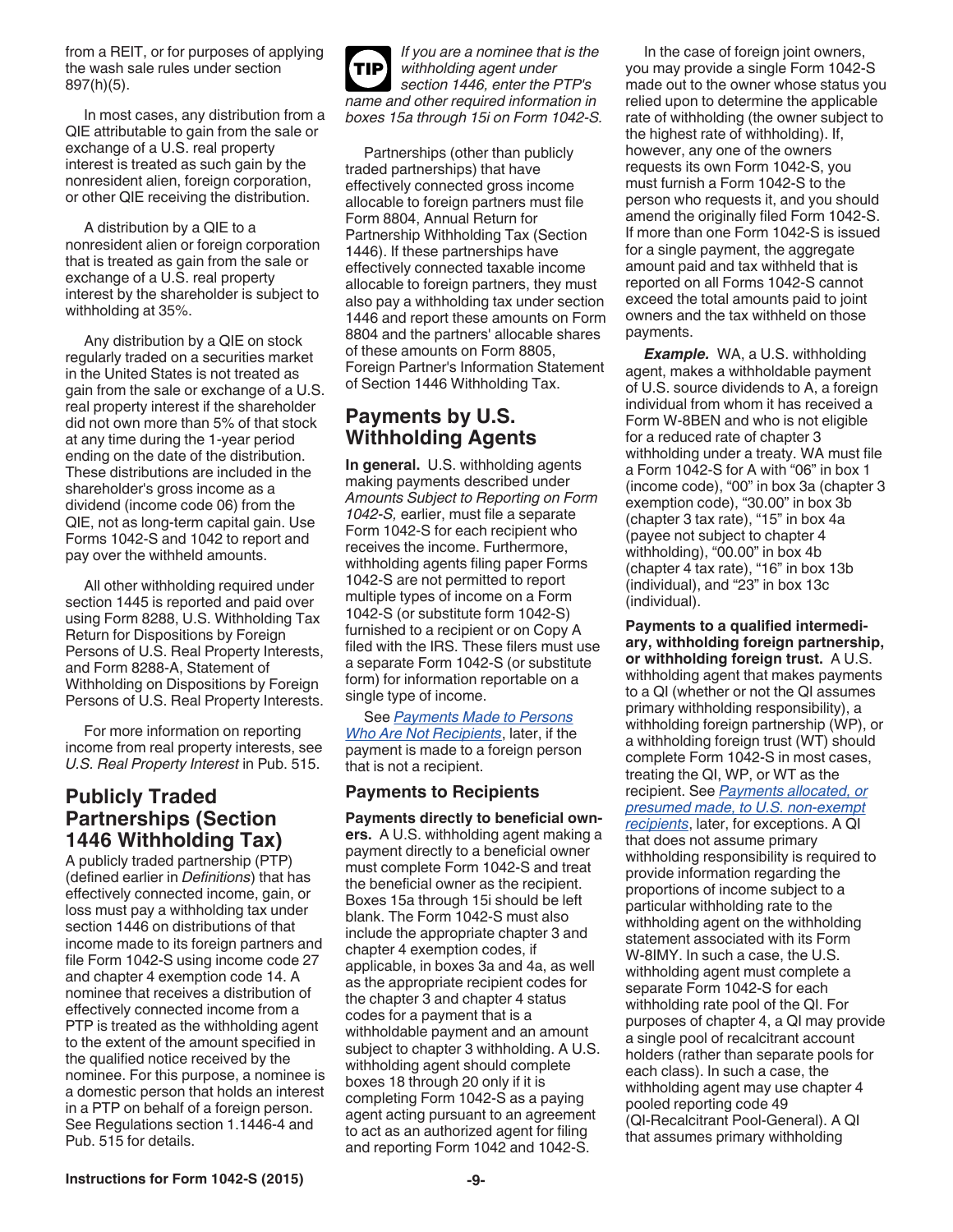<span id="page-9-0"></span>responsibility, a WP, or a WT is not required to provide withholding rate pool information to a withholding agent but will report such information directly to the IRS.

A U.S. withholding agent making payments to a QI (that assumes primary withholding responsibility), a WP, or a WT must use recipient code 12 (qualified intermediary), 09 (withholding foreign partnership), or 11 (withholding foreign trust) as the chapter 3 status code and must use recipient code 05 (participating FFI- other), 06 (participating FFI- reporting model 2 FFI), 07 (registered deemed-compliant FFI- reporting model 1 FFI), 09 (registered deemed-compliant FFI-other) for an FFI treated as deemed-compliant under an IGA, 31 (non reporting IGA FFI) or, for a payment to a QI, 27 (exempt beneficial owner) as the chapter 4 status code if the entity is an FFI that receives a withholdable payment and provides chapter 4 withholding rate pool information. A U.S. withholding agent must not use any chapter 3 pooled reporting code (codes 27 through 33). Use of an inappropriate recipient code may cause a notice to be generated.

*A QI is required to act in such capacity only for designated*  **a** capacity only for designated<br> **ENUTION** accounts. Therefore, such an *entity also may provide a Form W-8IMY in which it certifies that it is acting as an NQI for other accounts and, if it is an FFI that is receiving a withholdable payment, that it is a participating FFI, registered deemed-compliant FFI, or FFI treated as deemed-compliant under an IGA. A U.S. withholding agent that receives a Form W-8IMY on which the foreign person providing the form indicates that it is not acting as a QI may not treat the foreign person as a recipient except as otherwise provided in these instructions. A withholding agent must not use the EIN that a QI provides in its capacity as such to report payments that are treated as made to an entity in its capacity as an NQI. In that case, use the GIIN, if any, and EIN that is provided by the entity on its Form W-8IMY in which it claims that it is acting as an NQI or flow-through entity.*

**Note.** A withholding agent is required to use chapter 4 reporting pool codes as the chapter 4 status code in the case of withholdable payments made to:

• A QI that does not assume primary withholding responsibility;

A participating FFI or registered deemed-compliant FFI that is an NQI, NWP, or NWT; or

• An NQI, NWP, or NWT (other than a nonparticipating FFI) that provides a pool of nonparticipating FFIs, if the QI, NQI, NWP, or NWT provides chapter 4 withholding rate pool information in the withholding statement associated with its Form W-8IMY. See the presumption rules under Regulations section 1.1471-3(f) if such information is not provided for a withholdable payment made to an entity.

**Example 1.** WA, a U.S. withholding agent, makes a withholdable payment of U.S. source dividends to QI, a qualified intermediary that does not assume primary chapters 3 and 4 withholding responsibility and that is a participating FFI. QI provides WA with a valid Form W-8IMY with which it associates a withholding statement that allocates 95% of the payment to a chapter 3, 15% withholding rate pool with a single chapter 4 exemption code, and 5% of the payment to a chapter 4, 30% withholding rate pool of recalcitrant account holders. WA must complete a Form 1042-S, for the dividends allocated to the chapter 3, 15% withholding rate pool, showing "15.00" in box 3b (chapter 3 tax rate), "00" in box 3a (chapter 3 exemption code), chapter 4 exemption code 15 (payee not subject to chapter 4 withholding) in box 4a, "00.00" in box 4b (chapter 4 tax rate) and QI as the recipient in box 13d along with recipient code 12 (qualified intermediary) as the chapter 3 status code and recipient code 05 (participating FFI- other) as the chapter 4 status code. WA must also complete a Form 1042-S, for the dividends allocated to the chapter 4, 30% withholding rate pool, showing chapter 3 exemption code 12 (payee subjected to chapter 4 withholding) in box 3a,"00.00" in box 3b (chapter 3 tax rate), "00" in box 4a (chapter 4 exemption code), and "30.00" in box 4b with QI as the recipient in box 13d and recipient code 12 (qualified intermediary) as the chapter 3 status code and recipient code 49 (QI‐ Recalcitrant Pool‐General) as the chapter 4 status code.

*Payments allocated, or presumed made, to U.S. non-exempt recipients.*  A QI may provide Forms W-9 or other information regarding U.S. non-exempt recipients that the QI (or other entity maintaining the account) is required to report under chapter 61 and for which the QI does not assume primary Form 1099 reporting responsibility. QI may also provide information regarding U.S. non-exempt recipients that QI elects to

backup withhold under section 3406 instead of withholding under chapter 4 on payments made to an account holder. If Forms W-9 or other information is provided together with information allocating all or a part of the payment to U.S. non-exempt recipients, you must report income allocable to the U.S. non-exempt recipients on the appropriate Form 1099 and not on Form 1042-S even though you are paying that income to a QI. QI may also provide information regarding U.S. non-exempt recipients in a chapter 4 withholding rate pool that the withholding agent must report on Form 1042-S.

You also may be required under the presumption rules to treat a payment made to a QI as made to a payee that is a U.S. non-exempt recipient from which you must withhold on the payment under the backup withholding provisions of the Code. In this case, you must report the payment on the appropriate Form 1099. See the *General Instructions for Certain Information Returns.*

**Example 2.** WA, a U.S. withholding agent, makes a withholdable payment of U.S. source dividends to QI, a qualified intermediary and registered deemed-compliant FFI that is a local FFI described in Regulations section 1.1471-5(f)(1)(i)(A). QI provides WA with a valid Form W-8IMY certifying that it is transmitting Forms W-9 for U.S. non-exempt recipients and with which it associates a withholding statement that allocates 95% of the payment to a chapter 3, 15% withholding rate pool with a single chapter 4 exemption code, and 5% of the payment to C, a U.S. individual. QI also provides WA with C's Form W-9. C is a direct account holder of QI and a U.S. citizen that is a resident of QI's local jurisdiction that QI is not required to report under chapter 4 (see Regulations section  $1.1471-5(f)(1)(i)(A)$ and thus cannot be included in a chapter 4 withholding rate pool of U.S. payees. See Regulations section 1.6049-4(c)(4). WA must complete a Form 1042-S, showing QI as the recipient in box 13d, and WA should use recipient code 12 (qualified intermediary) as the chapter 3 status code and recipient code 09 (registered deemed-compliant FFI – other) as the chapter 4 status code for the dividends allocated to the 15% withholding rate pool. WA also must complete a Form 1099-DIV issued to C reporting the part of the dividend allocated to C.

*Example 3.* WA, a withholding agent, makes a withholdable payment of U.S. source dividends to QI, a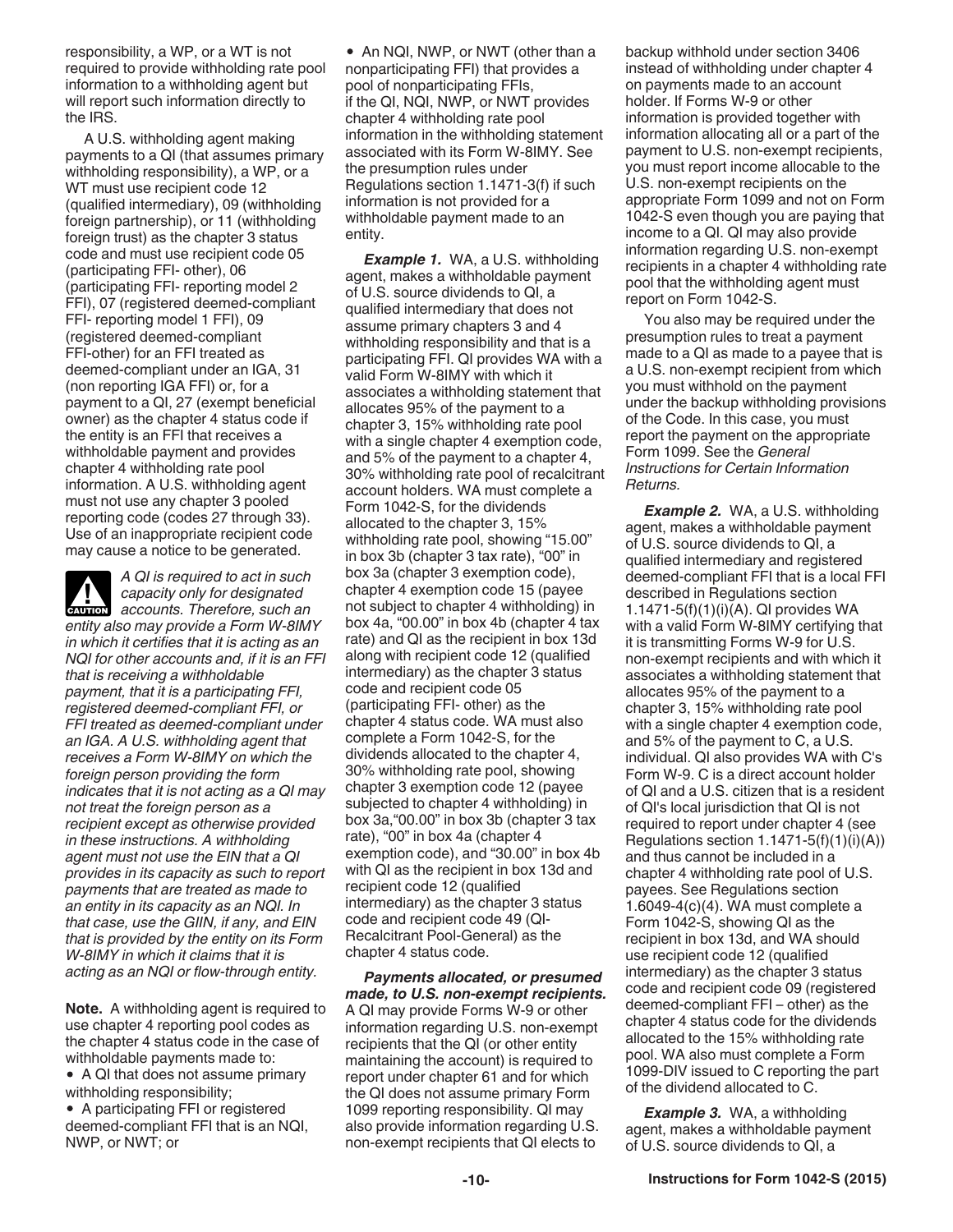<span id="page-10-0"></span>qualified intermediary that is a reporting model 1 FFI. QI provides WA with a valid Form W-8IMY with which it associates a withholding statement that allocates 40% of the payment to a chapter 3, 15% withholding rate pool and 40% to a chapter 3, 30% withholding rate pool. QI does not provide any withholding rate pool information regarding the remaining 20% of the payment. WA must apply the presumption rule to the part of the payment (20%) that has not been allocated. Under the presumption rules of Regulations section 1.1471-3(f) for a withholdable payment made to an entity, 20% of the payment is treated as paid to a nonparticipating FFI. WA must complete three Forms 1042-S. First, a Form 1042-S for dividends subject to 15% withholding, showing "00" in box 3a (chapter 3 exemption code), chapter 4 exemption code 15 (payee not subject to chapter 4 withholding) in box 4a, QI as the recipient in box 13d, recipient code 12 (qualified intermediary) as the chapter 3 status code, and recipient code 07 (registered deemed-compliant FFI-reporting model 1 FFI) as the chapter 4 status code (because the payment is a withholdable payment). Second, a Form 1042-S for dividends subject to 30% withholding, showing "00" in box 3a (chapter 3 exemption code), chapter 4 exemption code 15 (payee not subject to chapter 4 withholding) in box 4a, QI as the recipient in box 13d, recipient code 12 (qualified intermediary) as the chapter 3 status code, and recipient code 07 (registered deemed-compliant FFI – reporting model 1 FFI) as the chapter 4 status code. Third, a Form 1042-S for dividends subject to 30% withholding, showing chapter 3 exemption code 12 (payee subjected to chapter 4 withholding), "00" in box 4a (chapter 4 exemption code), "Unknown Recipient" as the recipient in box 13d and recipient code 21 (unknown recipient) as the chapter 3 status code and recipient code 29 (unknown recipient) as the chapter 4 status code. Also, QI's name, country code, address, GIIN, and QI-EIN must be entered in boxes 15a through 15i.

**Amounts paid to qualified securities** 

**lenders.** A withholding agent that makes payments of substitute dividends to a qualified securities lender (QSL) should complete Form 1042-S treating the QSL as the recipient. Use income code 34. Use recipient code 13 or 14 (qualified securities lender – qualified intermediary or qualified securities lender – other) as the chapter 3 status code.

The withholding agent is not required to withhold on a substitute dividend payment if it receives, at least annually, a certificate from the QSL that includes a statement with the following information:

• The recipient of the substitute dividend is a QSL, and

With respect to the substitute dividend it receives from the withholding agent, the QSL states that it will withhold and remit or pay the proper amount of U.S. gross-basis tax.

If the withholding agent receives a certificate from the QSL that includes a statement that contains the above information, use exemption code 11.

If the QSL is also a QI with primary withholding responsibility, use exemption code 11 and not exemption code 06 for chapter 3 purposes.

**Amounts paid to certain U.S. branches.** A U.S. withholding agent making a payment to a U.S. branch of an FFI or NFFE completes Form 1042-S as follows:

• If a withholding agent makes a payment to a U.S. branch that has provided the withholding agent with a Form W-8IMY stating that it has agreed to be treated as a U.S. person, the U.S. withholding agent treats the U.S. branch as the recipient.

• If a withholding agent makes a payment to a U.S. branch that has provided a Form W-8IMY to transmit information regarding its chapter 4 reporting pools when the payment is a withholdable payment or the branch provides a chapter 4 withholding rate pool of U.S. payees and, to the extent applicable, recipient specific information for chapter 3 purposes, the U.S. withholding agent must complete a separate Form 1042-S for each chapter 4 reporting pool treating the U.S. branch as the recipient or, for chapter 3 purposes, for each recipient that is a foreign person whose documentation is associated with the U.S. branch's Form W-8IMY. If a payment cannot be reliably associated with recipient documentation, the U.S. withholding agent must complete Form 1042-S in accordance with the presumption rules.

• If a withholding agent cannot reliably associate a payment with a Form W-8IMY from a U.S. branch, and if a withholding agent has an EIN for the branch, then the payment may be reported on a single Form 1042-S treating the U.S. branch as the recipient and reporting the income as effectively connected income.

**Amounts paid to a foreign estate.** If a U.S. withholding agent makes a payment to a foreign estate, a Form 1042-S must be completed showing the estate as the recipient. Use recipient code 17 (estate), as the chapter 3 status code and the applicable recipient code for the chapter 4 status code.

**Dual claims.** A U.S. withholding agent may make a payment to a foreign entity (for example, a hybrid entity) that is simultaneously claiming an exemption from chapter 4 withholding and a reduced rate of tax under chapter 3 on its own behalf for a part of the payment and an exemption from chapter 4 withholding and a reduced rate of tax under chapter 3 on behalf of persons in their capacity as interest holders in that entity on the remaining part. If the claims are consistent and the withholding agent has accepted the multiple claims, a separate Form 1042-S must be filed for the entity for those payments for which the entity is treated as claiming a reduced rate of withholding and separate Forms 1042-S must be filed for each of the interest holders for those payments for which the interest holders are claiming a reduced rate of withholding. The Forms 1042-S must include the chapter 4 status of the payee (including the applicable chapter 4 exemption). If the claims are consistent but the withholding agent has not chosen to accept the multiple claims, or if the claims are inconsistent, a separate Form 1042-S must be filed for the person(s) being treated as the recipient(s).

**Special instructions for U.S. trusts and estates.** Report the entire amount of income subject to reporting, regardless of estimates of distributable net income.

#### **Payments Made to Persons Who Are Not Recipients**

**Disregarded entities.** If a U.S. withholding agent makes a payment to a disregarded entity (other than a limited branch of an FFI) that is not a hybrid entity making a treaty claim, and receives a valid Form W-8BEN-E or W-8ECI from a foreign person that is the single owner of the disregarded entity, the withholding agent must file a Form 1042-S in the name of the foreign single owner. The taxpayer identifying number (TIN) on the Form 1042-S, if required, must be the foreign single owner's TIN. However, in box 13h include the GIIN of the disregarded entity provided in Part II of Form W-8BEN-E if it is an FFI.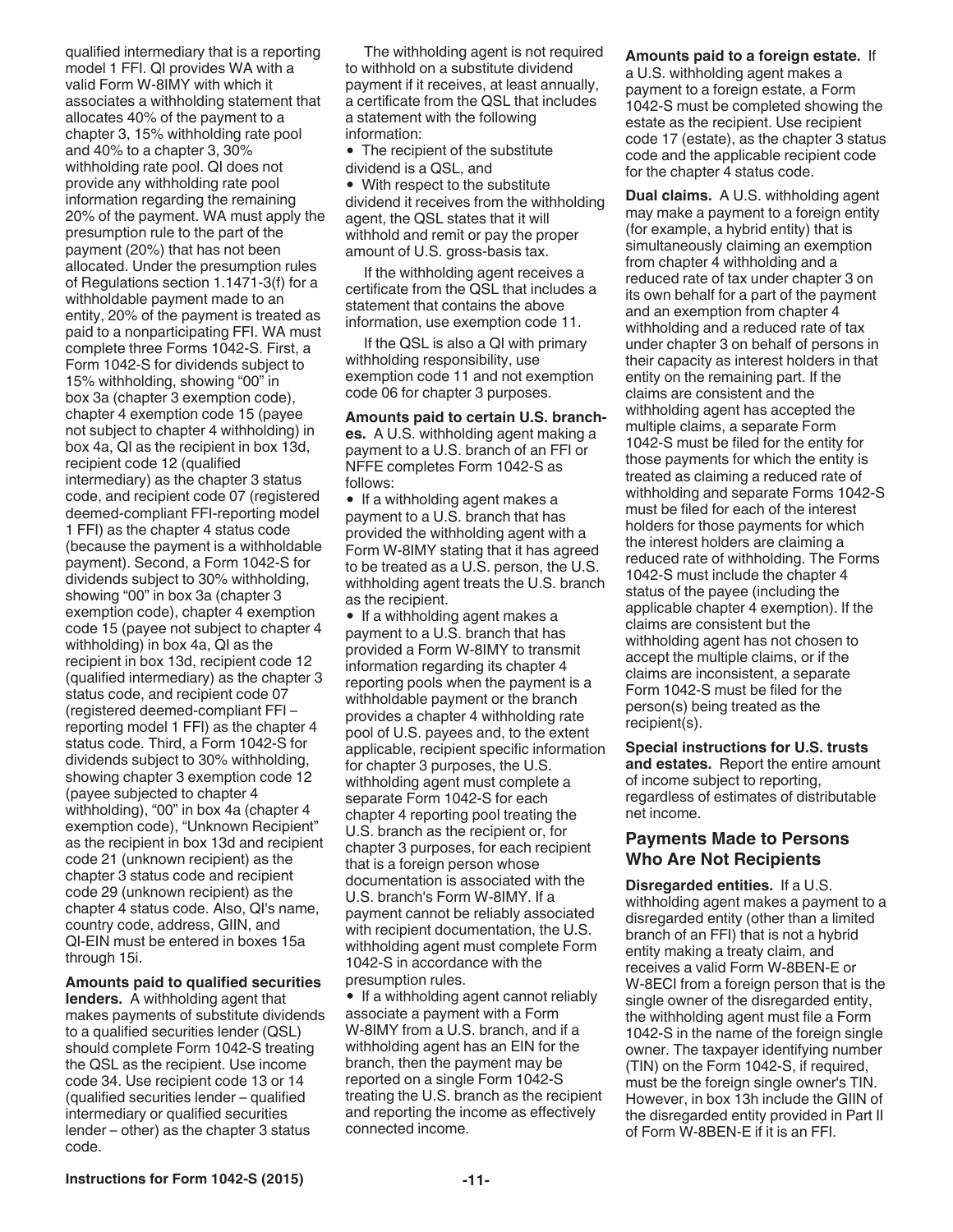<span id="page-11-0"></span>**Example.** WA, a withholding agent, makes a withholdable payment of interest to LLC, a foreign limited liability company that is not an FFI. LLC is wholly-owned by FC, a foreign corporation that is an excepted non-financial foreign entity. LLC is treated as a disregarded entity. WA has a Form W-8BEN-E from FC on which it states that it is the beneficial owner of the income paid to LLC. WA reports the interest payment on Form 1042-S showing FC as the recipient. The result would be the same if LLC was a domestic entity.

A disregarded entity can, however, claim to be the beneficial owner of a payment if it is a hybrid entity claiming treaty benefits. See Form W-8BEN-E and its instructions for more information. If a disregarded entity claims on a valid Form W-8BEN-E to be the beneficial owner, the U.S. withholding agent must complete a Form 1042-S treating the disregarded entity as a recipient and using recipient code 26 (hybrid entity making a treaty claim) as the chapter 3 status code and the applicable recipient code for the chapter 4 status code of the single owner when the payment is a withholdable payment and chapter 4 withholding does not apply.

**Amounts paid to a nonqualified intermediary or flow-through entity.** If a U.S. withholding agent makes a payment to an NQI or a flow-through entity (other than a nonparticipating FFI) with respect to a withholdable payment, it must complete a separate Form 1042-S for each recipient on whose behalf the NQI or flow-through entity acts as indicated by its withholding statement and the documentation associated with its Form W-8IMY. If a payment is made through tiers of NQIs or flow-through entities, the withholding agent must nevertheless complete Form 1042-S for the recipients to which the payments are remitted. A withholding agent completing Form 1042-S for a recipient that receives a payment through an NQI or a flow-through entity must include in boxes 15a through 15i of Form 1042-S the name, country code, address, TIN, if any, and GIIN, if any, of the NQI or flow-through entity from whom the recipient directly receives the payment.

If, however, a U.S. withholding agent makes withholdable payments to an NQI or a flow-through entity that is a participating FFI or registered deemed-compliant FFI that is allocable to a chapter 4 withholding rate pool as indicated by the FFI's withholding statement, the U.S. withholding agent

should complete a separate Form 1042-S for each chapter 4 reporting pool (i.e., pool of recalcitrant account holders, pool of nonparticipating FFIs, pool of payees that are U.S. persons) treating the participating FFI or registered deemed-compliant FFI as the recipient and must include the GIIN of the FFI and the applicable chapter 4 reporting pool code as the chapter 4 status code. If a payment is made through tiers of NQIs or flow-through entities that are participating FFIs or registered deemed-compliant FFIs, the withholding agent must nevertheless complete Form 1042-S for each chapter 4 reporting pool to which the payments are allocated and must report, as the recipient, the FFI from whom the recipients included in the chapter 4 reporting pool directly receive the payment.

*Example.* WA, a withholding agent, makes a withholdable payment of interest to FFI 1, a reporting model 1 FFI. FFI 1 provides WA with a valid Form W-8IMY with which it associates a withholding statement that allocates 80% of the payment to FFI 2, a participating FFI, and 20% of the payment to a pool of nonparticipating FFIs. FFI 1 also provides WA with FFI 2's Form W-8IMY with which it associates a withholding statement that allocates 100% of the payment to recalcitrant pool-no U.S. indicia. WA must complete a Form 1042-S for the interest allocated to a pool of nonparticipating FFIs with FFI 1 as the recipient and must complete another Form 1042-S for the interest allocated to a pool of recalcitrant account holders-no U.S. indicia with FFI 2 as the recipient.

If a U.S. withholding agent makes withholdable payments to an NQI or flow-through entity that is a participating FFI or deemed-compliant FFI, and cannot reliably associate the payment, or any part of the payment, with a withholding statement, or to the extent required, a valid withholding certificate (Forms W-8 or W-9) or other valid appropriate documentation from a recipient, the withholding agent must follow the appropriate presumption rules for that payment. For this purpose, if the allocation information provided to the withholding agent indicates an allocation of more than 100% of the payment, then no part of the payment should be considered to be associated with a Form W-8, Form W-9, or other appropriate documentation. The Form 1042-S should be completed by entering "Unknown Recipient" in box 13d and recipient code 21

(unknown recipient) as the chapter 3 status code and recipient code 29 (unknown recipient) as the chapter 4 status code. Also, the name, country code, address, GIIN, if any, and TIN, if any, of the FFI should be entered in boxes 15a through 15i.

If a U.S. withholding agent makes withholdable payments to an NQI or flow-through entity that is a nonparticipating FFI, the withholding agent must treat the payment as made to an unknown recipient regardless of whether it can reliably associate the payment, or any part of the payment, with a valid withholding certificate (Forms W-8 or W-9) or other valid appropriate documentation from a recipient (see Regulations section 1.1471-3(d)(8)). The withholding agent should complete a Form 1042-S showing "Unknown Recipient" in box 13d and recipient code 21 (unknown recipient) as the chapter 3 status code and recipient code 29 (unknown recipient) as the chapter 4 status code. Also, the name, country code, address, chapter 4 status, and TIN, if any, of the nonparticipating FFI should be entered on Form 1042-S in boxes 15a through 15i.

If, however, an NQI or flow-through entity that is a nonparticipating FFI provides documentation described in Regulations section 1.1471-3(d)(8)(ii) to establish that the withholdable payment or a portion of the payment is beneficially owned by an exempt beneficial owner, then the withholding agent should complete a Form 1042-S for each exempt beneficial owner showing the chapter 4 exemption code 15 (payee not subject to chapter 4 withholding), the exempt beneficial owner as the recipient in box 13d, and the name, country code, address, chapter 4 status, and TIN, if any, of the nonparticipating FFI in boxes 15a through 15i. For any remaining portion of the payment, the withholding agent should complete a Form 1042-S to an unknown recipient as described directly above.

*Pro-rata reporting.* If the withholding agent has agreed that an NQI (other than a nonparticipating FFI) may provide information allocating a payment to its account holders under the alternative procedure of Regulations section 1.1441-1(e)(3)(iv)(D) (no later than February 14, 2016) and the NQI fails to allocate more than 10% of the payment in a withholding rate pool to the specific recipients in the pool or an applicable chapter 4 withholding rate pool, the withholding agent must file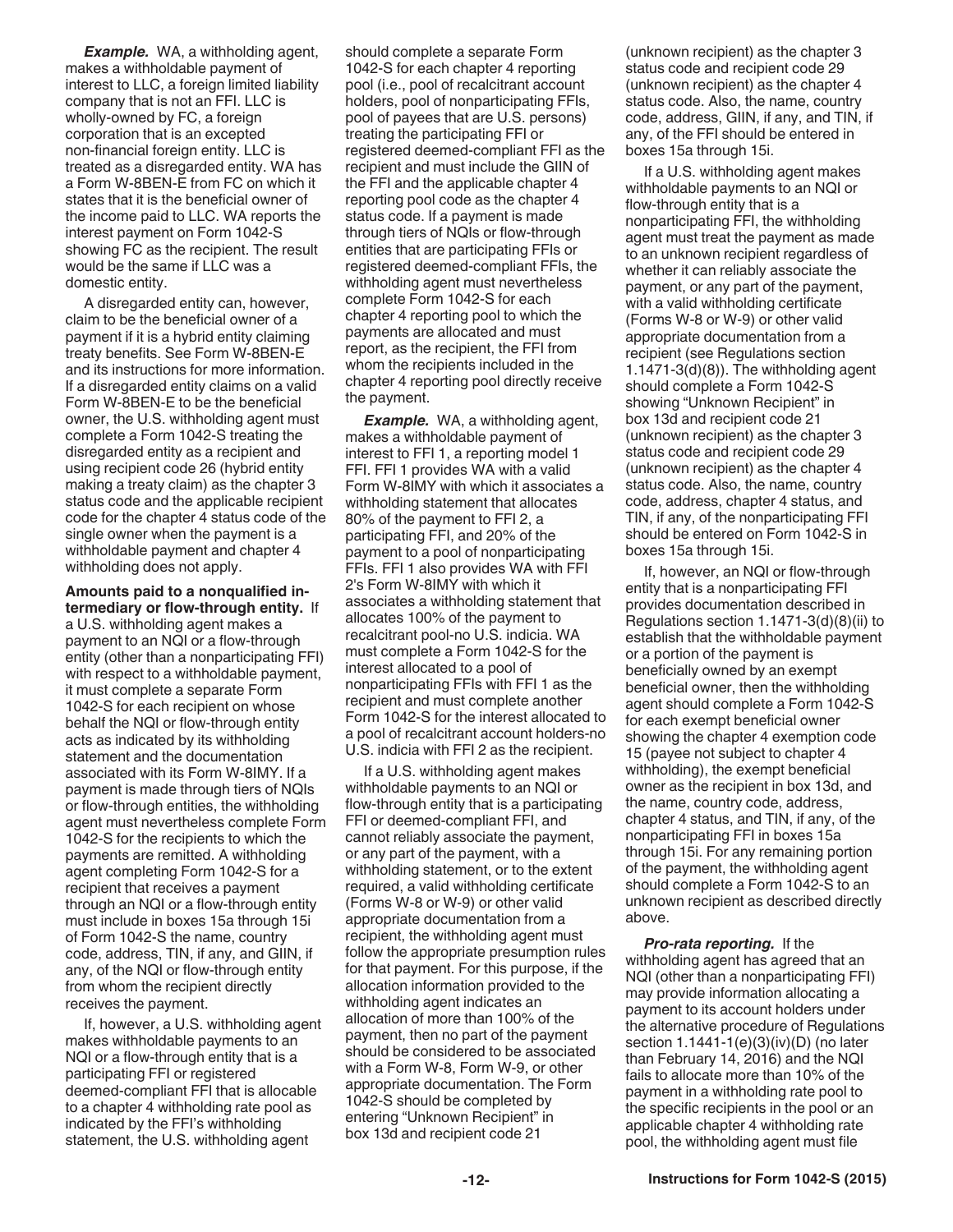<span id="page-12-0"></span>Forms 1042-S for each recipient in the pool on a pro-rata basis. If, however, the NQI fails to timely allocate 10% or less of the payment in a withholding rate pool to the specific recipients in a pool, the withholding agent must file Forms 1042-S for each recipient for which it has allocation information and report the unallocated part of the payment on a Form 1042-S in accordance with the presumption rules.

#### *Payments allocated, or presumed made, to U.S. non-exempt recipients.*

You may be given Forms W-9 or other information regarding U.S. non-exempt recipients from an NQI or flow-through entity together with information allocating all or a part of the payment to U.S. non-exempt recipients. You must report income allocable to a U.S. non-exempt recipient on the appropriate Form 1099 and not on Form 1042-S, even though you are paying that income to an NQI or a flow-through entity. If, however, a participating FFI or registered deemed-compliant FFI provides a withholding statement allocating all or part of the payment to a chapter 4 withholding rate pool of U.S. payees along with the certification provided on Form W-8IMY required for reporting such pool (as described in Regulations section 1.1471-3(c)(3)(iii) (B)), you must report the income allocable to such pool on Form 1042-S.

*Example 4.* FP is a nonwithholding foreign partnership (flow-through entity) that is a certified deemed-compliant FFI. FP receives from WA, a U.S. withholding agent, a withholdable payment of interest described by income code 01 (interest paid by U.S. obligors – general). FP has three partners, A, B, and C, all of whom are individuals. FP provides WA with a Form W-8IMY certifying that it is transmitting Forms W-9 for U.S. non-exempt recipients and Forms W-8BEN from A and B and a Form W-9 from C, a U.S. non-exempt recipient. In addition, FP provides a complete withholding statement in association with its Form W-8IMY that allocates the interest payments among A, B, and C. WA must file two Forms 1042-S, one each for A and B, and a Form 1099-INT for C.

**Example 5.** The facts are the same as in *Example 4*, except that FP does not provide any documentation from its partners. Because WA cannot reliably associate the withholdable payment of interest with documentation from a payee, it must apply the presumption rules of Regulations section 1.1471-3(f) to treat the interest as paid to a

nonparticipating FFI. A Form 1042-S should be completed by entering "Unknown Recipient" in box 13d and recipient code 21 (unknown recipient) as the chapter 3 status code and recipient code 29 (unknown recipient) as the chapter 4 status code. Also, the name, country code, address, and TIN, if any, of the certified deemed-compliant FFI should be entered in box 15a through 15i.

**Example 6.** The facts are the same as *Example 5* except that FP is a participating FFI and provides WA with a Form W-8IMY certifying that it is reporting its U.S. accounts under chapter 4 and a withholding statement allocating 100% of the payment to a pool of U.S. payees. WA must file one Form 1042-S showing FP as the recipient in box 13d and must include FP's GIIN and recipient code 48 (U.S. payees pool) as the chapter 4 status code. WA should check box 4 and leave boxes 3a and 3b blank.

### **Specified Federal Procurement Payments Made to Foreign Persons**

For purposes of section 5000C, a payor of a specified Federal procurement payment to a foreign person must complete a Form 1042-S for payments withheld upon in the name of the foreign person. Use income code 44 to report payments subject to withholding under section 5000C. Box 2 should include the amount of the specified Federal procurement payments subject to withholding and Box 7 should include the amount of tax withheld under section 5000C.

If you are reporting tax withheld under section 5000C, check box 3 as if the tax were a chapter 3 tax, enter "00" in box 3a, and report the tax withheld in box 7. You do not need to complete box 4a, 4b, or any box for a chapter 3 or 4 status code. On boxes 13d through 13g, include the name and the address of the foreign person withheld upon. If known, include the TIN (if any) in box 13a.

# **Amounts Paid by Qualified Intermediaries**

**In general.** For purposes of chapter 4, a QI must complete a Form 1042-S for payments withheld under chapter 4 determined in accordance with the income codes used to file Form 1042-S. A QI that is a participating FFI or registered deemed-compliant FFI may use the chapter 4 pooled reporting codes 42 through 49 to allocate

payments made to its recalcitrant account holders, payees that are nonparticipating FFIs, and payees that are U.S. persons. A QI should not be using chapter 4 reporting pool 49 (QI‐ Recalcitrant Pool‐ General) to report its accounts but may use it to report accounts maintained by another QI. A QI that is an NFFE or an FFI treated as deemed-compliant under an applicable IGA (as described in Regulations section  $1.1441-1(e)(5)(ii)(A)$  may use chapter 4 reporting pool code 47 to report payments allocable to a pool of nonparticipating FFIs. QI may also use the chapter 4 pooled reporting codes to report payments allocable to account holders, payees, or owners of another participating FFI or registered deemed-compliant FFI that is an NQI, NWP, or NWT and provides its chapter 4 withholding rate pools on its withholding statement. In such case, the QI must include the NQI, NWP, or NWT as the recipient in box 13d. For payments that are exempt from chapter 4 withholding, and made by the QI directly to foreign beneficial owners (or that are treated as paid directly to beneficial owners), the QI may report on the basis of chapter 3 reporting pools, in most cases. A QI may not report on the basis of reporting pools in the circumstances described in *Recipient-by-Recipient Reporting*, later. For payments not subject to chapter 4 withholding, a QI may use a single chapter 4 exemption code 15 (payee not subject to chapter 4 withholding) and a single chapter 3 reporting pool code 27 (Withholding rate pool – general) as the chapter 3 status code for all reporting pools, except for amounts paid to foreign tax-exempt recipients for which chapter 3 reporting pool code 28 should be used. Note, however, that a QI should use recipient code 28 only for pooled account holders that have claimed an exemption based on their tax-exempt status and not some other exemption (tax treaty or other Code).

*Example 7.* QI, a qualified intermediary and participating FFI, has four direct account holders, A and B, foreign individuals, and X and Y, foreign corporations. The withholdable payments made to these direct account holders are exempt from chapter 4 withholding because of the chapter 4 status of each account holder. A and X are residents of a country with which the United States has an income tax treaty and have provided documentation that establishes that they are entitled to a lower treaty rate of 15% on withholding of dividends from U.S. sources. B and Y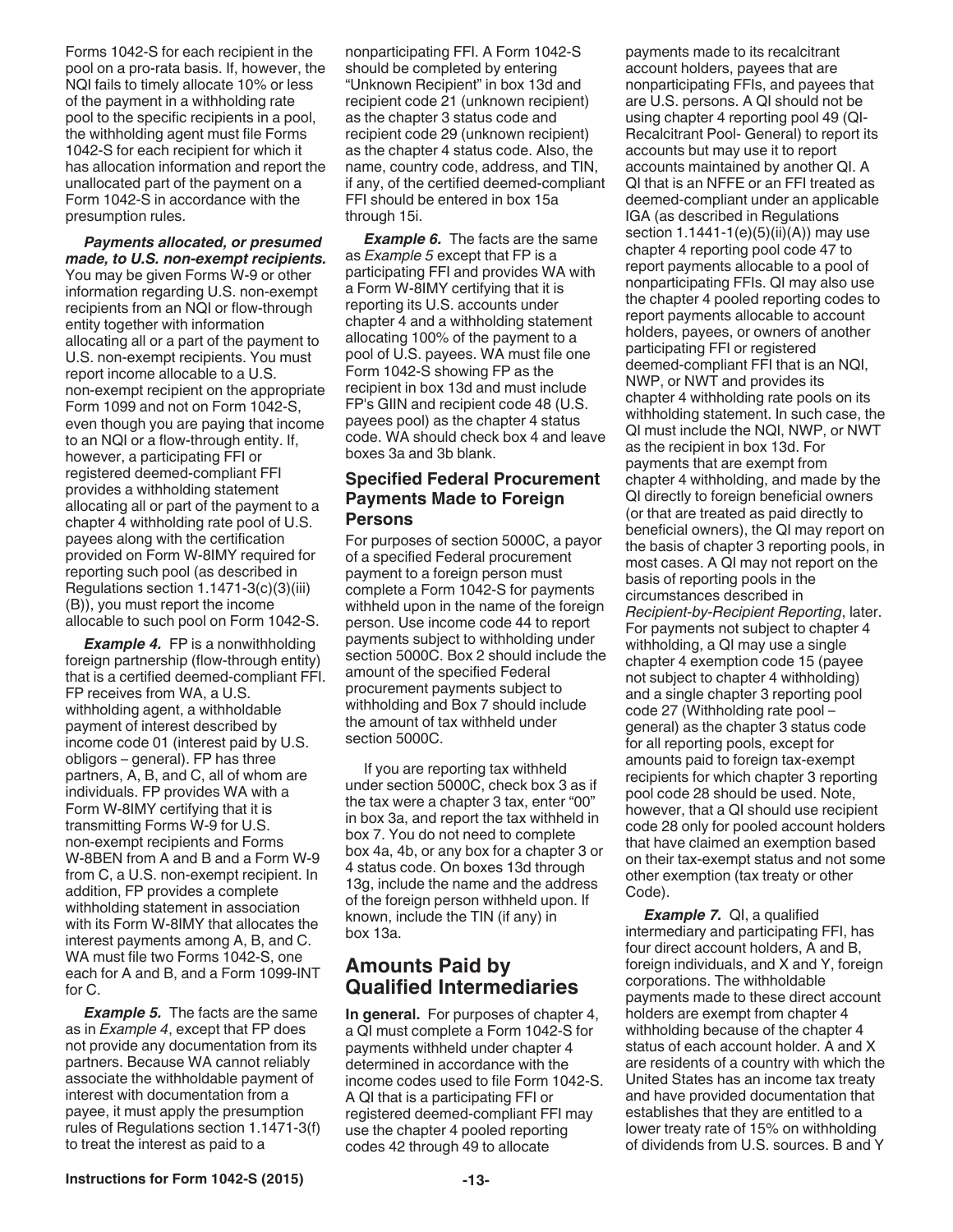are not residents of a treaty country and are subject to 30% withholding on dividends. QI receives U.S. source dividends on behalf of its four customers. QI must file one Form 1042-S for the 15% withholding rate pool. This Form 1042-S must show income code 06 (dividends paid by U.S. corporations – general) in box 1, "15.00" in box 3b (chapter 3 tax rate), chapter 4 exemption code 15 (payee not subject to chapter 4 withholding) in box 4a, "00.00" in box 4b (chapter 4 tax rate), "Withholding rate pool" in box 13d (recipient's name), and chapter 3 reporting pool code 27 (withholding rate pool – general) as the chapter 3 status code. QI also must file one Form 1042-S for the 30% withholding rate pool that contains the same information as the Form 1042-S filed for the 15% withholding rate pool, except that it will show "30.00" in box 3b (chapter 3 tax rate).

**Example 8.** The facts are the same as in Example 7, except that Y is an organization that has tax-exempt status in the United States and in the country in which it is located, and B is a recalcitrant account holder with U.S. indicia. QI must file three Forms 1042-S. One Form 1042-S (for amounts allocable for A and X) will contain the same information as in Example 7. The second Form 1042-S (for amounts allocable to Y) will contain information for the withholding rate pool consisting of the amounts paid to Y. This Form 1042-S will show income code 06 (dividends paid by U.S. corporations – general) in box 1, exemption code 02 (exempt under IRC (other than portfolio interest)) in box 3a, "00.00" in box 3b (chapter 3 tax rate), chapter 4 exemption code 15 (payee not subject to chapter 4 withholding) in box 4a, "00.00" in box 4b (chapter 4 tax rate), "Zero rate withholding pool-exempt organizations," or similar designation, in box 13d (recipient's name), and chapter 3 code 28 (withholding rate pool – exempt organization) in box 13b. The third Form 1042-S will contain information for the recalcitrant pool consisting of amounts paid to B. This Form 1042-S will show income code 06 (dividends paid by U.S. corporations-general) in box 1, exemption code 12 (payee subjected to chapter 4 withholding) in box 3a, "00.00" in box 3b (tax rate), "00" in box 4a (chapter 4 exemption code), "30.00" in box 4b (chapter 4 tax rate), "recalcitrant pool – U.S. indicia" or similar designation, in box 13d (recipient's name), and chapter 4 recipient code 43

(recalcitrant pool-U.S. indicia) as the chapter 4 status code in box 13c.

*Under the terms of its Qualified Intermediary (or QI) agreement*  **CAUTION** Intermediary (or QI) agreement<br>with the IRS, a QI that is an FFI *may be required to report the amounts paid to U.S. non-exempt recipients on Form 1099 or Form 8966 using the name, address, and TIN of the payee to the extent those items of information are known. These amounts must be reported on Form 1042-S if allocated to a chapter 4 withholding rate pool of U.S. payees.*

## **Amounts Paid to Private Arrangement Intermediaries**

In most cases, a QI must report payments made to each private arrangement intermediary (PAI) (defined earlier in *Definitions*) as if the PAI's direct account holders were its own. For purposes of chapter 4, a QI that is a participating FFI, registered deemed-compliant FFI, or an FFI treated as deemed-compliant under an applicable IGA (as described in Regulations section 1.1441-1(e)(5)(ii) (A)) may use the chapter 4 reporting pool code 47 to allocate payments made to the PAI's payees that are nonparticipating FFIs, and may treat the PAI as the recipient on Form 1042-S with respect to each such pool. For chapter 3 purposes, if the payment is made directly by the PAI to the recipient, the QI may report the payment on a pooled basis. A separate Form 1042-S is required for each withholding rate pool of each PAI. However, the QI must include the name and address of the PAI and use reporting pool code 29 or 30 (PAI withholding rate pool – general and PAI-withholding rate pool-exempt organization) as the chapter 3 status code. If the PAI is providing recipient information from an NQI or flow-through entity, the QI may not report the payments on a pooled basis for chapter 3 purposes. Instead, it must follow the same procedures as a U.S. withholding agent making a payment to an NQI or flow-through entity.

*Example.* QI, a qualified intermediary, pays U.S. source dividends to direct account holders that are foreign persons and beneficial owners. It also pays a part of the U.S. source dividends to two private arrangement intermediaries, PAI1 and PAI2. The private arrangement intermediaries pay the dividends they receive from QI to foreign persons that are beneficial owners and direct account holders of PAI1 or PAI2. All payees are exempt from chapter 4

withholding and the dividends paid are subject to a 15% rate of withholding. QI must file a Form 1042-S for the dividends paid to its own direct account holders that are beneficial owners. QI also must file two Forms 1042-S, one for the dividends paid to the direct account holders of each of PAI1 and PAI2. Each of the Forms 1042-S that QI files for payments made to PAI1 and PAI2 must contain the name and address of PAI1 or PAI2 and recipient code 29 (PAI withholding rate pool – general) as the chapter 3 status code.

#### **Amounts Paid to Certain Partnerships and Trusts**

A QI that is applying the special pool reporting allowance provided in the QI agreement for certain partnerships or trusts (Joint Account or Agency Option) must file separate Forms 1042-S reflecting reporting pools for each partnership or trust that has provided reporting pool information in its withholding statement. For purposes of chapter 4, a QI that is a participating FFI or registered deemed-compliant FFI may use the chapter 4 reporting pool code 47 to allocate payments made to the partnership or trust's payees that are nonparticipating FFIs, and may treat the partnership or trust as the recipient on Form 1042-S. For chapter 3 purposes, if the payment is made directly by the partnership or trust to the recipient, the QI may use reporting pool code 31 (Agency withholding rate pool general), 32 (Agency withholding rate pool - exempt organization), or 33 (Joint account withholding rate pool) as the chapter 3 status code. However, to the extent required in the QI agreement, the QI must file separate Forms 1042-S for partners, beneficiaries, or owners of such partnership or trust that are indirect partners, beneficiaries, or owners, and for direct partners, beneficiaries, or owners of such partnership or trust that are intermediaries or flow-through entities.

#### **Recipient-by-Recipient Reporting**

If a QI is not permitted to report on the basis of reporting pools, it must follow the same rules that apply to a U.S. withholding agent. For chapter 3 purposes, a QI may not report the following payments on a reporting pool basis, but rather must complete Form 1042-S for each appropriate recipient and must provide the applicable chapter 4 exemption code.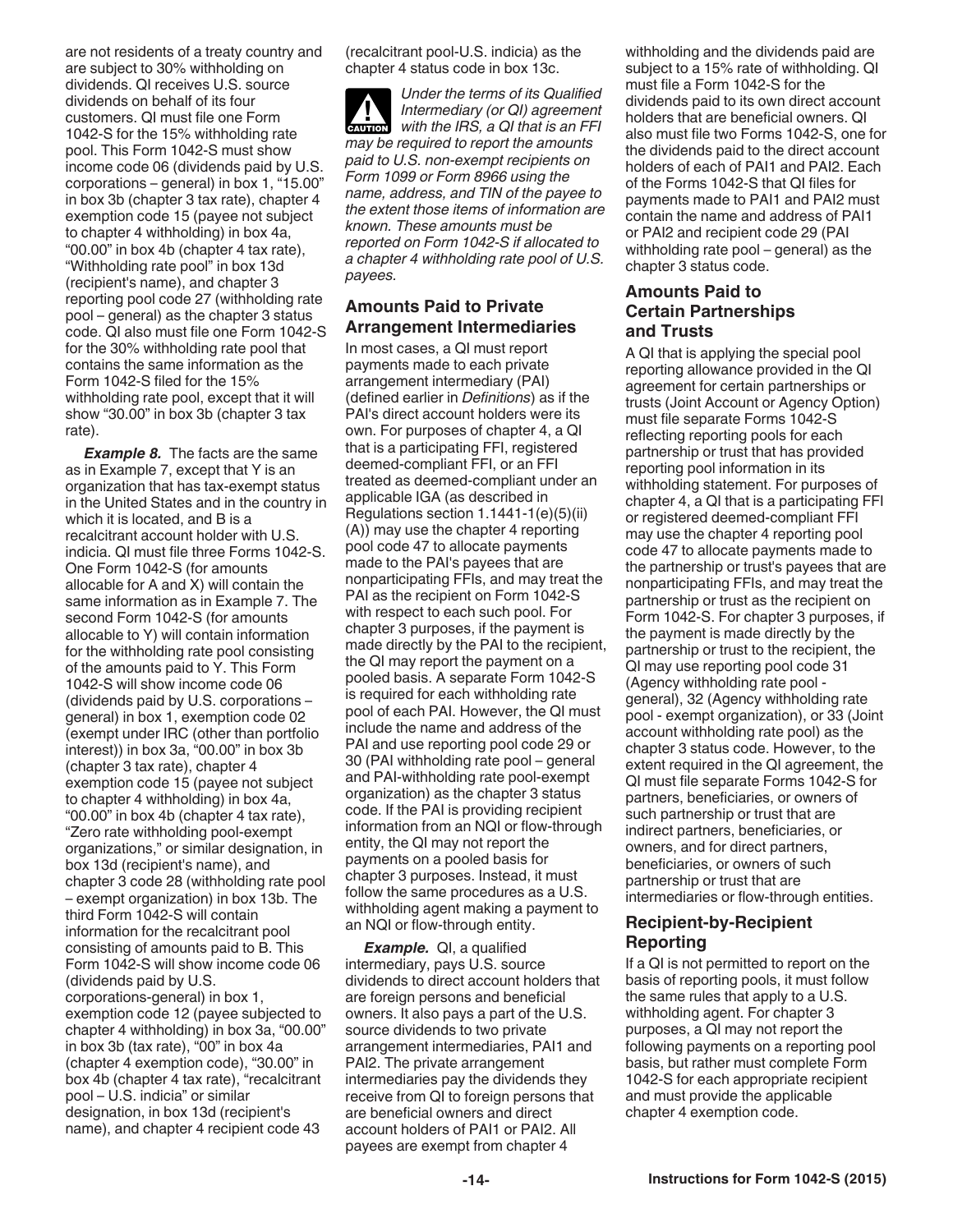**Payments made to another QI, QSL, WP, or WT.** The QI must complete a Form 1042-S treating the other QI, QSL, WP, or WT as the recipient.

**Payments made to an NQI (including an NQI that is an account holder of a PAI).** For chapter 3 purposes, the QI must complete a Form 1042-S for each recipient who receives the payment from the NQI. A QI that is completing Form 1042-S for a recipient that receives a payment through an NQI must include in boxes 15a through 15i the name, country code, address, TIN, if any, and GIIN, if any, of the NQI from whom the recipient directly receives the payment. In the case of an NQI that is a participating FFI or registered deemed-compliant FFI, the QI must complete a Form 1042-S for the chapter 4 withholding rate pool of the NQI provided in a withholding statement associated with its Form W-8IMY and must report the NQI as the recipient. In such a case, the QI must include the name and address of the NQI as the recipient and use chapter 4 pool reporting codes 42 through 49 as the chapter 4 status code. If the NQI fails to provide sufficient allocation information with respect to a withholdable payment, the QI must complete a Form 1042-S with the recipient as "Unknown Recipient" using reporting pool code 29 (unknown recipient) and must include the NQI's information (name, address, country code, TIN, if any, and GIIN) in boxes 15a through 15i.

**Example 1.** QI, a qualified intermediary, has NQI, a nonqualified intermediary that is a participating FFI, as an account holder. NQI has two account holders, A and B, both recalcitrant account holders with U.S. indicia who receive a withholdable payment of U.S. source dividends from QI. NQI provides QI with a valid Form W-8IMY and a complete withholding statement that allocates the dividends paid to NQI to recalcitrant pool- U.S. indicia for both A and B. QI must complete one Form 1042-S reporting NQI as the recipient and using reporting pool code 43 (recalcitrant pool – U.S. indicia) as the chapter 4 status code.

*Example 2.* QI has NQI, a nonqualified intermediary that is a reporting model 2 FFI, as an account holder. NQI has two account holders, A and B, who receive a withholdable payment of U.S. source dividends from QI. A is a nonparticipating FFI. NQI treats B as a non-consenting U.S. account under the applicable IGA and is not required to withhold on payments to

B under chapter 4. NQI provides QI with a valid Form W-8IMY and a complete withholding statement that allocates 50% of the dividends paid to A and 50% to B. NQI designates B as a individual exempt from withholding under an IGA but cannot include B in a chapter 4 withholding rate pool of U.S. payees because the payment is subject to chapter 3 withholding and under the presumption rules of Regulations section 1.1441-1(b)(3) the payment is presumed made to an unknown, undocumented foreign payee. QI must complete two Forms 1042-S. One Form 1042-S showing NQI as the recipient and using reporting pool code 47 (nonparticipating FFI pool). The second Form 1042-S showing the recipient as "Unknown Recipient" and NQI in box 15a-15i with chapter 4 exemption code 19 (exempt from withholding under IGA) and 30% withholding under chapter 3 for the payment allocated to B as a presumed foreign person under chapter 3.

#### **Payments made to a flow-through**

**entity.** The QI must complete a Form 1042-S for each recipient who receives the payment from the flow-through entity. A QI that is completing a Form 1042-S for a recipient that receives a payment through a flow-through entity must include in boxes 15a through 15i the name, country code, address, GIIN, if any, and TIN, if any, of the flow-through entity from which the recipient directly receives the payment.

For chapter 4 purposes and in the case of a flow-through entity that is a participating FFI or registered deemed-compliant FFI (other than a WP or WT), the QI must complete a Form 1042-S for each chapter 4 withholding rate pool provided in the withholding statement associated with the Form W-8IMY of the flow-through entity. The QI must include the name, address, and GIIN of the flow-through entity as the recipient and use pooled reporting codes 42 through 49 as the chapter 4 status code.

*Example.* QI, a qualified intermediary, has FP, a nonwithholding foreign partnership that is a registered deemed-compliant FFI, as an account holder. QI pays interest that is a withholdable payment described by income code 01 (interest paid by U.S. obligors – general) to FP. FP has three partners, A, B, and C, all of whom are exempt from withholding under chapter 4. FP provides QI with a Form W-8IMY with which it associates the Forms W-8BEN from each of A, B, and C. In addition, FP provides a complete

withholding statement in association with its Form W-8IMY that allocates the interest payments among A, B, and C. QI must file three Forms 1042-S, one each for A, B, and C. The Forms 1042-S must show information relating to FP in boxes 15a through 15i along with the chapter 4 status and exemption code for A, B, and C.

### **Amounts Paid by Withholding Foreign Partnerships and Trusts**

**In general.** For chapter 4 purposes, payments that are made by a withholding foreign partnership (WP) or withholding foreign trust (WT) that is an FFI directly to its partners, owners, or beneficiaries that are recalcitrant account holders, payees that are nonparticipating FFIs, and payees that are U.S. persons may be reported on the basis of chapter 4 reporting pools. A WP or WT may also use the chapter 4 pooled reporting codes to report payments allocable to account holders, payees, or owners of another participating FFI or registered deemed-compliant FFI that is an NQI, NWP, or NWT and provides its chapter 4 withholding rate pools on its withholding statement when the WP or WT applies section 9.03 of its Agreement to such entity. In such case, the WP or WT must include the NQI, NWP, or NWT as the recipient in box 13d. If a WP or WT has not made a pooled reporting election, for chapter 3 purposes, a WP or WT must file a separate Form 1042-S for each direct partner, beneficiary, or owner that is exempt from chapter 4 withholding and to whom the WP or WT distributes, or in whose distributive share is included, an amount subject to withholding under chapter 3, in the same manner as a U.S. withholding agent. However, if the WP or WT has made a pooled reporting election in its WP or WT agreement, the WP or WT may instead report payments to such direct partners, beneficiaries, or owners on the basis of chapter 3 reporting pools and file a separate Form 1042-S for each reporting pool. For payments not subject to chapter 4 withholding, a WP or WT may use a single chapter 4 exemption code 15 (payee not subject to chapter 4 withholding) and a single chapter 3 reporting pool code 27 (withholding rate pool – general) as the chapter 3 status code for all chapter 3 reporting pools, except for amounts paid to foreign tax-exempt recipients for which a separate recipient code 28 must be used. For this purpose, a foreign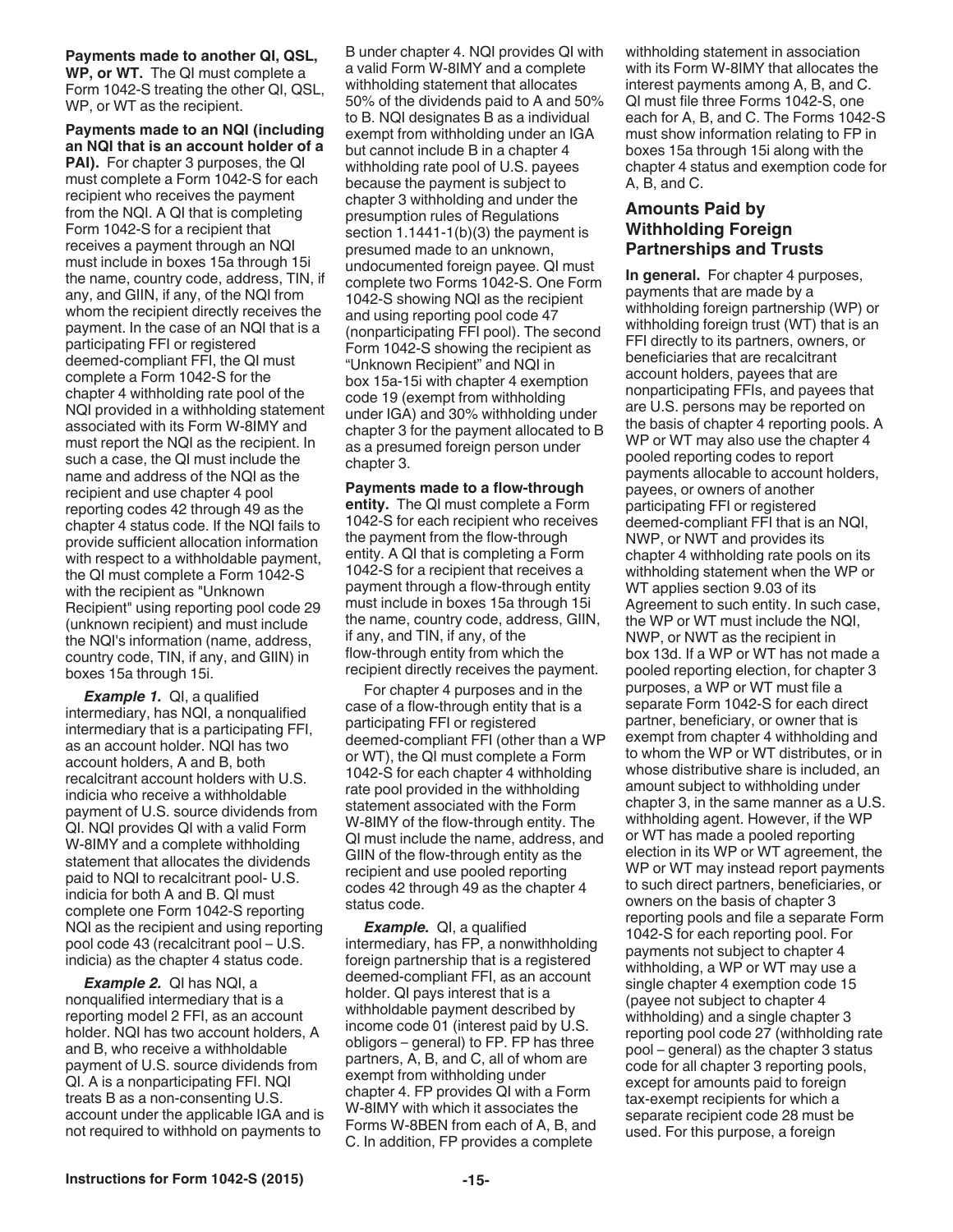<span id="page-15-0"></span>tax-exempt recipient includes any organization that is not subject to withholding and is not liable to tax in its country of residence because it is a charitable organization, pension fund, or foreign government. See the WP and WT agreements for when a WP and WT can pool report payments to an indirect partner, beneficiary, or owner. See section 9 of the WP or WT Agreement.

## **Amounts Paid by Nonqualified Intermediaries and Flow-Through Entities**

An NQI and a flow-through entity are withholding agents and must file Forms 1042-S for amounts paid to recipients. However, an NQI or flow-through entity is not required to file Form 1042-S if it is not required to file Form 1042-S under the *Multiple Withholding Agent Rule,*  later. An NQI or flow-through entity may report payments made to recipients to the extent it has failed to provide to another withholding agent the appropriate documentation and complete withholding statement for either chapter 3 or 4 purposes. If the NQI or flow-through entity chooses to or must file Form 1042-S, as described above, the NQI or flow-through entity must also file Form 1042 and, if applicable, attach the Form 1042-S it received from the withholding agent to establish any credit for amounts withheld by the withholding agent. See *Instructions for Form 1042.*

If another withholding agent has withheld tax on an amount that should have been exempt (for example, where the withholding agent applied the presumption rules because it did not receive proper documentation or other required information from the NQI or flow-through entity), and the payee or beneficial owner will make a claim for refund, the NQI or flow-through entity must report on Form 1042-S the correct tax rate and the combined amount of U.S. federal tax withheld with respect to the recipient and should enter the applicable chapter 3 and 4 exemption codes.

If another withholding agent underwithholds, even though it received proper documentation from the NQI or flow-through entity, the NQI or flow-through entity must withhold additional amounts to bring the total withholding to the correct amount.

# **Multiple Withholding Agent Rule**

A withholding agent is not required to file Form 1042-S if a return is filed by another withholding agent reporting the same amount and the withholding agent has withheld correctly.

The multiple withholding agent rule does not relieve withholding agents from Form 1042-S reporting responsibility in the following circumstances.

• Any withholding agent making a payment to a QI, QSL, WP, or WT must report that payment as made to the QI, QSL, WP, or WT.

• Any withholding agent making a payment to a U.S. branch treated as a U.S. person must report the payment as made to that branch.

• Any withholding agent that withholds an amount from a payment under chapters 3 or 4 must report that amount to the recipient from whom it was withheld.

Furthermore, the multiple withholding agent rule does not relieve the following from Form 1042-S reporting responsibility.

• Any QI, WP, or WT required to report an amount to chapter 4 withholding rate pool or chapter 3 withholding rate pool.

• An NQI or flow-through entity that knows, or has reason to know, that the correct amount has not been withheld by another withholding agent.

Under the multiple withholding agent rule, a withholding agent reporting amounts withheld by another withholding agent must use box 8 (Tax withheld by other agents) to report such amounts and must provide the name and EIN of the withholding agent that withheld in boxes 14a and 14b (Primary Withholding Agent's Name and EIN).

**Example 1.** NQI, a foreign bank that is a participating FFI, acts as a nonqualified intermediary for four different foreign persons (A, B, C, and D) who own securities from which they receive interest that is a withholdable payment. The interest is paid by a U.S. withholding agent (WA) as custodian of the securities for NQI. A, B, C, and D each own a 25% interest in the securities. NQI has furnished WA a Form W-8IMY to which it certifies its status as a participating FFI and has attached Forms W-8BEN from A and B. NQI's Form W-8IMY contains an attachment stating that 25% of the securities are allocable to each of A and B, and 50% to a pool of recalcitrant account holders with U.S. indicia. WA

pays \$100 of interest during the calendar year. WA treats the \$25 of interest allocable to A and the \$25 of interest allocable to B as portfolio interest and completes Forms 1042-S for A and for B as the recipients. WA includes information relating to NQI in boxes 15a through 15i on the Forms 1042-S for A and B. WA subjects the remaining \$50 of interest to 30% withholding under chapter 4 and reports the interest on a Form 1042-S by treating NQI as the recipient in box 13d (using reporting pool code 43 (recalcitrant pool – U.S. indicia) as the chapter 4 status code, "30.00" in box 4b (chapter 4 tax rate), and \$15 as the amount withheld in box 7 and box 10. Under the multiple withholding agent rule, NQI is not required to file a Form 1042-S, but must file a Form 1042-S if, for example, C and D seek to make a claim for refund and NQI has not filed a collective refund claim on behalf of C and D for the tax withheld under chapter 4 on the payment (see Regulations section 1.1471-4(h)).

**Example 2.** WA, a U.S. withholding agent, makes a \$100 dividend payment that is a withholdable payment to a foreign bank (NQI) that is a participating FFI and acts as a nonqualified intermediary. NQI receives the payment on behalf of A, documented as a foreign individual exempt from chapter 4 withholding and a resident of a treaty country who is entitled to a 15% rate of withholding under chapter 3, and B, documented as a foreign individual exempt from chapter 4 withholding and a resident of a country that does not have a tax treaty with the United States and who is subject to 30% withholding under chapter 3. NQI provides WA with its Form W-8IMY that certifies its status as a participating FFI to which it associates the Forms W-8BEN from both A and B and a complete withholding statement that allocates 50% of the dividend to A and 50% to B. A's Form W-8BEN claims a 15% treaty rate of withholding. B's Form W-8BEN does not claim a reduced rate of withholding. WA, however, mistakenly withholds only 15%, \$15, from the entire \$100 payment. WA completes a Form 1042-S for each A and B as the recipients, showing on each form \$50 of dividends in box 2, a withholding rate of "15.00" in box 3b (chapter 3 tax rate), and \$7.50 as the amount withheld in boxes 7 and 10. Under the multiple withholding agent rule, NQI is not required to file a Form 1042-S for A. However, because NQI knows (or should know) that B is subject to a 30% rate of withholding, and assuming it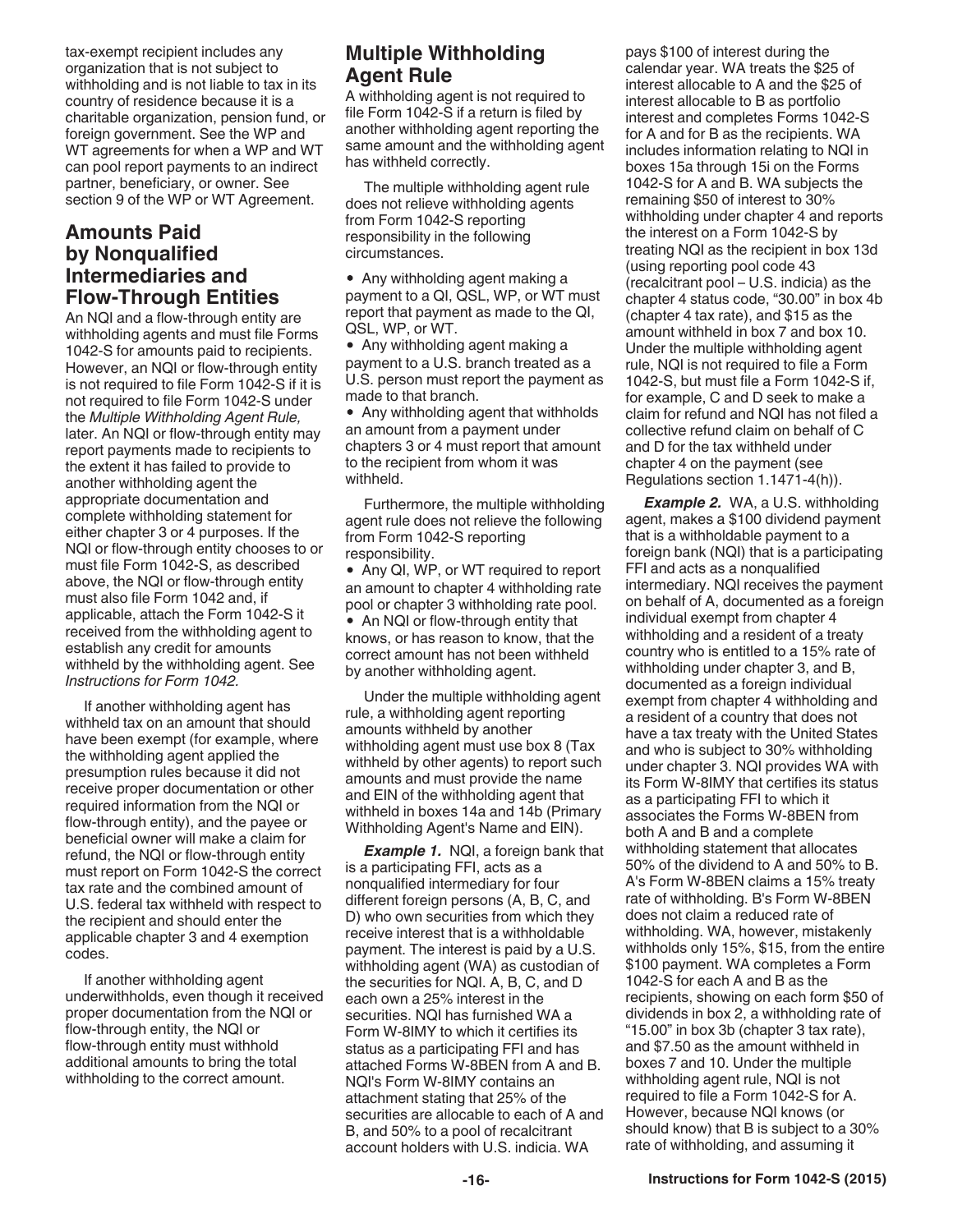<span id="page-16-0"></span>knows that WA only withheld 15%, the multiple withholding agent rule does not apply to the dividend paid to B, and NQI must withhold an additional 15% from the payment to B. NQI then must file a Form 1042-S for B showing \$50 of dividends in box 2, "00" in box 3a (chapter 3 exemption code), "30.00" in box 3b (the correct chapter 3 tax rate), \$7.50 withheld by NQI in box 7, \$7.50 withheld by WA in box 8, and \$15 in box 10 (the combined amount withheld). NQI also must enter chapter 4 exemption code 15 (payee not subject to chapter 4 withholding) in box 4a and "00.00" in box 4b (chapter 4 tax rate). See the instructions for box 3a, later.

## **Penalties**

The following penalties apply to the person required to file Form 1042-S. The penalties apply to both paper filers and electronic filers.

**Late filing of correct Form 1042-S.** A penalty may be imposed for failure to file each correct and complete Form 1042-S when due (including extensions), unless you can show that the failure was due to reasonable cause and not willful neglect. The penalty, based on when you file a correct Form 1042-S, is:

• \$30 per Form 1042-S if you correctly file within 30 days after the required filing date; the maximum penalty is \$250,000 per year (\$75,000 for a small business). A small business, for this purpose, is defined as having average annual gross receipts of \$5 million or less for the 3 most recent tax years (or for the period of its existence, if shorter) ending before the calendar year in which the Forms 1042-S are due.

• \$60 per Form 1042-S if you correctly file more than 30 days after the due date but by August 1; the maximum penalty is \$500,000 per year (\$200,000 for a small business).

• \$100 per Form 1042-S if you file after August 1 or you do not file correct Forms 1042-S; the maximum penalty is \$1,500,000 per year (\$500,000 for a small business).

If you intentionally disregard the requirement to report correct information, the penalty per Form 1042-S is increased to the greater of \$250 or 10% of the total amount of items required to be reported, with no maximum penalty.

**Failure to furnish correct Form 1042-S to recipient.** If you fail to provide statements to recipients and cannot show reasonable cause, a penalty of up to \$100 may be imposed for each failure to furnish Form 1042-S to the recipient when due. The penalty also may be imposed for failure to include all required information or for furnishing incorrect information on Form 1042-S. The maximum penalty is \$1,500,000 for all failures to furnish correct recipient statements during a calendar year. If you provide the correct statement on or before August 1, reduced penalties similar to those for failing to file a correct Form 1042-S with the IRS may be imposed. See *Late filing of correct Form 1042-S.*, earlier. If you intentionally disregard the requirement to report correct information, each \$100 penalty is increased to the greater of \$250 or 10% of the total amount of items required to be reported, with no maximum penalty.

**Failure to file electronically.** If you are required to file electronically but fail to do so, and you do not have an approved waiver on record, penalties may apply unless you establish reasonable cause for your failure.

# **Avoid Common Errors**

To ensure that your Forms 1042-S can be correctly processed, be sure that you:

Carefully read the information provided in Pub. 515 and these instructions.

Comply with the requirements in Pub.

1187 if you are an electronic filer.

Complete all required fields. At a minimum, you must enter information in boxes 1, 2, 7, 12a-f, 12h-i, and 13d. Other boxes must be completed if the nature of the payment requires it.

 $\bullet$  If the amount reported in box 2 is a withholdable payment, you must enter information in boxes 4a, 4b, 12c, and 13c. If the amount reported in box 2 is an amount subject to chapter 3 withholding, you must enter information in boxes 12b and 13b.

• If you use chapter 4 exemption code 15, 17, 18, 19, or 20, you must provide a chapter 4 status code for the recipient (box 13c).

 $\bullet$  If the amount reported in box 2 is a withholdable payment and an amount subject to chapter 3 withholding and the tax rate in box 4b is 00.00, you must enter information in boxes 3a and 3b. If the rate entered in box 4b is 30.00, you may enter information in boxes 3a and 3b.

If you are a QI, WP, or WT that is pool reporting for its direct account holders only, a chapter 3 (box 13b) or chapter 4 status code (box 13c) is required.

• If the recipient in box 13 or entity in box 15 is a participating FFI, registered deemed-compliant FFI, sponsored FFI, direct reporting NFFE, or sponsored direct reporting NFFE, you must enter the entity's GIIN or the GIIN of the sponsoring entity in box 13h or 15e.

**Note.** You may leave box 3b or 4b blank if you are reporting a payment to an artist or athlete and there is a central withholding agreement. See *Exception for central withholding agreements* in the instructions for boxes 3b or 4b.

Use only income, status, and exemption codes specifically listed in these instructions.

Use only tax rates that are allowed by statute, regulations, or treaty. Do not attempt to "blend" rates. Instead, if necessary, submit multiple Forms 1042-S to show changes in tax rate. See the *Valid Tax Rate Table,* later.

All information you enter when reporting the payment must correctly reflect the intent of the statute and regulations. In most cases, you should rely on the withholding documentation you have collected (Form W-8 series, Form 8233, etc.) to complete your Form 1042-S submissions.

Also note the following:

• The gross income you report in box 2 cannot be zero.

• The income code you report in box 1 must correctly reflect the type of income you pay to the recipient.

• The withholding agent's name, address, status codes, EIN, QI-EIN, WP-EIN, WT-EIN, and GIIN, if any, must be reported in boxes 12a-i.

• The recipient's name, address, U.S. TIN, if any, GIIN, if any, and country code must be reported in boxes 13a, and 13d-h. In most cases, you must report a foreign address. See the instructions for box 13, later.

• The country code that you report in boxes 13e and 15f must be present and correctly coded and cannot be "US" (unless the intermediary identified in line 15 is a U.S. branch that is not treated as a U.S. person). Additionally, do not use "OC" or "UC" except as specifically allowed in these instructions.

• For direct account holders, you must report the recipient's account number in box 16. You may also be required to report the recipient's foreign TIN and date of birth in boxes 13i and 17 (see instructions for boxes 13i and 17, later).

The exemption code you report in box 3a must correctly identify the proper tax status for the type of income you pay to the recipient. The exemption code you report in box 4a must correctly identify the proper tax status for the type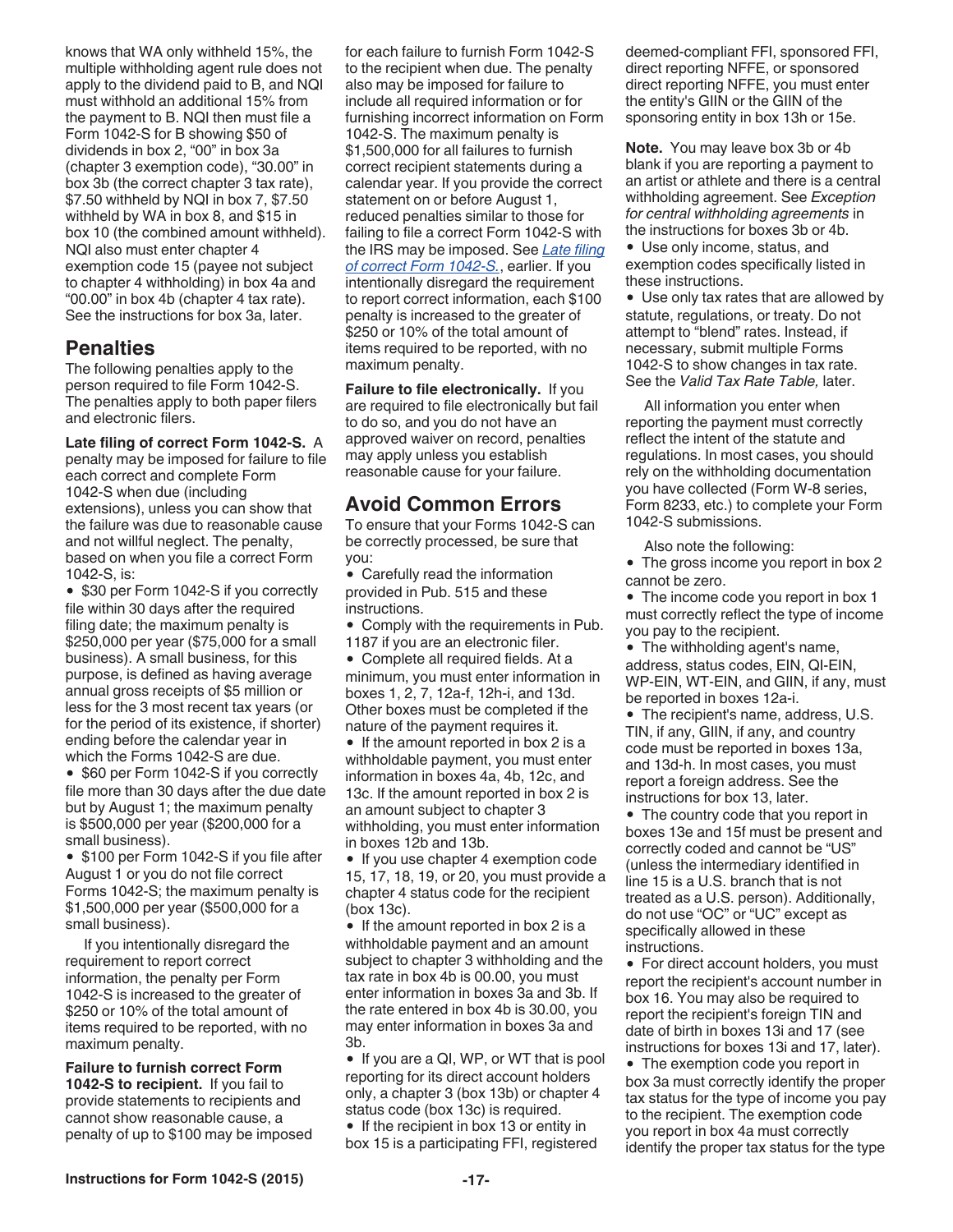#### **Income Codes**

| <b>Box 1.</b>                                                                                                                                                                                                                                | Enter the appropriate income code.                                                                                                                                                                                                                                                                                                                       |                                  |                                                                                                                                                                                                                                                                                                                            |  |  |
|----------------------------------------------------------------------------------------------------------------------------------------------------------------------------------------------------------------------------------------------|----------------------------------------------------------------------------------------------------------------------------------------------------------------------------------------------------------------------------------------------------------------------------------------------------------------------------------------------------------|----------------------------------|----------------------------------------------------------------------------------------------------------------------------------------------------------------------------------------------------------------------------------------------------------------------------------------------------------------------------|--|--|
| Code                                                                                                                                                                                                                                         | <b>Interest Income</b>                                                                                                                                                                                                                                                                                                                                   | 16                               | Scholarship or fellowship grants                                                                                                                                                                                                                                                                                           |  |  |
| 01<br>02<br>03<br>04<br>05<br>22                                                                                                                                                                                                             | Interest paid by U.S. obligors - general<br>Interest paid on real property mortgages<br>Interest paid to controlling foreign corporations<br>Interest paid by foreign corporations<br>Interest on tax-free covenant bonds<br>Interest paid on deposit with a foreign branch of a<br>domestic corporation or partnership                                  | 17<br>18<br>19<br>20<br>23<br>24 | Compensation for independent personal services <sup>2</sup><br>Compensation for dependent personal services <sup>2</sup><br>Compensation for teaching <sup>2</sup><br>Compensation during studying and training <sup>2</sup><br>Gross income - Other<br>Real estate investment trust (REIT) distributions of capital gains |  |  |
| 29<br>30                                                                                                                                                                                                                                     | Deposit interest<br>Original issue discount (OID)                                                                                                                                                                                                                                                                                                        | 25<br>26                         | Trust distributions subject to IRC section 1445<br>Unsevered growing crops and timber distributions by a trust<br>subject to IRC section 1445                                                                                                                                                                              |  |  |
| 31                                                                                                                                                                                                                                           | Short-term OID                                                                                                                                                                                                                                                                                                                                           | 27                               | Publicly traded partnership distributions subject to IRC section<br>1446                                                                                                                                                                                                                                                   |  |  |
| 33<br>51                                                                                                                                                                                                                                     | Substitute payment - interest<br>Interest paid on certain actively traded or publicly offered<br>securities <sup>1</sup>                                                                                                                                                                                                                                 | 28                               | Gambling winnings <sup>3</sup>                                                                                                                                                                                                                                                                                             |  |  |
| Code                                                                                                                                                                                                                                         | <b>Dividend Income</b>                                                                                                                                                                                                                                                                                                                                   | 32<br>35                         | Notional principal contract income <sup>4</sup><br>Substitute payment - other                                                                                                                                                                                                                                              |  |  |
| 06<br>07<br>08                                                                                                                                                                                                                               | Dividends paid by U.S. corporations - general<br>Dividends qualifying for direct dividend rate<br>Dividends paid by foreign corporations                                                                                                                                                                                                                 | 36<br>37<br>38                   | Capital gains distributions<br>Return of capital<br>Eligible deferred compensation items subject to IRC section<br>877A(d)(1)                                                                                                                                                                                              |  |  |
| 21                                                                                                                                                                                                                                           | Gross income-Capital gain dividend                                                                                                                                                                                                                                                                                                                       | 39                               | Distributions from a nongrantor trust subject to IRC section 877A(f)<br>(1)                                                                                                                                                                                                                                                |  |  |
| 34<br>40<br>52<br>53                                                                                                                                                                                                                         | Substitute payment - dividends<br>Other dividend equivalents under IRC section 871(m)<br>(fromerly 871(1))<br>Dividends paid on certain actively traded or publicly<br>offered securities <sup>1</sup><br>Substitute payments-dividends from certain actively<br>traded or publicly offered securities <sup>1</sup>                                      | 41<br>42                         | Guarantee of indebtedness<br>Earnings as an artist or athlete – no central withholding<br>agreement <sup>5</sup>                                                                                                                                                                                                           |  |  |
| Code                                                                                                                                                                                                                                         | <b>Other Income</b>                                                                                                                                                                                                                                                                                                                                      | 43                               | Earnings as an artist or athlete – central withholding agreement <sup>5</sup>                                                                                                                                                                                                                                              |  |  |
| 09<br>10<br>11<br>12<br>13<br>14<br>15                                                                                                                                                                                                       | Capital gains<br>Industrial royalties<br>Motion picture or television copyright royalties<br>Other royalties (for example, copyright, recording,<br>publishing)<br>Royalties paid on certain publicly offered securities <sup>1</sup><br>Real property income and natural resources royalties<br>Pensions, annuities, alimony, and/or insurance premiums | 44<br>50<br>54                   | Specified Federal procurement payments<br>Income previously reported under escrow procedure <sup>6</sup><br>Other income                                                                                                                                                                                                   |  |  |
| <sup>1</sup> This code should only be used if the income paid is described in §1.1441-6(c)(2) and withholding agent has reduced the rate of withholding under<br>an income tax treaty without the recipient providing a U.S. or foreign TIN. |                                                                                                                                                                                                                                                                                                                                                          |                                  |                                                                                                                                                                                                                                                                                                                            |  |  |
| <sup>2</sup> If compensation that otherwise would be covered under Income Codes 17 through 20 is directly attributable to the recipient's occupation as an<br>artist or athlete, use Income Code 42 or 43 instead.                           |                                                                                                                                                                                                                                                                                                                                                          |                                  |                                                                                                                                                                                                                                                                                                                            |  |  |

artist or athlete, use Income Code 42 or 43 instead.<br><sup>3</sup> Subject to 30% withholding rate unless the recipient is from one of the treaty countries listed under *Gambling winnings (Income Code 28)* in Pub.<br>515.

Use appropriate Interest Income Code for embedded interest in a notional principal contract.

<sup>5</sup> If Income Code 42 or 43 is used, Recipient Code 22 (artist or athlete) should be used instead of Recipient Code 16 (individual), 15 (corporation), or<br><sup>6</sup> Use only to report gross income the tax for which is being depos

#### **-18- Instructions for Form 1042-S (2015)**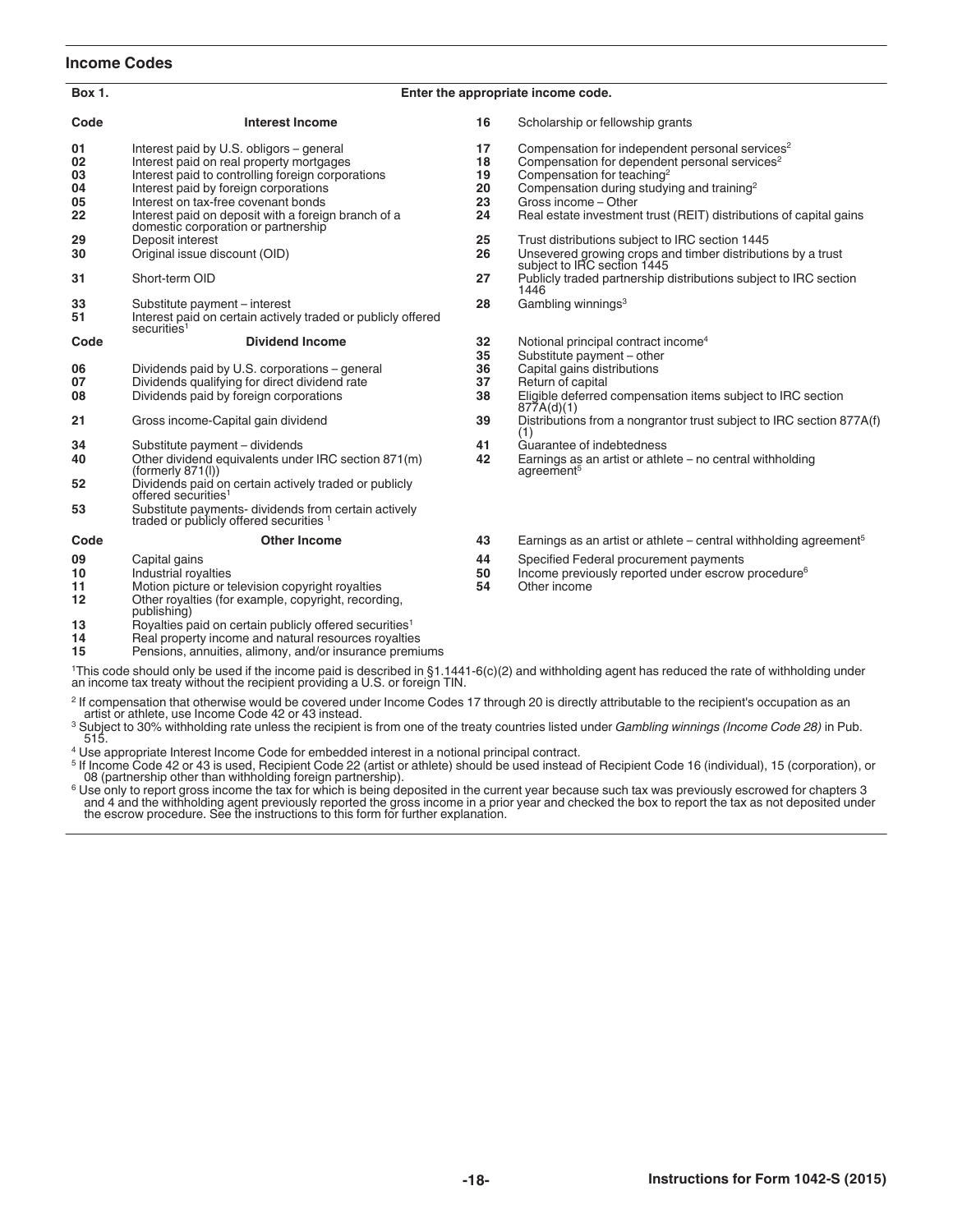#### **Exemption Codes and Recipient Codes**

| Boxes 3a<br>and 4a.                                                       | Exemption code (applies if the tax rate entered in<br>boxes $3b$ and $4b$ is $00.00$ ).                                                                                                                                                                                                                                                                                                                                                                                          | 04                                                                   | Territory FI - not treated as U.S. Person                                                                                                                                                                                                                                                                                                                                                                         |  |
|---------------------------------------------------------------------------|----------------------------------------------------------------------------------------------------------------------------------------------------------------------------------------------------------------------------------------------------------------------------------------------------------------------------------------------------------------------------------------------------------------------------------------------------------------------------------|----------------------------------------------------------------------|-------------------------------------------------------------------------------------------------------------------------------------------------------------------------------------------------------------------------------------------------------------------------------------------------------------------------------------------------------------------------------------------------------------------|--|
| Code                                                                      | <b>Authority for Exemption</b>                                                                                                                                                                                                                                                                                                                                                                                                                                                   | 05                                                                   | U.S. branch – treated as U.S. Person                                                                                                                                                                                                                                                                                                                                                                              |  |
| Chapter 3                                                                 |                                                                                                                                                                                                                                                                                                                                                                                                                                                                                  | 06                                                                   | U.S. branch – not treated as U.S. Person                                                                                                                                                                                                                                                                                                                                                                          |  |
| 01<br>02<br>03<br>04<br>05<br>06<br>07<br>08<br>09<br>10<br>11<br>$12 \,$ | Effectively connected income<br>Exempt under IRC (other than portfolio interest)<br>Income is not from U.S. sources<br>Exempt under tax treaty<br>Portfolio interest exempt under IRC<br>QI that assumes primary withholding responsibility<br>WFP or WFT<br>U.S. branch treated as U.S. Person<br>Territory FI treated as U.S. Person<br>QI represents that income is exempt<br>QSL that assumes primary withholding responsibility<br>Payee subjected to chapter 4 withholding | 07<br>08<br>09<br>10<br>11<br>12<br>13<br>14<br>15<br>16<br>17<br>18 | U.S. branch – ECI presumption applied<br>Partnership other than Withholding Foreign Partnership<br>Withholding Foreign Partnership<br>Trust other than Withholding Foreign Trust<br><b>Withholding Foreign Trust</b><br>Qualified Intermediary<br>Qualified Securities Lender - Qualified Intermediary<br>Qualified Securities Lender - Other<br>Corporation<br>Individual<br>Estate<br><b>Private Foundation</b> |  |
| Chapter 4                                                                 |                                                                                                                                                                                                                                                                                                                                                                                                                                                                                  | 19                                                                   | Government or International Organization                                                                                                                                                                                                                                                                                                                                                                          |  |
| 13<br>14<br>15<br>16<br>17<br>18<br>19<br>20<br>21                        | Grandfathered payment<br>Effectively connected income<br>Payee not subject to chapter 4 withholding<br>Excluded nonfinancial payment<br>Foreign Entity that assumes primary withholding<br>responsibility<br>U.S. Payees - of participating FFI or registered<br>deemed-compliant FFI<br>Exempt from withholding under IGA7<br>Dormant account <sup>8</sup><br>Excluded payment on offshore obligation                                                                           | 20<br>21<br>22<br>23<br>24<br>25<br>26                               | Tax Exempt Organization (Section 501(c) entities)<br>Unknown Recipient<br>Artist or Athlete<br>Pension<br>Foreign Central Bank of Issue<br>Nonqualified Intermediary<br>Hybrid entity making Treaty Claim                                                                                                                                                                                                         |  |
| 22<br>Code                                                                | Excluded Payments on Collateral <sup>9</sup><br>Type of Recipient, Withholding Agent, or                                                                                                                                                                                                                                                                                                                                                                                         |                                                                      |                                                                                                                                                                                                                                                                                                                                                                                                                   |  |
|                                                                           | Intermediary                                                                                                                                                                                                                                                                                                                                                                                                                                                                     |                                                                      |                                                                                                                                                                                                                                                                                                                                                                                                                   |  |
| Chapter 3                                                                 | <b>Status Codes</b>                                                                                                                                                                                                                                                                                                                                                                                                                                                              |                                                                      |                                                                                                                                                                                                                                                                                                                                                                                                                   |  |
|                                                                           |                                                                                                                                                                                                                                                                                                                                                                                                                                                                                  |                                                                      | Pooled Reporting Codes <sup>10</sup>                                                                                                                                                                                                                                                                                                                                                                              |  |
| 01<br>02<br>03                                                            | U.S. Withholding Agent - Fl<br>U.S. Withholding Agent - Other<br>Territory FI treated as U.S. Person                                                                                                                                                                                                                                                                                                                                                                             | 27<br>28<br>29<br>30<br>31<br>32                                     | Withholding Rate Pool - General<br>Withholding Rate Pool - Exempt Organization<br>PAI Withholding Rate Pool - General<br>PAI Withholding Rate Pool - Exempt Organization<br>Agency Withholding Rate Pool - General<br>Agency Withholding Rate Pool - Exempt Organization                                                                                                                                          |  |

Joint Account Withholding Rate Pool

Use only to report a U.S. reportable account or non-consenting U.S. account that is receiving a payment subject to chapter 3 withholding.

<sup>8</sup> Use only if applying the escrow procedure for dormant accounts under 1.1471-4(b)(6). If tax is withheld and deposited under chapter 3, do not check box "Check if tax not deposited with IRS pursuant to escrow procedure"

This code should only be used if the income paid is not subject to withholding under chapter 4 pursuant to 1.1473‐1(a)(4)(vii).

These codes should only be used by a QI, QSL, WP, or WT.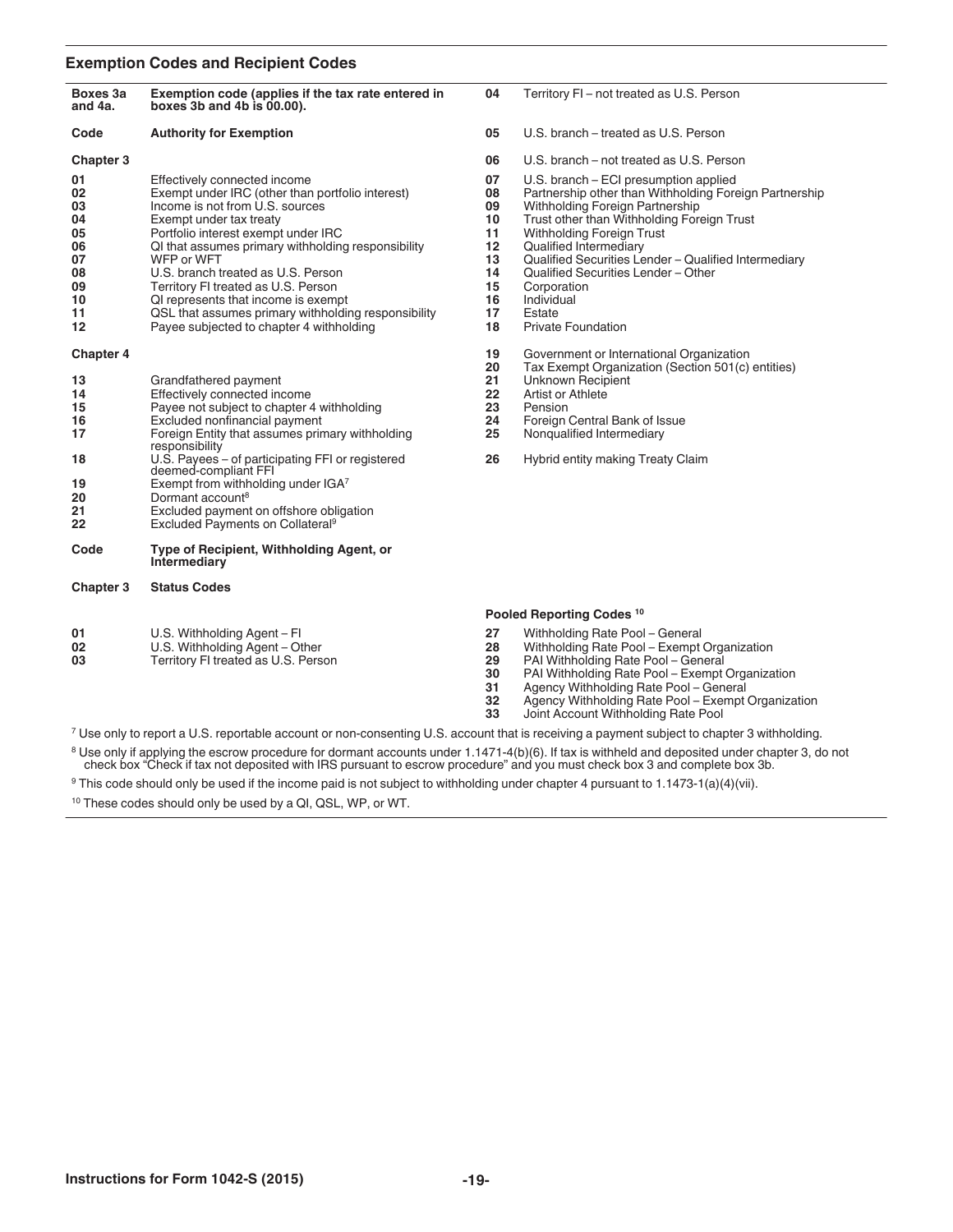#### **Recipient Codes (continued)**

| Type of Recipient, Withholding Agent, or<br><b>Excepted Territory NFFE</b><br>25<br>Intermediary<br><b>Chapter 4 Status Codes</b><br>26<br>Excepted NFFE - Other<br>U.S. Withholding Agent - Fl<br>27<br><b>Exempt Beneficial Owner</b><br>28<br>U.S. Withholding Agent - Other<br>Entity Wholly Owned By Exempt Beneficial Owners<br>29<br>Territory FI-not treated as U.S. Person<br>Unknown Recipient<br>30<br>Territory FI - treated as U.S. Person<br><b>Recalcitrant Account Holder</b><br>Participating FFI - Other<br>31<br>Nonreporting IGA FFI<br>Participating FFI - Reporting Model 2 FFI<br>32<br>Direct reporting NFFE<br>33<br>Registered Deemed-Compliant FFI - Reporting Model 1<br>U.S. reportable account<br>FFI<br>Non-consenting U.S. account<br>Registered Deemed-Compliant FFI - Sponsored Entity<br>34<br>Registered Deemed-Compliant FFI - Other<br>35<br>Sponsored direct reporting NFFE<br>36<br>Certified Deemed-Compliant FFI - Other<br>Excepted Inter-affiliate FFI<br>37<br>Certified Deemed-Compliant FFI - FFI with Low Value<br>Undocumented Preexisting Obligation<br>Accounts<br>Certified Deemed-Compliant FFI - Non-Registering Local<br>38<br>US branch - ECI presumption applied<br>Bank<br>Certified Deemed-Compliant FFI - Sponsored Entity<br>39<br>Account Holder of Excluded Financial Account 11<br>Certified Deemed-Compliant FFI - Investment Advisor or<br>40<br>Passive NFFE reported by FFI <sup>12</sup><br><b>Investment Manager</b><br>Nonparticipating FFI<br>41<br>NFFE subject to 1472 withholding<br>Owner-Documented FFI<br><b>Pooled Reporting Codes</b><br>Recalcitrant Pool - No U.S. Indicia<br>Limited Branch treated as Nonparticipating FFI<br>42<br>Limited FFI treated as Nonparticipating FFI<br>43<br>Recalcitrant Pool - U.S. Indicia<br>Passive NFFE identifying Substantial U.S. Owners<br>Recalcitrant Pool - Dormant Account<br>44<br>Passive NFFE with no Substantial U.S. Owners<br>45<br>Recalcitrant Pool - U.S. Persons<br>Publicly Traded NFFE or Affiliate of Publicly Traded NFFE<br>46<br><b>Recalcitrant Pool - Passive NFFEs</b> |                                        |                    |    |                           |
|-------------------------------------------------------------------------------------------------------------------------------------------------------------------------------------------------------------------------------------------------------------------------------------------------------------------------------------------------------------------------------------------------------------------------------------------------------------------------------------------------------------------------------------------------------------------------------------------------------------------------------------------------------------------------------------------------------------------------------------------------------------------------------------------------------------------------------------------------------------------------------------------------------------------------------------------------------------------------------------------------------------------------------------------------------------------------------------------------------------------------------------------------------------------------------------------------------------------------------------------------------------------------------------------------------------------------------------------------------------------------------------------------------------------------------------------------------------------------------------------------------------------------------------------------------------------------------------------------------------------------------------------------------------------------------------------------------------------------------------------------------------------------------------------------------------------------------------------------------------------------------------------------------------------------------------------------------------------------------------------------------------------------------------------------------------------------------------------------------------------------|----------------------------------------|--------------------|----|---------------------------|
|                                                                                                                                                                                                                                                                                                                                                                                                                                                                                                                                                                                                                                                                                                                                                                                                                                                                                                                                                                                                                                                                                                                                                                                                                                                                                                                                                                                                                                                                                                                                                                                                                                                                                                                                                                                                                                                                                                                                                                                                                                                                                                                         | Code                                   |                    |    |                           |
|                                                                                                                                                                                                                                                                                                                                                                                                                                                                                                                                                                                                                                                                                                                                                                                                                                                                                                                                                                                                                                                                                                                                                                                                                                                                                                                                                                                                                                                                                                                                                                                                                                                                                                                                                                                                                                                                                                                                                                                                                                                                                                                         |                                        |                    |    |                           |
|                                                                                                                                                                                                                                                                                                                                                                                                                                                                                                                                                                                                                                                                                                                                                                                                                                                                                                                                                                                                                                                                                                                                                                                                                                                                                                                                                                                                                                                                                                                                                                                                                                                                                                                                                                                                                                                                                                                                                                                                                                                                                                                         | 01<br>02<br>03<br>04<br>05<br>06<br>07 |                    |    |                           |
|                                                                                                                                                                                                                                                                                                                                                                                                                                                                                                                                                                                                                                                                                                                                                                                                                                                                                                                                                                                                                                                                                                                                                                                                                                                                                                                                                                                                                                                                                                                                                                                                                                                                                                                                                                                                                                                                                                                                                                                                                                                                                                                         | 08<br>09<br>10<br>11                   |                    |    |                           |
|                                                                                                                                                                                                                                                                                                                                                                                                                                                                                                                                                                                                                                                                                                                                                                                                                                                                                                                                                                                                                                                                                                                                                                                                                                                                                                                                                                                                                                                                                                                                                                                                                                                                                                                                                                                                                                                                                                                                                                                                                                                                                                                         | 12                                     |                    |    |                           |
|                                                                                                                                                                                                                                                                                                                                                                                                                                                                                                                                                                                                                                                                                                                                                                                                                                                                                                                                                                                                                                                                                                                                                                                                                                                                                                                                                                                                                                                                                                                                                                                                                                                                                                                                                                                                                                                                                                                                                                                                                                                                                                                         | 13<br>14                               |                    |    |                           |
|                                                                                                                                                                                                                                                                                                                                                                                                                                                                                                                                                                                                                                                                                                                                                                                                                                                                                                                                                                                                                                                                                                                                                                                                                                                                                                                                                                                                                                                                                                                                                                                                                                                                                                                                                                                                                                                                                                                                                                                                                                                                                                                         | 15<br>16                               |                    |    |                           |
| 48<br>Individual<br>U.S. Payees Pool                                                                                                                                                                                                                                                                                                                                                                                                                                                                                                                                                                                                                                                                                                                                                                                                                                                                                                                                                                                                                                                                                                                                                                                                                                                                                                                                                                                                                                                                                                                                                                                                                                                                                                                                                                                                                                                                                                                                                                                                                                                                                    | 17<br>18<br>19<br>20<br>21<br>22<br>23 | <b>Active NFFE</b> | 47 | Nonparticipating FFI Pool |
| 49<br>QI- Recalcitrant Pool-General <sup>13</sup><br>Section 501(c) Entities<br>$\frac{11}{11}$ This eads abould any be used if income is poid to an esseunt that is avaluded from the definition of financial esseunt under 1,171 $E(h)(0)$ or                                                                                                                                                                                                                                                                                                                                                                                                                                                                                                                                                                                                                                                                                                                                                                                                                                                                                                                                                                                                                                                                                                                                                                                                                                                                                                                                                                                                                                                                                                                                                                                                                                                                                                                                                                                                                                                                         | 24                                     |                    |    |                           |

<sup>11</sup> This code should only be used if income is paid to an account that is excluded from the definition of financial account under 1.1471‐5(b)(2) or<br>under Annex II of the applicable Model 1 IGA or Model 2 IGA.

<sup>12</sup> This code should only be used when the withholding agent has received a certification on the FFI withholding statement of a participating FFI or<br>registered deemed-compliant FFI that maintains the account that the FFI

<sup>13</sup> This code should only be used by a withholding agent that is reporting a payment (or portion of a payment) made to a QI with respect to the QI's<br>recalcitrant account holders.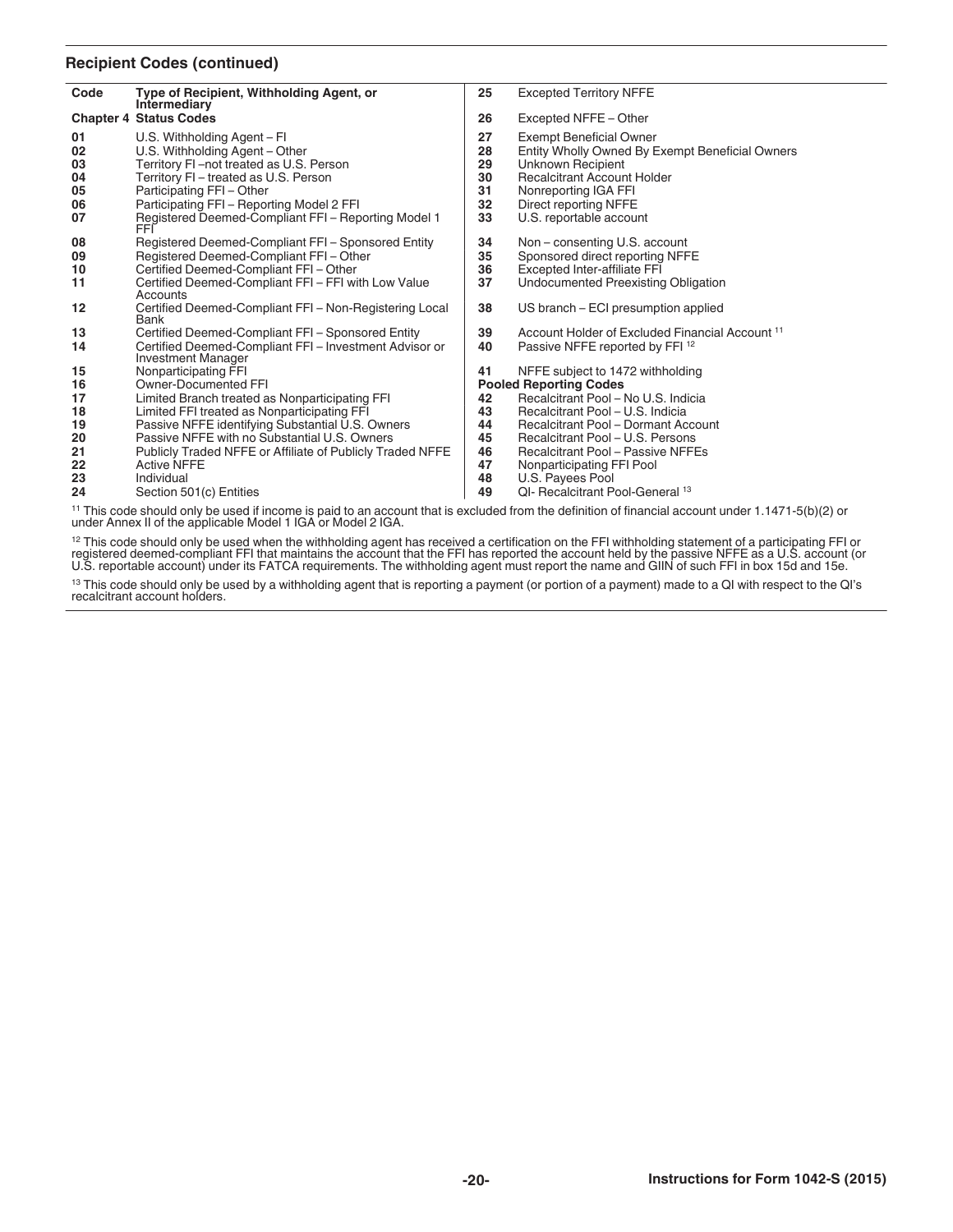of income you pay to the recipient or if exemption code 15 is used (payee not subject to chapter 4 withholding), the chapter 4 status code of the recipient must correctly reflect this exemption.

**Note.** If you use exemption code 04 (exempt under tax treaty), the country code that you report in box 13e must be a valid treaty country. Countries with which the United States has a tax treaty are listed at IRS.gov.

*You, the withholding agent, are liable for the tax if you know, or*  **k** liable for the tax if you known, that *underwithholding on a payment has occurred.*

# **Specific Instructions for Withholding Agents**



*All amounts must be reported in U.S. dollars.*

# **Rounding Off to Whole Dollars**

You may round off cents to whole dollars. If you do round to whole dollars, you must round all amounts. To round off amounts to the nearest whole dollar, drop amounts under 50 cents and increase amounts from 50 to 99 cents to the next dollar. For example, \$1.39 becomes \$1 and \$2.50 becomes \$3. If you have to add two or more amounts to figure the amount to enter on a line, include cents when adding and only round off the total.

# **Amended Checkbox**

See *[Amended Returns](#page-26-0)*, later.

# **Pro-rata Basis Reporting Checkbox**

Withholding agents must check this box to notify the IRS that an NQI that used the alternative procedures of Regulations section 1.1441-1(e)(3)(iv) (D) failed to properly comply with those procedures. See *[Pro-rata reporting](#page-11-0)*, earlier, for additional information.

# **Box 1, Income Code**

All filers must enter the appropriate 2-digit income code from the list, earlier. Use the income code that is the most specific. See Pub. 515 for further explanation of the income codes. Below are examples on how to use some of the income codes.

1. Use code 09 for the following types of capital gain:

a. Gains on disposal of timber, coal, or domestic iron ore with a retained economic interest, unless an election is made to treat those gains as income effectively connected with a U.S. trade or business;

b. Gains on contingent payments received from the sale or exchange after October 4, 1966, of patents, copyrights, secret processes and formulas, goodwill, trademarks, trade brands, franchises, and other like property;

c. Gains on certain transfers of all substantial rights to, or an undivided interest in, patents if the transfers were made before October 5, 1966; and

d. Certain gains from the sale or exchange of original issue discount obligations issued after March 31, 1972.

2. Use code 17 for payments for personal services performed by an independent contractor as contrasted with those performed by an employee. This includes payments that are subject to the business profits article of a treaty.

3. Use code 29 (deposit interest) if you are paying bank deposit interest, not code 01 (interest paid by U.S. obligors-general).

4. Use code 24 (real estate investment trust (REIT) distributions of capital gains) for distributions of capital gains from a real estate investment trust (REIT). Use code 36 (capital gains distributions) for capital gain distributions (dividends) paid or credited by mutual funds (or other regulated investment companies). Include short-term capital gain dividends (use exemption code 02 (exempt under IRC (other than portfolio interest)) in box 3a).

**Note.** Exempt-interest dividends should be reported under income code 01 (interest paid by U.S. obligors-general) (use exemption code 02 (exempt under IRC (other than portfolio interest)) in box 3a).

5. Use code 28 for gambling winnings. These are proceeds from a game other than blackjack, baccarat, craps, roulette, or big-6 wheel. For more information, see Pub. 515.

6. Use code 33, 34, or 35 for all substitute payment transactions. For more information, see Regulations sections 1.861-2(a)(7) and 1.861-3(a) (6) and Notice 2010-46.

7. Use code 37 (return of capital) for a nondividend distribution. This is a distribution that is not paid out of the earnings and profits of a corporation. It represents a distribution in part or full payment in exchange for stock.

8. Use code 40 (other dividend equivalents under IRC section 871(m) (formerly 871(l))) for other U.S.-source dividend equivalents. These are dividend equivalent payments under section 871(m) that are not substitute dividend payments identified with income code 34.

9. Use code 41 (guarantee of indebtedness) for certain guarantee of indebtedness payments. These are amounts paid for the provision of a guarantee of indebtedness that was issued after September 27, 2010.

10. Use either code 42 (earnings as an artist or athlete – no central withholding agreement) or 43 (earnings as an artist or athlete – central withholding agreement) for payments to an artist or athlete. A central withholding agreement is Form 13930, Application for Central Withholding Agreement, plus additional information specified in the instructions to such form, that is entered into by the artist or athlete, a designated withholding agent, and the IRS. For more details, see Pub. 515.

11. Use code 50 (income previously reported under escrow procedure) with respect to a recalcitrant account holder of a dormant account for which a participating FFI reported the income on Form 1042-S in a prior calendar year but for which the participating FFI was not required to deposit the tax withheld or determined that withholding was not required until the current calendar year under an applicable escrow procedure. For additional information on the escrow procedure for dormant accounts, see Regulations section 1.1471-4(b)(6).

12. Use code 52 (dividends paid on certain actively traded or publicly offered securities), 53 (substitute payments- dividends paid from certain actively traded or publicly offered securities), 51 (interest paid on certain actively traded or publicly offered securities), and 13 (royalties paid on certain publicly offered securities) if the income paid is described in Regulations section  $1.1441-6(c)(2)$  and you have reduced the rate of withholding under an income tax treaty without the recipient providing a U.S. or foreign TIN.

If you paid more than one type of income to or on behalf of the same recipient, you must complete a separate Form 1042-S, Copy A, for each income type.

**Note.** Although income codes are provided for short-term OID and notional principal contract income, those items are not always subject to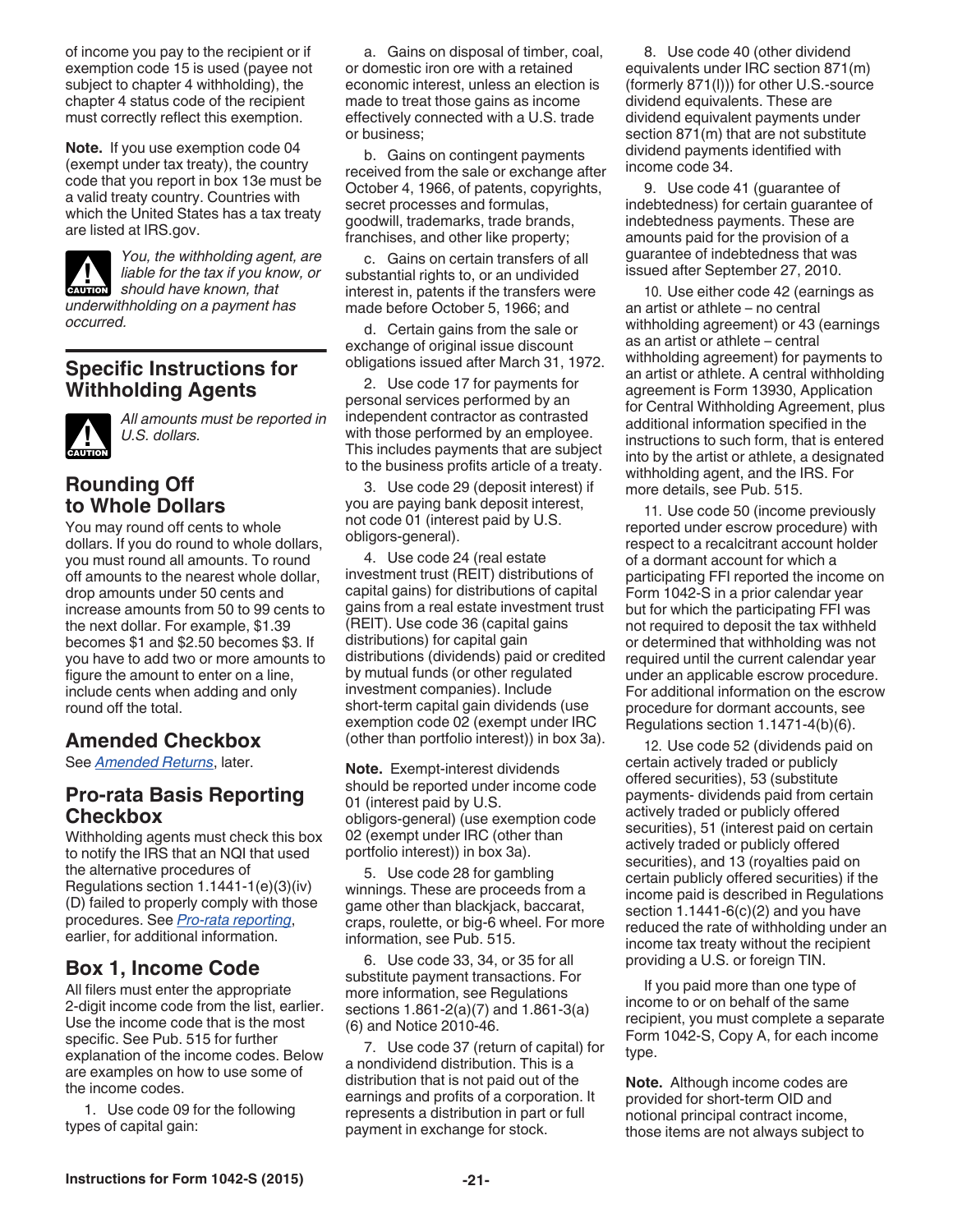reporting on Form 1042-S. For example, short-term OID may need to be reported by an NQI or flow-through entity if those amounts are paid to foreign persons and another withholding agent backup withheld on those amounts under the presumption rules. Notional principal contract income is reportable if it is effectively connected with the conduct of a trade or business in the United States or results in the payment of interest under Regulations section  $1.446-3(g)(4)$  or a dividend equivalent under section 871(m)) and the regulations thereunder. For more information, see the regulations under chapter 3 and Pub. 515.

# **Box 2, Gross Income**

For each income type, enter the gross amount you paid to or on behalf of the recipient during calendar year 2015, including withheld tax. The following special procedures apply to the reporting of gross income.

You must report the entire amount of a corporate distribution made with respect to stock even if you elect to reduce the amount of withholding on the distribution because all or a part of the distribution is nontaxable or represents a capital gain dividend.

You must report the entire amount of a payment if you do not know at the time of payment the amount that is subject to withholding because the determination of the source of the income or the calculation of the amount of income subject to tax depends upon facts that are not known at the time of payment.

• If you applied the escrow procedure under chapters 3 and 4, report the entire amount of a payment that you previously reported in a prior calendar year for which you withheld tax but did not deposit such tax under the escrow procedure if the liability is due in the current calendar year.

You must report the entire amount of gains relating to the disposal of timber, coal, or domestic iron ore with a retained economic interest and gains relating to contingent payments received from the sale or exchange of patents, copyrights, and similar intangible property.

You must report only the amount of cash paid on notional principal contracts.

# **Boxes 3 and 4**

If you are reporting amounts in boxes 7 through 9, check either box 3 or box 4 to indicate whether the amounts were withheld (or assumed by the withholding agent) pursuant to chapter 3 (box 3) or

chapter 4 (box 4). If you are reporting tax withheld under section 5000C, check box 3 as if the tax were a chapter 3 tax.

**Note.** Either box 3 or box 4 must be checked on each Form 1042-S, not both boxes. If you are not reporting amounts in boxes 7 through 9 because you did not withhold under chapter 3 or 4, you should check box 3.

If you are reporting payments to U.S. payees, check box 4 and leave boxes 3a and 3b blank.

## **Boxes 3a and 4a, Exemption Code**

In most cases, if the tax rate you entered in box 3b or 4b is 00.00, you should enter the appropriate exemption code (01 through 22) from *Income Codes, Exemption Codes, and Recipient, Withholding Agent, or Intermediary Codes,* earlier, as applicable for chapter 3 and 4 purposes. In certain cases more than one exemption code will apply; see below instructions for the applicable codes to determine which code to use.

If an amount was withheld under chapter 4 (the tax rate you entered in box 4b is greater than zero and is not due to backup withholding), enter "00" in box 4a. If an amount was withheld under chapter 3 (the tax rate you entered in box 3b is greater than zero and is not due to backup withholding), enter "00" in box 3a. If the tax rate you entered in box 3b is due to backup withholding, leave box 3a blank.

If exemption code 01 or 14 (effectively connected income) applies, you must enter the recipient's U.S. TIN in box 13a if you relied on a presumption rule to treat the income as effectively connected with a U.S. trade or business. If the recipient's U.S. TIN is unknown or unavailable, you must withhold tax at the rate of 30% (30.00) and enter "00" in box 4b or 3b (as applicable).

A withholding agent should use exemption code 06 (QI that assumes primary withholding responsibility) only if it is making a payment to a QI that has represented on its Form W-8IMY that it is assuming primary withholding responsibility under chapters 3 and 4.

A withholding agent should use exemption code 07 (WP or WT) only if it is making a payment to a foreign partnership or trust that has represented on its Form W-8IMY that it is a withholding foreign partnership or trust.

A withholding agent should use exemption code 08 (U.S. branch treated as U.S. person) or 09 (territory FI treated as U.S. person) (as applicable) only if it is making a payment to a U.S. branch or to a territory FI and it has represented on its Form W-8IMY that it agrees to be treated as a U.S. person.

A withholding agent should use exemption code 10 (QI represents that income is exempt) only if it makes a payment to a QI that has not assumed primary withholding responsibility under chapters 3 and 4 or primary backup withholding responsibility, but has represented on a withholding statement associated with its Form W-8IMY that the income is exempt from withholding.

A withholding agent should use exemption code 11 (QSL that assumes primary withholding responsibility) only if the withholding agent makes a substitute dividend payment to a financial institution (including a QI) that represented on its Form W-8IMY that is acting as a QSL for the account associated with the form.

A withholding agent should use exemption code 12 (payee subjected to chapter 4 withholding) if the recipient has been withheld upon under chapter 4 and thus chapter 3 withholding does not apply. See *Special Instructions for use of Chapter 3 Exemption Codes,* later.

A withholding agent should use exemption code 13 (grandfathered payment) only if the withholding agent makes a payment under a grandfathered obligation and exemption code 13 is the only exemption code that applies. If another exemption code applies, it should be used instead of exemption code 13.

A withholding agent should use exemption code 15 (payee not subject to chapter 4 withholding) if the payment is a withholdable payment (as defined in Regulations section 1.1471-3(a)), but has not been withheld upon under chapter 4 because of the payee's chapter 4 status. Also, if the withholding agent applies the 90-day grace period for a withholdable payment following a change in circumstances, use exemption code 15 (payee not subject to chapter 4 withholding).

A withholding agent should use exemption code 16 (excluded nonfinancial payment) only if exemption code 16 is the only exemption code that applies. If another exemption code applies, it should be used instead of exemption code 16.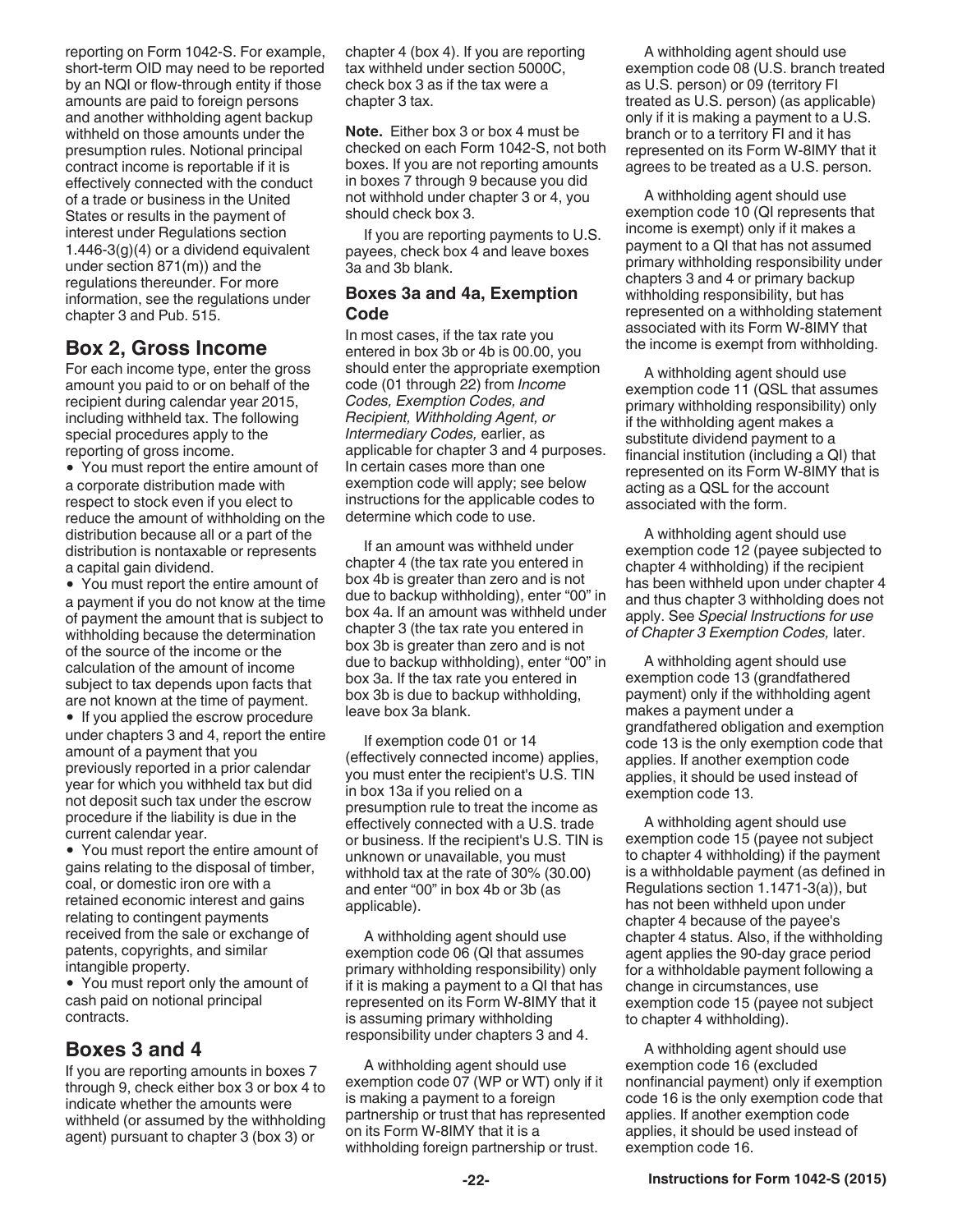A withholding agent should use exemption code 17 (foreign entity that assumes primary withholding responsibility) only if it makes a payment to a QI that assumes primary withholding responsibility, a WP, or a WT.

A withholding agent should use exemption code 18 (U.S. payees – of participating FFI or registered deemed-compliant FFI) only if it makes a payment to a participating FFI or registered deemed-compliant FFI and only to the extent represented on such FFI's withholding statement associated with its Form W-8IMY that the payment is allocable to a chapter 4 withholding rate pool of U.S. payees and FFI certifies on its withholding certificate that the FFI meets the requirements to include the account holder in a withholding rate pool of U.S. payees.

A withholding agent should use exemption code 20 (dormant account) only if it makes a withholdable payment to a participating FFI or registered deemed-compliant FFI that represented on its withholding statement associated with its Form W-8IMY that the payment is allocable to a dormant account holder for which the escrow procedure of Regulations section 1.1471-4(b)(6) applies.

A withholding agent should use exemption code 21 (excluded payment on offshore obligation) for a payment that is excluded from the definition of a withholdable payment under Regulations section 1.1473-1(a)(4)(vi). A withholding agent should also use exemption code 21 for any sale or distribution that is an amount subject withholding under chapter 3 but is not a witholdable payment under Regulations section 1.1473-1(a)(1)(ii). If another exemption code applies, it should be used instead of exemption code 21. The exemption for these types of payments will end for payments made after December 31, 2016.

A withholding agent should use exemption code 22 (excluded payments on collateral) for a payment made with respect to a collateral arrangement that is excluded from the definition of a withholdable payment under Regulations section 1.1473-1(a)(4)(vii). If another exemption code applies, it should be used instead of exemption code 22. The exemption for these types of payments will end for payments made after December 31, 2016.

If you have failed to provide another withholding agent with appropriate information regarding the status of the

person to whom you are making a payment, the other withholding agent may be required to withhold on the payment based on the presumption rules. If the income is in fact exempt from withholding or subject to a reduced rate of withholding, and the account holder requests a corrected form, you must submit a Form 1042-S providing the correct information. In this situation, you must:

• Indicate the correct rate of withholding that should have been applied to the income in boxes 3b or 4b, • Enter the appropriate exemption

codes, if any, in boxes 3a and 4a,

• Enter the actual amount of U.S. federal tax withheld by the other withholding agent in box 8,

• Provide the name and address of the actual recipient in boxes 13a-g along with the other required information for the recipient.

• Provide the name and EIN of the other withholding agent that actually withheld and deposited the tax (primary withholding agent) in boxes 14a and b.



*If you must submit Form 1042-S, you must also submit*  **Form 1042.**<br> **Form 1042.** 

**Special instructions for use of Chapter 3 Exemption Codes.** If an amount was withheld under chapter 4, you may also include a chapter 3 exemption code and tax rate in boxes 3a and 3b to show the rate that would otherwise apply if the payment was exempt from withholding under chapter 4. This may be done, for example, to assist the beneficial owner in pursuing a claim for refund. In such a case, do not check box 3 (only box 4 should be checked) to show that withholding was applied under chapter 4.

## **Boxes 3b and 4b, Tax Rate**

Enter the correct rate of withholding that applies to the income in box 2 (gross income) or box 6 (net income), as appropriate. In the case of a payment subject to chapter 4 withholding, the correct rate of withholding is "30.00." For purposes of chapter 3 withholding, see *Valid Tax Rate Table,* later. The correct tax rate should be included even if you withheld at a different rate. For example, if an NQI that is a participating FFI is reporting dividends paid to a beneficial owner who is exempt from withholding under chapter 4 and a resident of a country with which the United States does not have a tax treaty and a U.S. withholding agent paid the dividend and incorrectly withheld only 15% under chapter 3 (rather than the

required 30%) and the NQI withholds an additional 15% under chapter 3, the NQI should report "30.00" in box 3b. See [Example 2.](#page-15-0) in *Multiple Withholding Agent Rule,* earlier. The tax rate on dividends paid to a corporation created or organized in, or under the law of, the Commonwealth of Puerto Rico may be 10%, rather than 30%. See Pub. 515 for more information.

In the case of a specified Federal procurement payment subject to section 5000C, withholding, the correct rate of withholding is 2% or "02.00." For Form 1042-S purposes, report tax withheld under section 5000C in box 3b as if the tax were a chapter 3 tax.

Enter the tax rate using the following format: two digits, a decimal, and two digits (for example,"30.00" for 30%). However, if the income is exempt from tax under a U.S. tax treaty or the Code, enter "00.00." If the tax rate is less than 10%, enter a zero before the tax rate (for example, "04.00" for 4%).

*If you withheld at more than one tax rate for a specific type*  **CAUTION** one tax rate for a specific type<br>
of income that you paid to the *same recipient, you must file a separate Form 1042-S, Copy A, for each amount to which a separate rate was applied.*

#### **Valid Tax Rate Table**

| 00.00 | 08.00 | 20.00 |
|-------|-------|-------|
| 02.00 | 10.00 | 25.00 |
| 04.00 | 12.00 | 27.50 |
| 04.90 | 12.50 | 28.00 |
| 04.95 | 14.00 | 30.00 |
| 05.00 | 15.00 | 35.00 |
| 07.00 | 17.50 | 39.60 |
|       |       |       |

**Exception for central withholding agreements.** If you are the designated withholding agent who has entered into a central withholding agreement and you report an amount in box 2 using income code 43 (earnings as an artist or athlete-central withholding agreement), you do not have to enter a tax rate in box 3b but you must include a chapter 4 exemption code 16 (excluded nonfinancial payments) in box 4a.

# **Box 5, Withholding Allowance**

This box should be completed only if the income code reported in box 1 is 16 (scholarship or fellowship grants), 17 (compensation for independent personal services), 18 (compensation for dependent personal services), 19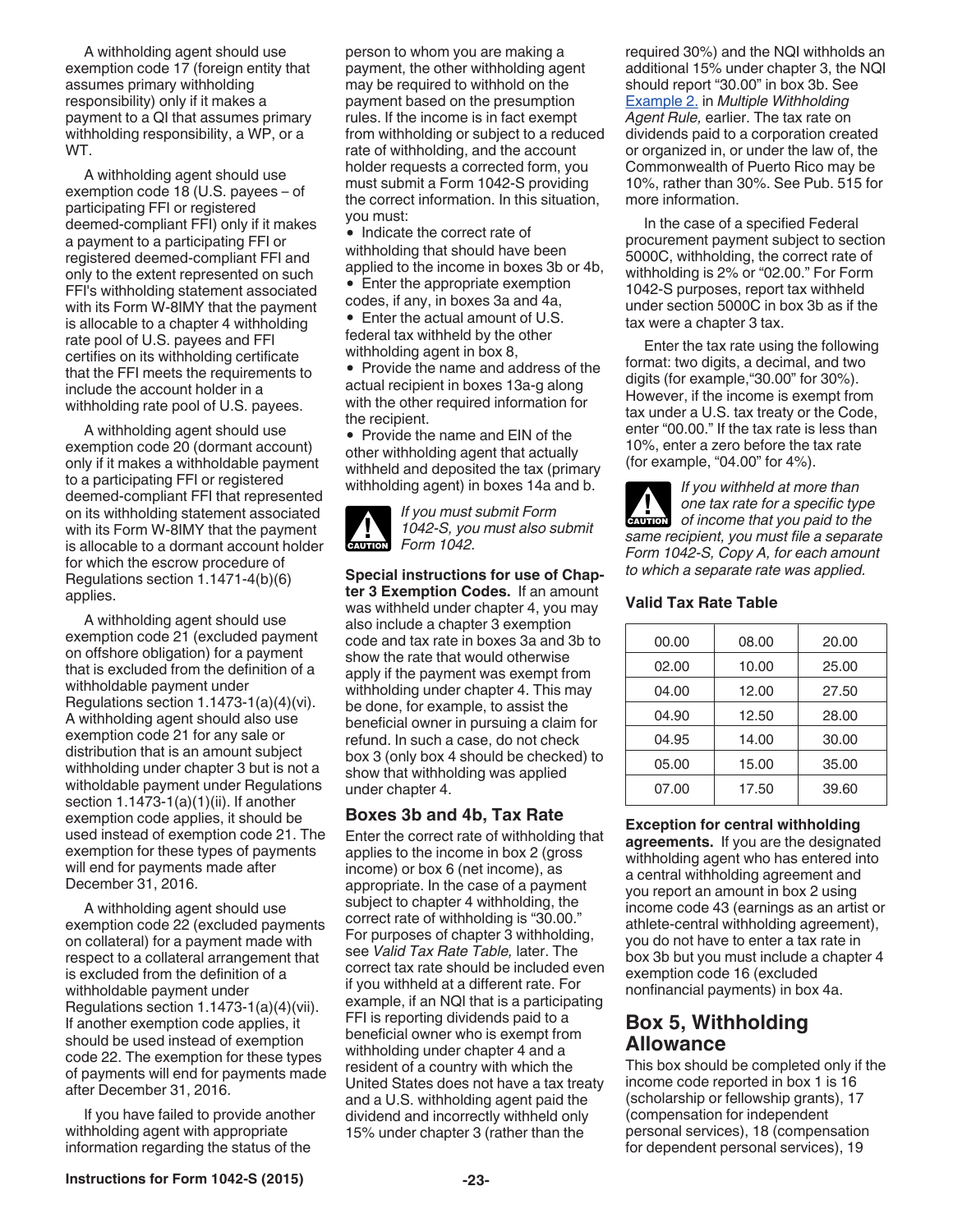(compensation for teaching), 20 (compensation during studying and training), or 42 (earnings as an artist or athlete-no central withholding agreement). See Pub. 515 for more information.

# **Box 6, Net Income**

Complete this box only if you entered an amount in box 5. Otherwise, leave it blank.

# **Boxes 7 Through 10, Federal Tax Withheld**

**Box 7.** Enter the total amount of U.S. federal tax you actually withheld in box 7 under chapter 3 or 4. If you did not withhold any tax, enter "-0-." If you are a participating FFI or registered deemed-compliant FFI that, for chapter 4 purposes, applied the escrow procedure for dormant accounts, if the payment is also an amount subject to chapter 3 withholding and tax is withheld and deposited under chapter 3, do not check the box "Check if tax not deposited with IRS pursuant to escrow procedure." Instead check box 3 and complete box 3b to report the tax withheld under chapter 3.

A withholding agent that withheld tax during calendar year 2015 and that was not required to deposit with the IRS the tax withheld during calendar year 2015 pursuant to the escrow procedure under Regulations sections 1.1471-2(a)(5)(ii) and/or 1.1441-3(d) must check the box "Check if tax not deposited with IRS pursuant to escrow procedure." A withholding agent reporting payments pursuant to the escrow procedure must report such payments on separate Forms 1042-S.



*Box 7 must be completed in all cases, even if no tax has been deposited.*

**Box 8.** If you are a withholding agent filing a Form 1042-S to report income that has already been subject to withholding by another withholding agent, enter the amount actually withheld by the other agent(s) in box 8. Further, report in box 8 any credit forward of prior withholding as determined under Notice 2010-46 with respect to substitute dividend payments.

**Box 9.** Enter the total amount of tax paid by you and not withheld from the payment to the recipient.

**Box 10.** Enter in box 10 the total amount of tax withheld by you (box 7) and any other withholding agent (box 8),

but do not include the amount reported in box 9.

## **Box 11, Amount Repaid to Recipient**

This box should be completed only if: You repaid a recipient during the

2016 calendar year under the reimbursement procedure (see instructions to Form 1042) an amount of tax that was overwithheld under chapter 3 or 4; and

• You are going to reimburse yourself by reducing, by the amount of tax actually repaid to the recipient, the amount of any deposit made for a payment period in calendar year 2016.

If you applied the reimbursement or set-off procedure during the 2015 calendar year, do not complete box 11. Instead, reduce the amount of withholding reported in box 7.

In most cases, an intermediary or flow-through entity should not enter an amount in box 11 unless it is a QI that represented on its Form W-8IMY that it is assuming primary withholding responsibility or is a WP or WT.

In order to claim a credit for amounts overwithheld, you must timely file a Form 1042 to claim a credit for tax overwithheld and attach a statement that the filing of the Form 1042 constitutes a claim for refund.

*The adjustment for amounts overwithheld does not apply to*  **desp** overwithheld does not app<br>
partnerships or nominees *required to withhold under section 1446.*

## **Box 12a, Withholding Agent's Employer Identification Number (EIN)**

In most cases, you are required to enter your EIN. However, if you are filing Form 1042-S as a QI, WP, or WT, enter your QI-EIN, WP-EIN, or WT-EIN.

If you do not have an EIN, you can apply for one online at *[www.irs.gov/businesses/small](http://www.irs.gov/businesses/small)* or by telephone at 1-800-829-4933. Also, you can apply for an EIN by filing Form SS-4, Application for Employer Identification Number. File amended Forms 1042-S when you receive your EIN.

To get a QI-EIN, WP-EIN, or WT-EIN, submit Form SS-4 with your application for that status. (See the definitions for *[Qualified intermediary \(QI\)](#page-4-0)*, and *[Withholding foreign partnership \(WP\) or](#page-5-0) [withholding foreign trust \(WT\)](#page-5-0)* in

*Definitions,* earlier, for more information.)

# **Boxes 12b and 12c, Withholding Agent's Chapter 3 and Chapter 4 Status Code**

Enter the withholding agent status code(s) from the list of Recipient Codes, earlier. A chapter 4 status code is required only if the income reported in box 2 is a withholdable payment. A chapter 3 status code is not required if the income reported in box 2 is not an amount subject to chapter 3 withholding.

If you are a transfer agent or paying agent acting as a withholding agent on behalf of a payer (and therefore completing boxes 18-20), you must use the chapter 3 and 4 status codes applicable to the status of the payer.

# **Boxes 12d-12i, Withholding Agent's Name, GIIN, Country Code, Foreign TIN (if any), and Address**

Enter your name and address in the appropriate boxes. If your post office does not deliver mail to the street address and you have a P.O. box, show the box number instead of the street address.

If you are a nominee that is the withholding agent under section 1446, enter the PTP's name and other information in boxes 15a through 15i.

Also, enter your chapter 3 and chapter 4 status codes to the extent applicable from *Exemption Codes and Recipient Codes*, earlier.

**Note.** On statements furnished to individual recipients of U.S. source deposit interest, in addition to your name and address, you must include the telephone number of a person to contact. This number must provide direct access to an individual who can answer questions about the statement. The telephone number is not required on Copy A of paper forms or on electronically filed forms.

**Box 12e, Withholding Agent's GIIN.** 

The GIIN provided, if any, should be the GIIN issued to the branch of, or disregarded entity owned by, the participating FFI or registered deemed-compliant FFI that is making the payment.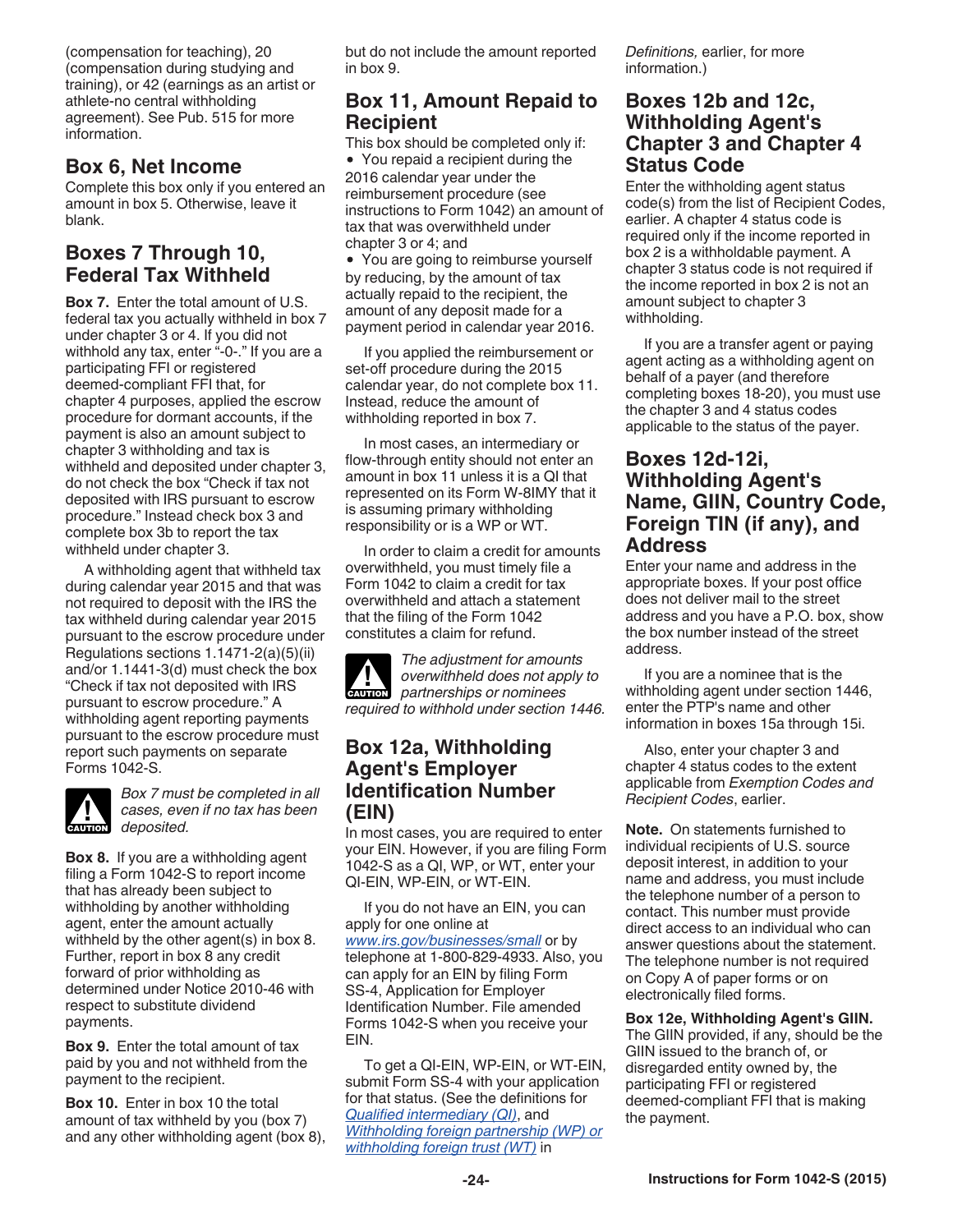# **Boxes 13a and 13h, Recipient's U.S. Taxpayer Identification Number (TIN) and GIIN**

You must obtain and enter a U.S. taxpayer identification number (TIN) for any of the following recipients.

Any recipient whose income is effectively connected with the conduct of a trade or business in the United States.

**Note.** For these recipients, enter exemption code 01 in box 3a or exemption code 14 in box 4a.

• Any foreign person claiming a reduced rate of, or exemption from, tax under a tax treaty between a foreign country and the United States, unless the recipient provides a foreign TIN (in such case, use box 13i), or unless the income is an unexpected payment (as described in Regulations section 1.1441-6(g)) or consists of dividends and interest from stocks and debt obligations that are actively traded; dividends from any redeemable security issued by an investment company registered under the Investment Company Act of 1940 (mutual fund); dividends, interest, or royalties from units of beneficial interest in a unit investment trust that are (or were, upon issuance) publicly offered and are registered with the Securities and Exchange Commission under the Securities Act of 1933; and amounts paid with respect to loans of any of the above securities. In the latter case, you must use income code 13, 51, 52, or 53.

Any nonresident alien individual claiming exemption from tax under section 871(f) for certain annuities received under qualified plans.

A foreign organization claiming an exemption from tax solely because of its status as a tax-exempt organization under section 501(c) or as a private foundation.

- Any QI.
- Any WP or WT.

• Any nonresident alien individual claiming exemption from withholding on compensation for independent personal services.

• Any U.S. branch of an FFI or territory FI that is treated as a U.S. person.

• Any QSL that was paid a substitute dividend.

In all other cases, if you know the recipient's TIN or if a foreign person provides a TIN on Form W-8, but is not required to do so, you must include the TIN on Form 1042-S.

You must include a GIIN if you are required to collect a GIIN for the recipient under the requirements documenting the payee under chapter 4. If you make a payment to a disregarded entity or branch that is identified in Part II of Form W-8BEN-E, then report the GIIN of the disregarded entity or branch provided in that section.

# **Boxes 13b-g, Recipient's Status Code, Name, Country Code, and Address**

**Boxes 13b and 13c, Recipient Status Code.** Enter the recipient status code from the list of Recipient Status Codes, earlier. The following special instructions apply for chapter 3 status codes.

• If applicable, use recipient code 22 (artist or athlete) instead of recipient code 16 (individual), 15 (corporation), or 08 (partnership other than withholding foreign partnership).

• If you are making a payment to an NQI or flow-through entity, in most cases you must use the recipient code that applies to the type of recipient who receives the income from the NQI or flow-through entity.

Use recipient code 08 (partnership other than withholding foreign partnership) only if you are reporting a payment of income that is effectively connected with the conduct of a trade or business of a nonwithholding foreign partnership in the United States. Otherwise, follow the rules that apply to payments to flow-through entities.

Use recipient code 21 (unknown recipient) only if you have not received a withholding certificate or other documentation for a recipient or you cannot determine how much of a payment is reliably associated with a specific recipient. Do not use this code because you cannot determine the recipient's status as an individual, corporation, etc. The regulations under chapter 3 provide rules on how to determine a recipient's status when a withholding agent does not have the necessary information.

Use recipient code 13 (qualified securities lender – qualified intermediary) or 14 (qualified securities lender – other) if you make a payment to a QSL.

• Only QIs may use recipient codes 29 (PAI withholding rate pool – general) and 30 (PAI withholding rate pool – exempt organizations). Only QIs, WPs, and WTs that made a pooled reporting election for chapter 3 purposes may use recipient codes 31 (agency withholding rate pool – general), 32 (agency withholding rate pool – exempt organization), 33 (joint account withholding rate pool), 27 (withholding rate pool – general), and 28 (withholding rate pool – exempt organization) for chapter 3 purposes. Recipient code 28 or 30 should be used only for pooled account holders that have claimed an exemption based on their tax-exempt status and not some other exemption (for example, treaty or other Code exception). Do not include a chapter 4 status code for the recipient if you are using a chapter 3 pooled reporting code as the recipient's chapter 3 status code. A U.S. withholding agent making a payment to a QI should use recipient code 12 and recipient code 09 or 11 if it

A chapter 4 status code is required only if the payment is a withholdable payment or when a participating FFI or registered deemed-compliant FFI provides a chapter 4 withholding rate pool of U.S. payees. The chapter 4 status code may be determined under the applicable intergovernmental agreement (IGA) by a withholding agent that is an FFI subject to such an agreement. The following special instructions apply for chapter 4 status codes.

is making a payment to a WP or WT,

respectively.

• Only use recipient code 15 (nonparticipating FFI) or 30 (recalcitrant account holder) if you are reporting directly to the recipient. See *Amounts paid to a nonqualified intermediary or flow-through entity* earlier. If you are reporting the chapter 4 reporting pools of recalcitrant account holders of a participating FFI, registered deemed-compliant FFI or QI, use codes 42 through 49. Only use chapter 4 reporting pool code 48 (U.S. payees pool) if a participating FFI or registered deemed-compliant FFI has provided a Form W-8IMY certifying that it meets the requirements to include the account holder in a withholding rate pool of U.S. payees and that is associated with a withholding statement allocating the payment or a portion of the payment to a chapter 4 withholding rate pool of U.S. payees. Only use chapter 4 reporting pool code 49 (QI-Recalcitrant Pool-General) if you are reporting recalcitrant account holders of a QI.

Use recipient code 26 (excepted NFFE – other) if you are reporting to an NFFE treated as a U.S. person.

• Only use recipient code 29 (unknown recipient) if you have received a withholding certificate or other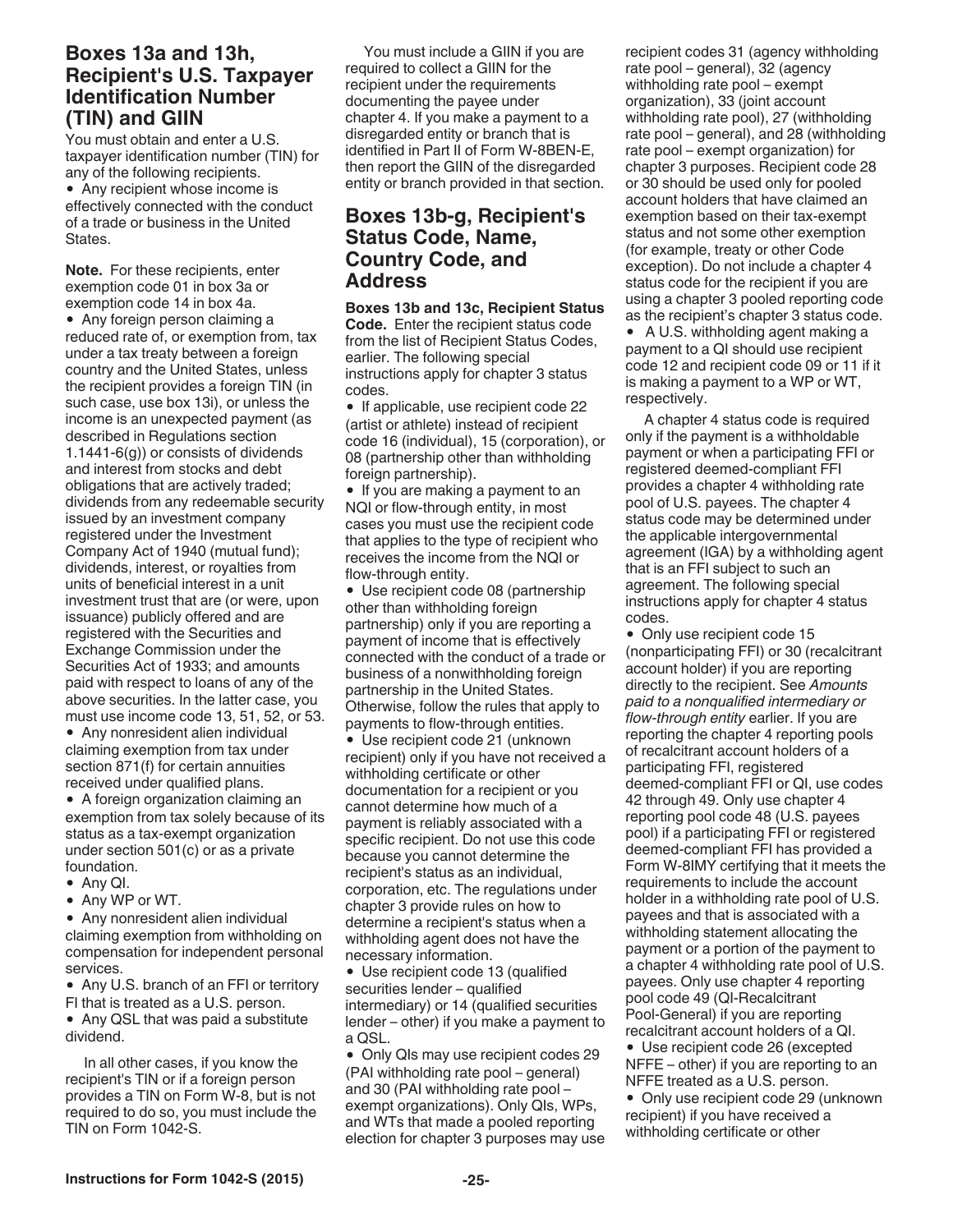documentation with respect to a withholdable payment from an intermediary or flow-through entity. Only use this code if you also used recipient code 21 (unknown recipient) as the chapter 3 status code. If you have received a withholding certificate or other documentation from an intermediary or flow-through entity, you must include the entity's information in boxes 15a through 15i.

Use recipient code 37

(undocumented preexisting obligation) for an obligation that a withholding agent has not documented and the payment being reported was made before the expiration of time period allowed for documenting the obligation and thus the withholding agent was not required to apply the presumption rules to determine the payee's chapter 4 status.

Use recipient code 39 (account holder of excluded financial account) if you are reporting amounts paid with respect to an obligation that is excluded from the definition of financial account for chapter 4 purposes (see Regulations section 1.1471-5(b)(2)).

Use recipient code 41 (NFFE subject to 1472 withholding) if you are reporting amounts paid to a specific recipient that is an NFFE that you (or another withholding agent) withheld upon under section 1472 (i.e., you are reporting amounts in boxes 7 through 9) unless the NFFE is treated as a recalcitrant account holder under Regulations section 1.1471-5(g), in which case, use code 30 (recalcitrant account holder).

Use recipient code 47 (nonparticipating FFI pool) if you received a withholding certificate or other documentation with respect to a withholdable payment from an intermediary or flow-through entity that is a participating FFI or deemed-compliant FFI (other than a WP, WT, or QI that assumes primary withholding responsibility) and cannot reliably associate the payment with

documentation to determine the payee's chapter 4 status. You must also report the recipient as "Unknown Recipient" and include the entity's information in boxes 15a through 15i.

• If you are a QI, WP, or WT reporting direct account holders, do not include a chapter 3 status code for the recipient if you are using a chapter 4 reporting pool code as the recipient's chapter 4 status code.

**Box 13d, Recipient's Name.** Enter the complete name of the recipient in box 13d.

• If you do not know the name of the recipient, enter "Unknown Recipient."

• If Form 1042-S is being completed by a QI, WP, or WT for a chapter 3 withholding rate pool, or chapter 4 withholding pool, enter "Withholding rate pool" if withholding under chapter 3 was applied or if chapter 4 withholding was applied, a description of the chapter 4 reporting pool (for example "Nonparticipating FFI Pool ") in box 13d.

• A withholding agent reporting payments made to a participating FFI or registered deemed-compliant FFI with respect to a chapter 4 reporting pool must include the name and address of the FFI in boxes 13d through 13g as well as the FFI's GIIN and country code. The GIIN reported must be the GIIN of the branch to whom the withholding agent is making the payment.

• A QI reporting payments made to a PAI on a withholding rate pool basis must include the name and address of the PAI in boxes 13d through 13g.

#### **Box 13e, Recipient's Country Code.**

You must enter the code (from the list at IRS.gov) for the country of which the recipient claims residency under that country's tax laws. Enter "OC" (other country) only when the country of residence does not appear on the list or the payment is made to an international organization (for example, the United Nations). Enter "UC" (unknown country) only if the payment is to an unknown recipient. If you are making a payment to a QI, QSL, WP, or WT, or if you are a QI, QSL, WP, or WT and are making a payment to a QI, WP, or WT withholding rate pool, enter the country code of the QI, WP, or WT. Also, if you are making a payment to a participating FFI or registered deemed-compliant FFI's chapter 4 reporting pool, enter the country code of the participating FFI or registered deemed-compliant FFI or branch of or disregarded entity owned by such FFI receiving the withholdable payment and that was listed on Part II of either the Form W-8BEN-E or W-8IMY.

*If exemption code 04 (exempt under tax treaty) appears in*  **c** *box 3a or if a reduced rate of withholding based on a tax treaty is entered in box 3b, the country code entered in box 13e must be a country with which the United States has entered into an income tax treaty.*

**Boxes 13f and 13g, address.** In most cases, you must enter a foreign address in boxes 13f and 13g. However, there are limited exceptions. For example, you may enter a U.S. address when

reporting payments of scholarship or fellowship grants (income code 16).

For addresses outside the United States or its commonwealths and possessions, follow the foreign country's practice for entering the postal code.

For addresses within the United States, use the U.S. Postal Service 2-letter abbreviation for the state name. Do not enter "United States" or "U.S."

If you want to enter the recipient's account number, use box 16.

## **Box 13i, Recipient's Foreign Tax Identifying Number**

You must obtain and enter a foreign taxpayer identifying number for any of the following recipients:

• Any foreign person claiming a reduced rate of, or exemption from, tax under a tax treaty between a foreign country and the United States if such person did not provide a U.S. TIN and the income is not the type for which an exemption from the TIN requirement applies (as described earlier).

• Any recipient of a payment made with respect to an obligation maintained at a U.S. office or branch of the withholding agent if withholding agent is a financial institution and the foreign taxpayer identifying number is available in the withholding agent's electronically searchable information or is required to be collected by the withholding agent on Form W-8.

Use box 13i to enter the recipient's identifying number used in the recipient's country of residence for tax purposes. Box 13i is optional except as described above.

**Note.** Starting in calendar year 2017, with respect to an obligation that a withholding agent that is a financial institution maintains at its U.S. office or branch, a withholding agent will be required to report either the recipient's foreign tax identification number or the recipient's date of birth. The recipient's foreign tax identification number will be required in box 13i if the recipient is resident in a country identified in the instructions for "Requester of Forms W-8BEN, W-8ECI, W-8EXP, and W-8IMY" as required to provide a foreign taxpayer identification number. In all other cases, the recipient's date of birth will be required in box 17.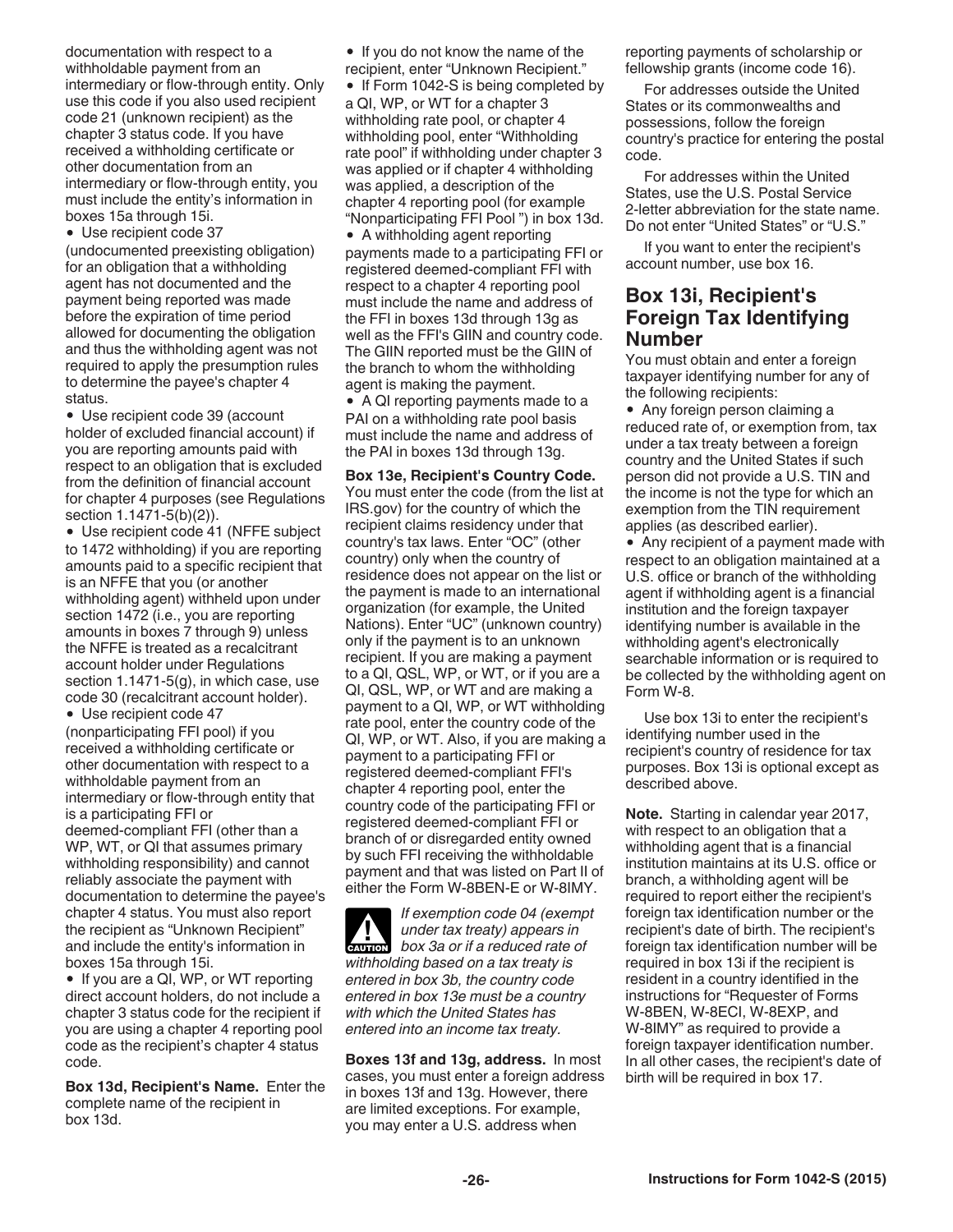# <span id="page-26-0"></span>**Boxes 14a and 14b, Primary Withholding Agent's Name and EIN**

If you reported amounts withheld by another withholding agent (the primary withholding agent), you must provide the name and EIN of the withholding agent that withheld the tax reported in box 8. If multiple withholding agents withheld amounts reported on the same Form 1042-S, report the name of any one of the withholding agents that withheld amounts. This information was optional for 2014 but is required for 2015 and subsequent years.

## **Boxes 15a Through 15i, Intermediary/ Flow-Through Entity's Name, Status Code, Country Code, Address, EIN, GIIN, and Foreign Taxpayer Identification Number**

If you are reporting amounts paid to a recipient whose withholding certificates or other documentation has been submitted to you with a Form W-8IMY provided by an intermediary or flow-through entity, you must include the name and address of the intermediary or flow-through entity with whose Form W-8IMY the recipient's Form W-8 or other documentation is associated.

You must also include the intermediary or flow-through entity's chapter 3 and chapter 4 status codes and, if any, the TIN and GIIN of the intermediary or flow-through entity when provided or required to be collected by the withholding agent. If the intermediary or flow-through completed Part II of Form W-8IMY, then report the GIIN provided in that section.

**Note.** An intermediary or flow-through entity will leave these boxes blank unless it is making the payment to an intermediary or flow-through entity.

**Box 15f, Country Code.** You must enter the country code (from the list at IRS.gov) for the country where the intermediary or flow-through entity is located.

**Box 15g, Intermediary or Flow-Through Entity's Foreign Taxpayer Identification Number.** Use box 15g to enter the intermediary or flow-through entity's identifying number used in the country of residence for tax purposes. Box 15g is optional.

If you are a nominee that is the withholding agent under section 1446, enter the PTP's name and other information in these boxes.

# **Box 16, Recipient's Account Number**

If you are a financial institution reporting amounts paid to your direct account holder with respect to an account maintained by you at your U.S. office or branch, you must report the recipient's account number in box 16. If the amount is paid through a nonqualified intermediary or flow-through entity, you are not required to use this box.

# **Box 17, Recipient's Date of Birth**

Use box 17 to enter the recipient's date of birth if it is available in the withholding agent's electronically searchable information. Box 17 is optional.

**Note.** Starting in calendar year 2017, the withholding agent will be required to report either the recipient's foreign tax identification number or the recipient's date of birth.

# **Boxes 18 Through 20, Payer's Name, Payer's TIN, and Payer's GIIN**

See the definition of *Payer* in *Definitions,* earlier. Include the payer's name, TIN, and GIIN if different from the withholding agent shown in boxes 12a, d, and e.

If payment is being made by a transfer agent or a paying agent acting as a withholding agent on behalf of a payer, use the chapter 3 and 4 status codes applicable to the status of the payer when completing boxes 12b and 12c above.

# **Boxes 21 Through 23, State Income Tax Withheld and Related Information**

Include in these boxes information relating to any state income tax withheld.

# **Amended Returns**

If you filed a Form 1042-S with the IRS and later discover you made an error on it, you must correct it as soon as possible. To correct a previously filed Form 1042-S, you will need to file an amended Form 1042-S.



If any information you correct on Form(s) 1042-S changes the information you previously reported on Form 1042, you also must correct the Form 1042 by filing an amended return. To do this, see the Form 1042 instructions.

If you are filing electronically, see *Amended Returns* in Pub. 1187.

If you are not filing electronically, follow these steps to amend a previously filed Form 1042-S.

**Step 1.** Prepare a paper Form 1042-S.

Enter all the correct information on the form, including the recipient name and address, money amounts, and codes.

• Enter an "X" in the amended box at the top of the form.

**Amended checkbox.** Enter an "X" in the amended checkbox of Copy A only if you are amending a Form 1042-S you previously filed with the IRS. Enter an "X" in the amended checkbox on the copy you give to the recipient only if you are correcting a Form 1042-S previously furnished to the recipient. You must provide statements to recipients showing the corrections as soon as possible.

**Step 2.** File the amended paper Form 1042-S with a Form 1042-T. See the Form 1042-T instructions for information on filing these forms.



*If you fail to correct Form(s) 1042-S, you may be subject to a penalty. See [Penalties,](#page-16-0)* 

**Privacy Act and Paperwork Reduction Act Notice.** We ask for the information on this form to carry out the Internal Revenue laws of the United States. Sections 1441, 1442,1446 (for PTPs), 1471, and 1472 require withholding agents to report and pay over to the IRS taxes withheld from certain U.S. source income. Form 1042-S is used to report the amount of income and withholding to the payee. Form 1042 is used to report the amount of withholding that must be paid over to the IRS. Section 6109 requires you to provide your identification number. Routine uses of this information include giving it to the Department of Justice for civil and criminal litigation, and cities, states, the District of Columbia, and U.S. Commonwealths and possessions